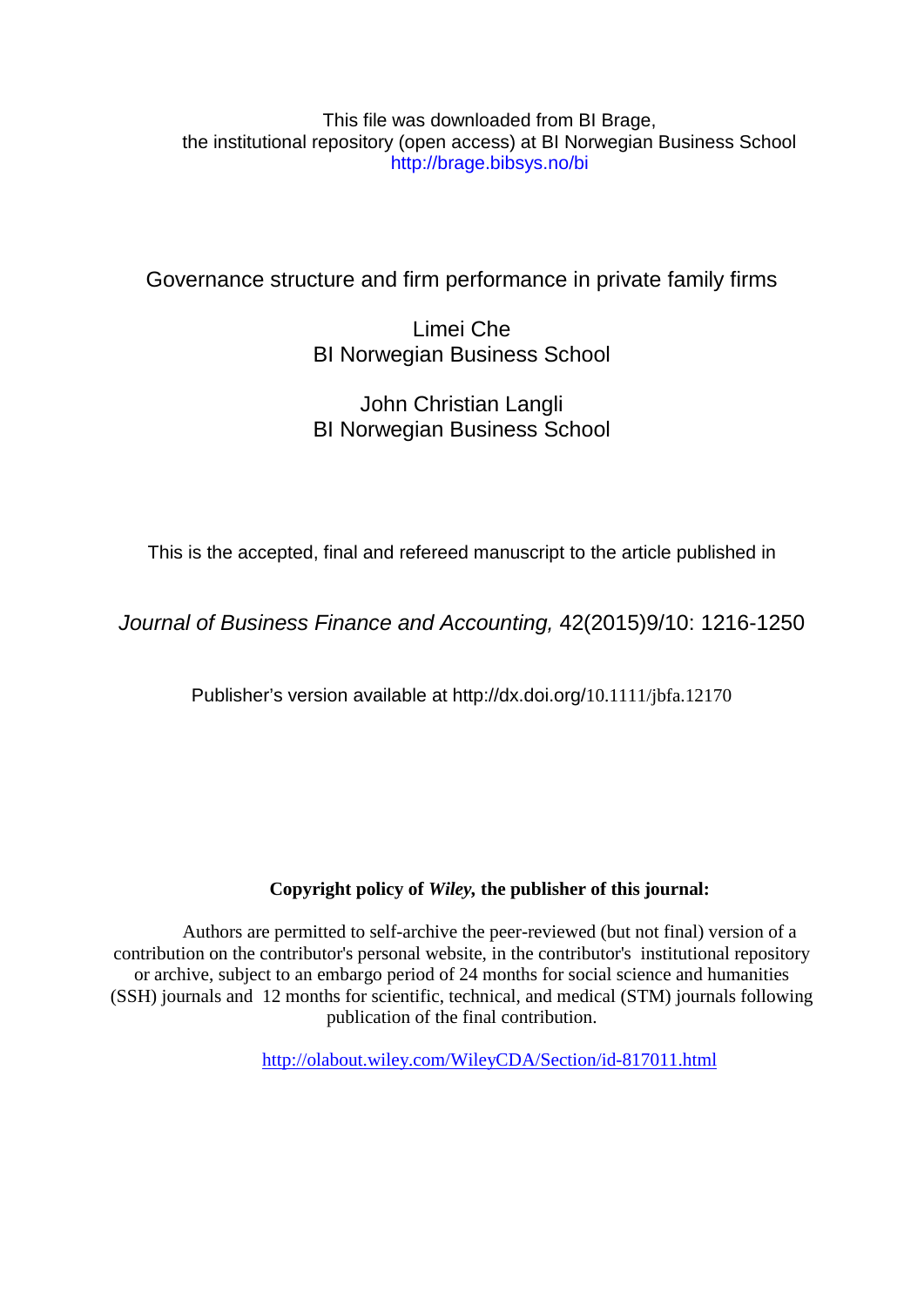### **Governance structure and firm performance in private family firms**

Limei Che\*

BI Norwegian Business School

John Christian Langli\* BI Norwegian Business School October 22, 2015

#### **Abstract**

Although a large proportion of firms are family owned and most family firms are private, our understanding of private family firms is limited. Using confidential information on family relationship between board members, CEOs, and shareholders, this is the first study that provides large-scale evidence on the association between governance structure and firm performance in family controlled private firms. Our sample is unique as it covers almost all private limited liability firms in Norway, spans 11 years, traces firm ownership to ultimate owners, and identifies family relationship using data on kinship, marriage, and adoption. The results show a U-shaped relationship between family ownership and firm performance. Higher ownership of the second largest owner, higher percentage of family members on the board, stronger family power, and smaller boards are associated with higher firm performance. In addition, the positive association between the ownership of the second largest owner and firm performance also occurs when the second largest owner is a member of the controlling family, but the association is stronger when the second largest owner is a non-family member. We further test the relative importance of these test variables and find that ownership structure is more associated with firm performance than board structure.

Keywords: Governance structure, ownership structure, board structure, firm performance, private family firms

\*Limei Che, corresponding author, BI Norwegian Business School, 0442 Oslo, Norway. Email: [limei.che@bi.no.](mailto:limei.che@bi.no) John Christian Langli, BI Norwegian Business School, 0442 Oslo, Norway. Email: [john.c.langli@bi.no.](mailto:john.c.langli@bi.no) The authors are grateful for the valuable and constructive comments from the anonymous reviewer and the editor Andrew W. Stark. We acknowledge comments from Jeff Downing, Ole-Kristian Hope, Franz Kellermanns, Mervi Niskanen, Mattias Nordqvist, Marleen Willekens, Han Wu, and the participants at the  $22<sup>nd</sup>$  Nordic Academy of Management Conference, the  $37<sup>th</sup>$  EAA Annual Congress, the Nordic Accounting Conference 2014, and the workshop at BI Norwegian Business School. We are grateful for the data provided by the Center for Corporate Governance Research (CCGR) at BI Norwegian Business School and the Norwegian Tax Administration.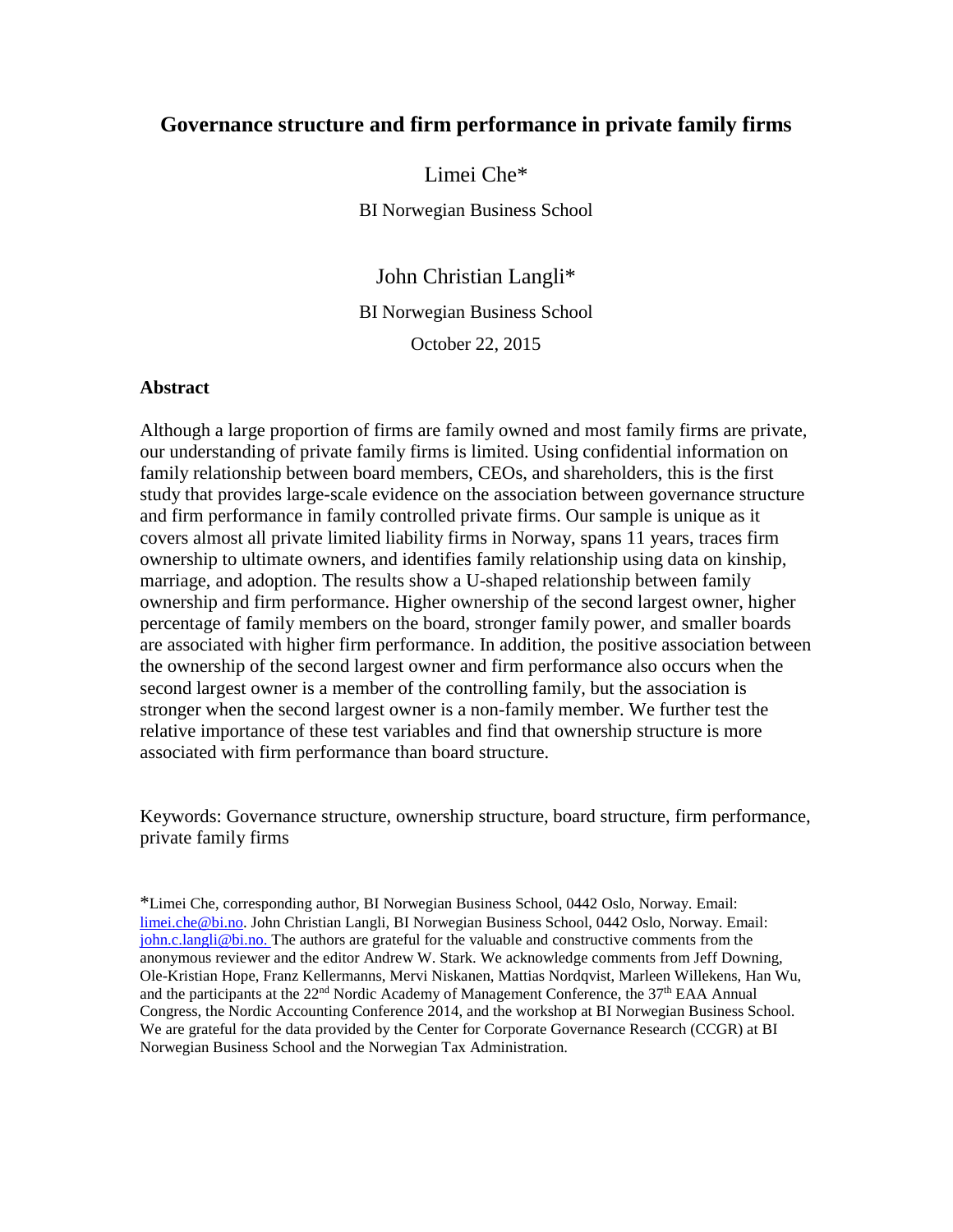## **1 INTRODUCTION**

A large proportion of businesses are family owned worldwide.<sup>[1](#page-2-0)</sup> Family firms play an essential role for society, both in terms of economic contribution and social responsibility. As the majority of family firms are private, how private family firms are organized, and how they perform are of great importance. There have been increasing calls for research that enhances our understanding of private family firms (Chrisman et al., 2007). Miller et al. (2011, p.22) note that any study of public family corporations is biased since it does not reflect the behavior of private companies and many family businesses are private. Most prior studies have focused on public family firms probably due to easier data accessibility. The few studies that do focus on private family firms usually employ small samples (Sciascia & Mazzola, 2008; Westhead & Howorth, 2006), which could be subject to sample selection bias.<sup>[2](#page-2-1)</sup> Although many issues have been frequently studied for public (family) firms, we can not take for granted that the evidence for public firms is valid for private small and medium-sized firms. The role of boards is

<span id="page-2-0"></span><sup>&</sup>lt;sup>1</sup> "Research suggests that 80% of all businesses in the United States are family owned (Daily & Dollinger, 1992) and family businesses contribute between 50% and 60% of U.S. gross domestic product (Francis, 1993; Upton, 1991). Similar findings have been reported in the UK (Stoy Hayward and The London Business School 1989, 1990), Western Europe (Lank, 1995), and Australia (Smyrnios and Romano, 1994; Smyrnios et al., 1997). Providing further evidence of the contribution of family business to the economy, La Porta et al. (1999) and Shleifer & Vishny (1986) find that the ownership structure of even large public companies is characterized by controlling stockholders who are more often families, usually the founder or their descendants." (Carey et al., 2000, p.37).<br><sup>2</sup> While little work is done on the relationship between ownership and board structure and firm

<span id="page-2-1"></span>performance within private family firms, there are relatively more studies comparing firm performance between (private) family firms and (private) non-family firms. For example, Arosa et al. (2010) study how ownership concentration can influence firm performance between private family and private non-family firms. They show that it matters whether the firms are in the first generation or subsequent generations. Miller et al. (2007) distinguish family firms where at least two family members are involved in the business from lone founder firms and find that only lone founder businesses outperform.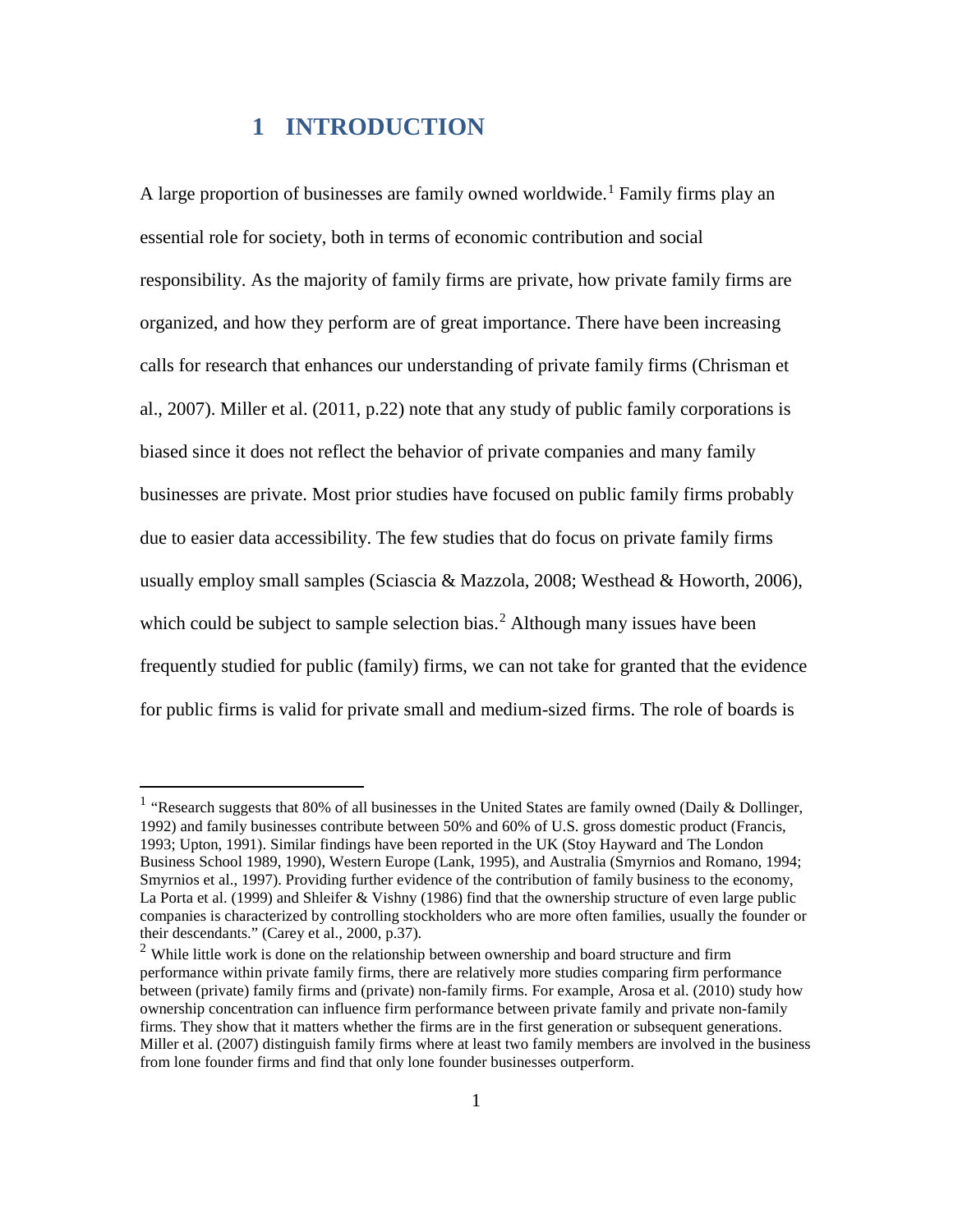different in small or medium- sized private firms with concentrated ownership and more involvement of the owners in running the business compared to large public firms (Chin et al., 2004; Eisenberg et al., 1998; Huse, 2000). Hence, studies employing high quality data to explore governance issues in private family firms are warranted.

This paper focuses on private limited liability firms that are controlled by families and employs a unique and confidential dataset.<sup>[3](#page-3-0)</sup> It examines how firm performance is associated with ownership and board structure in these firms. Although it is likely that governance variables are related to firm performance, not all are equally important. It is useful and interesting to understand which governance variable is most associated with firm performance. Hence, this paper also investigates the relative importance of factors related to ownership and board structure for firm performance. Our dataset is unique as it covers almost all private limited liability firms in Norway, spans 11 years from 2001 to 2011, traces firm ownership to ultimate owners, and identifies family relationship between owners, board members, and CEOs using data on kinship, marriage, and adoption spanning four generations and extending out to third cousins.

The board of directors and ownership structure are among the main governance mechanisms that could affect firm performance (Blair, 1995; Jensen & Meckling, 1976). While some studies find a positive relationship between family ownership and firm performance in public family firms (Anderson & Reeb, 2003; Lee, 2006; Maury, 2006), studies on private family firms are sparse in comparison and find no association between

<span id="page-3-0"></span> $3$  There are two types of limited liability firms in Norway: private limited liability firms (AS) and public limited liability firms (ASA). All listed firms must be registered as ASA, but an ASA does not need to be listed on a stock exchange. As of 2010, there were 280 ASA and 204,000 AS.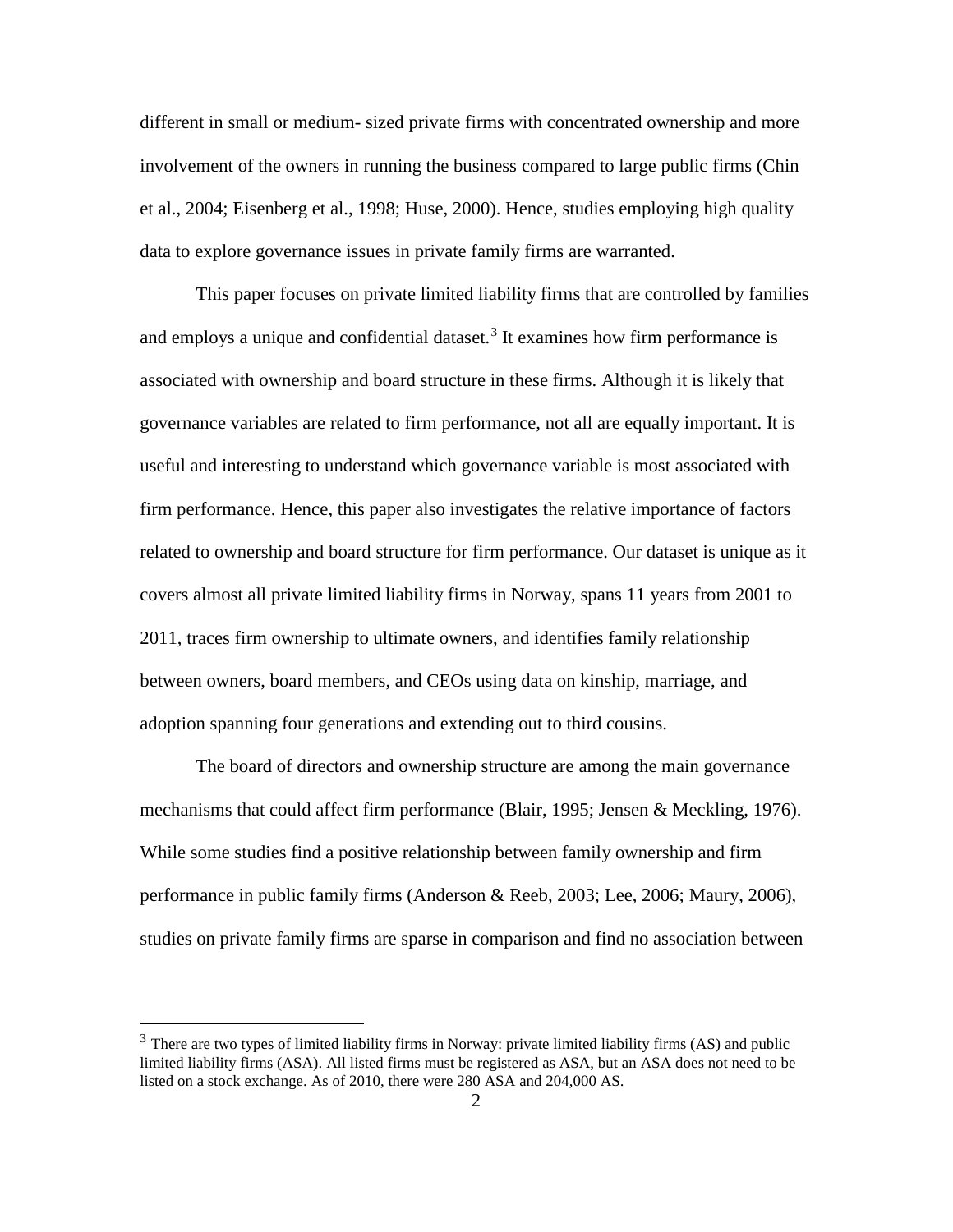family ownership and firm performance in general (Sciascia & Mazzola, 2008; Westhead & Howorth, 2006). [4](#page-4-0) As ownership distribution could determine the power of different stakeholders (Salancik & Pfeffer, 1980) and ownership structure could potentially affect firm performance (Jensen & Meckling, 1976), it is surprising that family ownership is not associated with firm performance in private family firms. Firms with different levels of family ownership, say 51%, 80%, and 100%, are likely to have different firm performance, ceteris paribus, because the distribution of ownership between the controlling family and outside owners could affect, e.g., to what extent the controlling family expropriate minority owners, and to what extent outside owners are motivated and powered to curb the expropriation of the controlling family.

As for the relationship between board characteristics and firm performance, there is no consensus on how firm performance is associated with board characteristics although it is frequently studied (Anderson & Reeb, 2004; Eisenberg et al., 1998). Furthermore, most of the studies focus on medium or large public firms (Chin et al., 2004). Hence, the relationship between ownership and board structure and firm performance in private family firms merits further exploration.

Our hypotheses development is guided by insights from both agency theory and stewardship theory.<sup>[5](#page-4-1)</sup> Using these two theoretical perspectives provides a broader

<span id="page-4-0"></span><sup>&</sup>lt;sup>4</sup> There is mixed evidence on the relationship between family ownership and firm performance in public firms. While some studies find positive evidence (Anderson & Reeb, 2003; Lee, 2006; Maury, 2006), others show no or negative relationship between family ownership and firm performance in public family firms (Stewart & Hitt, 2012).

<span id="page-4-1"></span><sup>5</sup> Agency theory assumes that the agent (the manager) acts opportunistically and will maximize his/her own utility at the expense of the interests of the principal (the owner) unless the principal takes measures that incentivize or discipline the agent to act in the interest of the principal (Jensen and Meckling, 1976). Stewardship theory assumes that the goal of the principal and agent is aligned and that the agent acts as a good steward in the interest of the principal (Donaldson, 1990).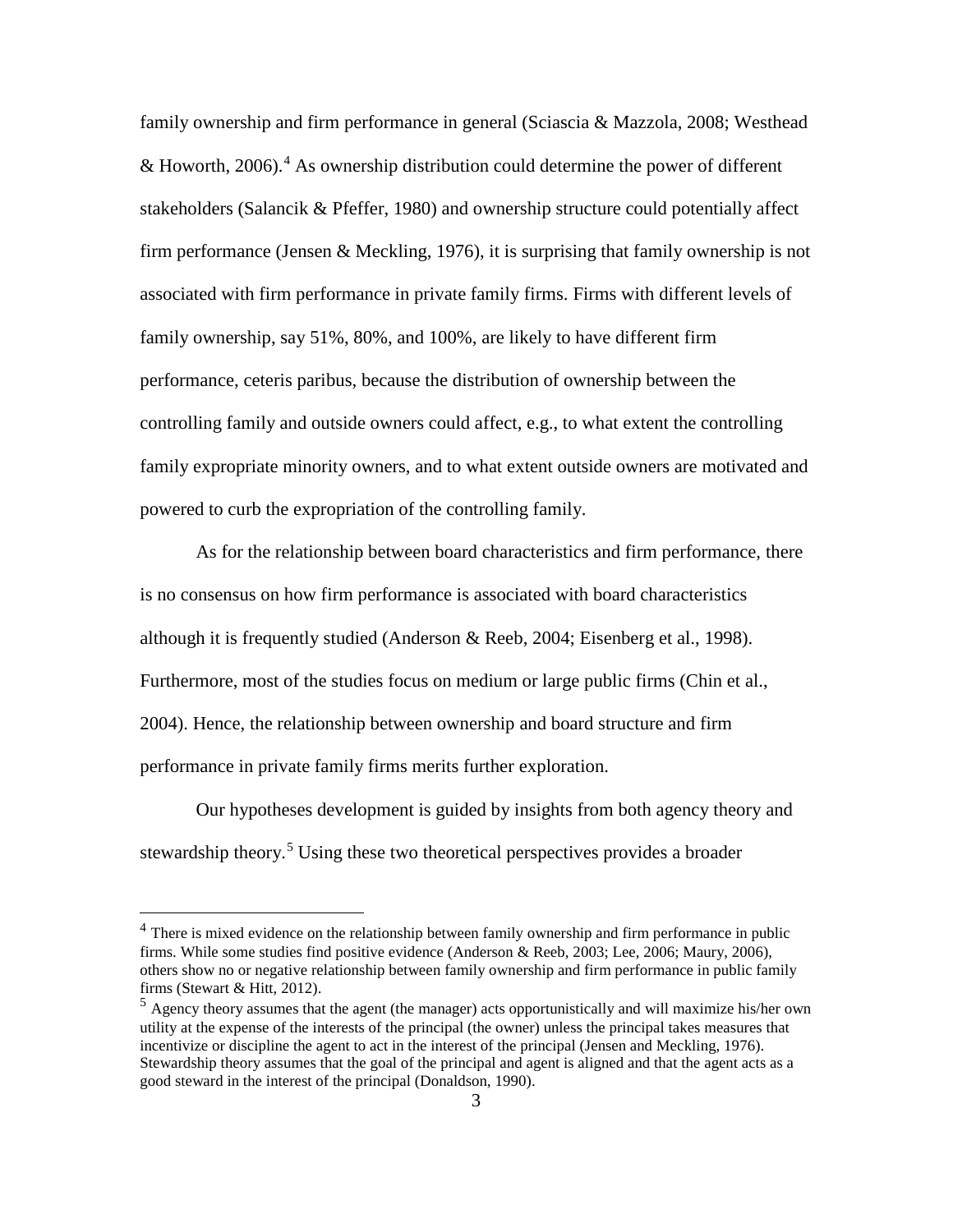framework to investigate the governance issues in family firms (Klein et al., 2005). Lee & O'Neill (2003) stress the complementarity of agency and stewardship theory. We develop hypotheses on two factors related to ownership structure (family ownership and the ownership of the second largest owner), and three factors related to board characteristics (the percentage of board members belonging to the controlling family, board size, and family power). We regress firm performance, measured by return on assets, on these test variables together with control variables, adjusting for serial correlation and heteroskedasticity.

The results show that the fraction of shares owned by the controlling family has a U-shaped relationship with firm performance. Firms with relatively low (e.g., 51%) and very high (e.g., 100%) family ownership have higher firm performance compared to firms with family ownership in-between (e.g., 80%). Firm performance is positively related to the ownership of the second largest owner, consistent with the argument that a strong second owner has the motivation and power to curb the potential expropriation of the majority owner and thus increases firm value (Bennedsen  $\&$  Nielsen, 2010). It is interesting to note that this applies no matter the second largest owner is a member of the controlling family or not. The positive association between the ownership of the second largest owner and firm performance is weaker when the second largest owner is a member of the controlling family than when the second largest owner is non-family member.

4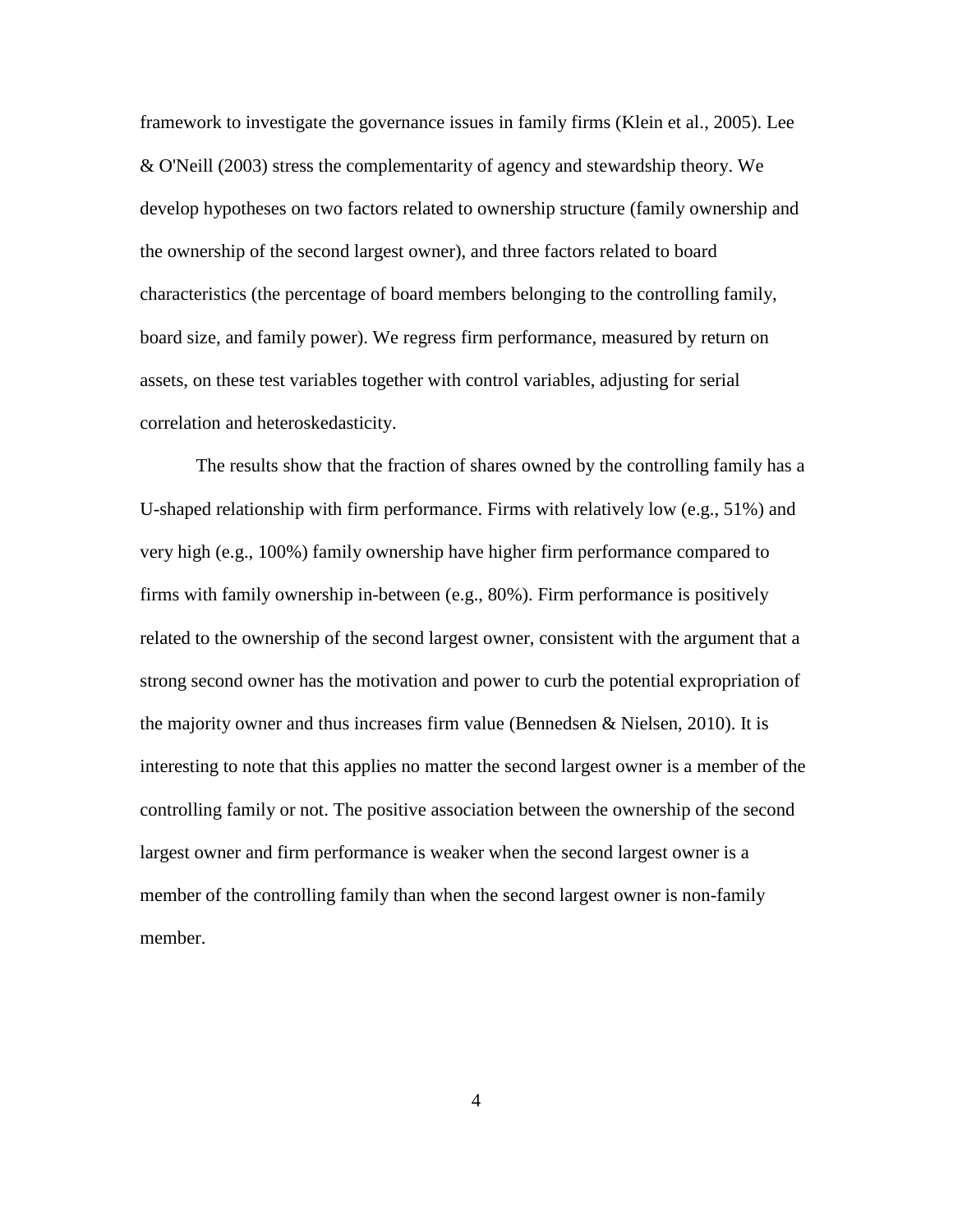Firm performance is positively associated with a high percentage of board members coming from the controlling family and strong family power.<sup>[6](#page-6-0)</sup> While agency theory suggests that independent boards are suitable for large public firms, our results support Huse (2000) that the role played by the boards in private family firms seems to be different from the board's functions in public firms. The board size, measured by the number of board members, is negatively associated with firm performance, consistent with the literature (Guest, 2009; Jensen, 1993). In short, our results show that ownership and board structure matters for firm performance in private family firms. Put differently, private family firms are not a homogeneous group of firms and it may be important to account for the heterogeneity among these firms to understand why they exhibit varying performance.

While various governance variables are related to firm performance, not all are equally important. By standardizing all the variables in the regression, we are able to tell the relative importance of the governance factors by comparing their coefficients directly. The analysis shows that ownership structure is more associated with firm performance than board characteristics. Furthermore, we conduct a series of robustness tests using, e.g., alternative definitions of family firms, different measures of firm performance, subsamples based on firm size (total assets), additional variables that could matter for firm performance (e.g., dual class shares, generational and lone-owner effects), and tests of endogeneity. All our robustness tests lend supports to the main findings.

This paper adds several contributions to the literature. First, it enhances our

<span id="page-6-0"></span> $6$  Family power is an indicator variable that equals 1 if the Chair of the Board and the CEO are members of the controlling family and the CEO is a board member, and 0 otherwise (see section 3.2).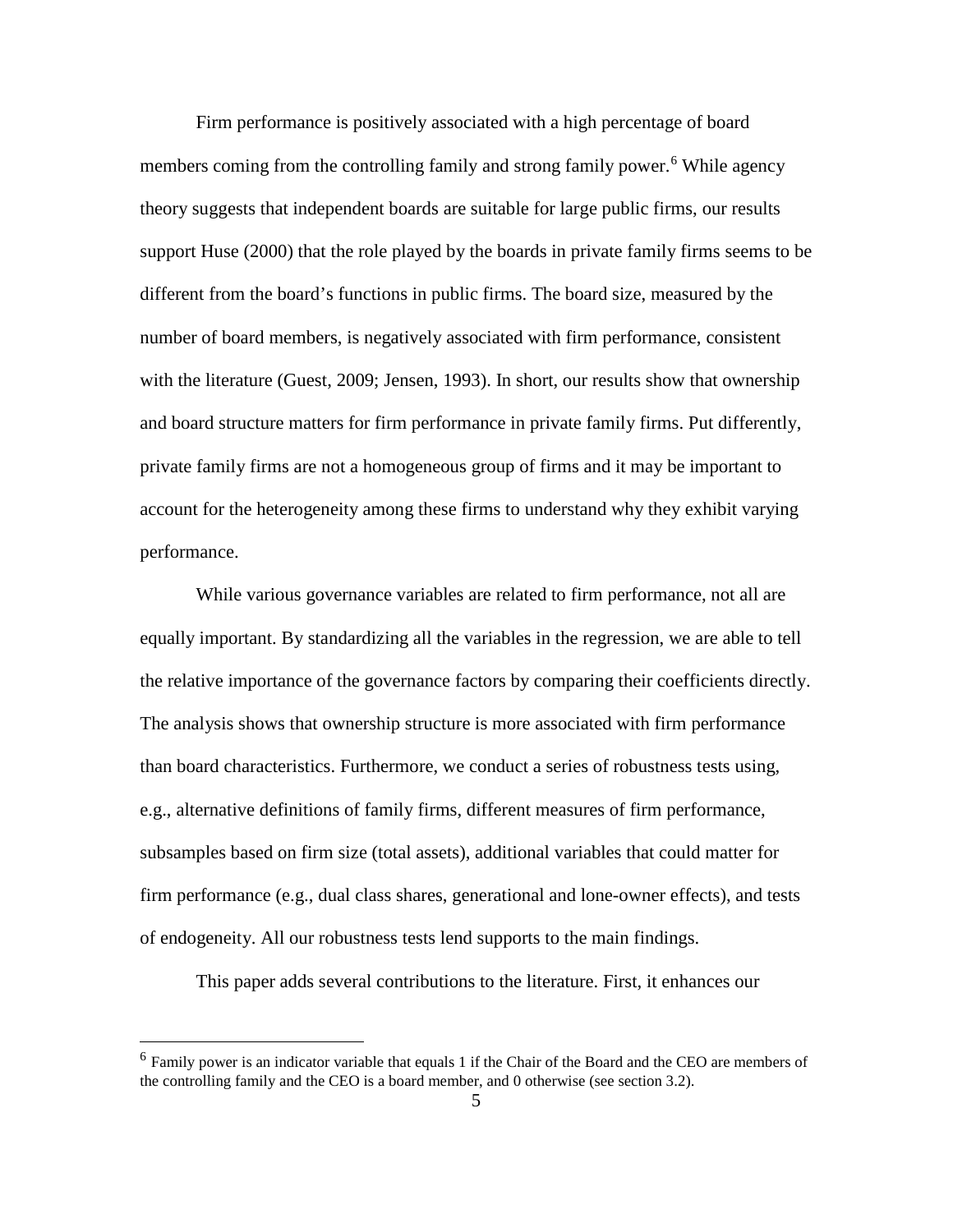understanding of private family firms. There have been increasing calls for research on private family firms (Chrisman et al., 2007). This paper follows the call. To the best of our knowledge, this is the first study that provides large-scale empirical evidence on the association between ownership and board structure and firm performance within private family firms. In addition to using confidential data on kinship from the National Registry, we also employ data from a period where all firms published audited financial statements. Thus, we have chosen a research setting where the sample selection problem is not a concern and the data are detailed and of high quality.<sup>[7](#page-7-0)</sup>

Second, our study provides new evidence on the relationship between family ownership and firm performance in private family firms. While prior studies on private family firms find no relationship between family ownership and firm performance in general (Sciascia & Mazzola, 2008; Westhead & Howorth, 2006), we find a U-shaped relationship. When the fraction of shares owned by the controlling family is relatively low, e.g., between 50% and 67%, there is a positive relationship between firm performance and family ownership (after controlling for the ownership of the second largest owner).<sup>[8](#page-7-1)</sup> When family ownership increases, its relationship with firm performance becomes negative. However, the relationship between family ownership and firm

<span id="page-7-0"></span> $<sup>7</sup>$  The use of data from the National Registry to map family relationship between CEOs, board members,</sup> and owners removes uncertainty as to whether persons are related by blood, marriage, or adoption. An additional advantage with our dataset stems from the fact that all limited liability firms, independent of size, are required to disclose names and shareholdings of their direct owners in notes to the financial statements (see section 3.1 for further details). This enables the calculation of ultimate ownership for all firms taking into account both direct and indirect ownership. Suppose that firm B owns 90% in firm A and that person P owns 10% in firm A and 60% in firm B. P's direct ownership in A is 10%, P's indirect ownership in A is  $(0.9 * 0.6 = 54\%$ , and P's ultimate ownership (sum of direct and indirect ownership) is 64%. Using a cutoff of owning more than 50% to define a family firm, both A and B will be classified as family firms owned by P.

<span id="page-7-1"></span><sup>&</sup>lt;sup>8</sup> The break points we employ are based on the Norwegian corporate law that contains several provisions for regulating the decision-making power of the majority owner. Please see section 3.2 for further details.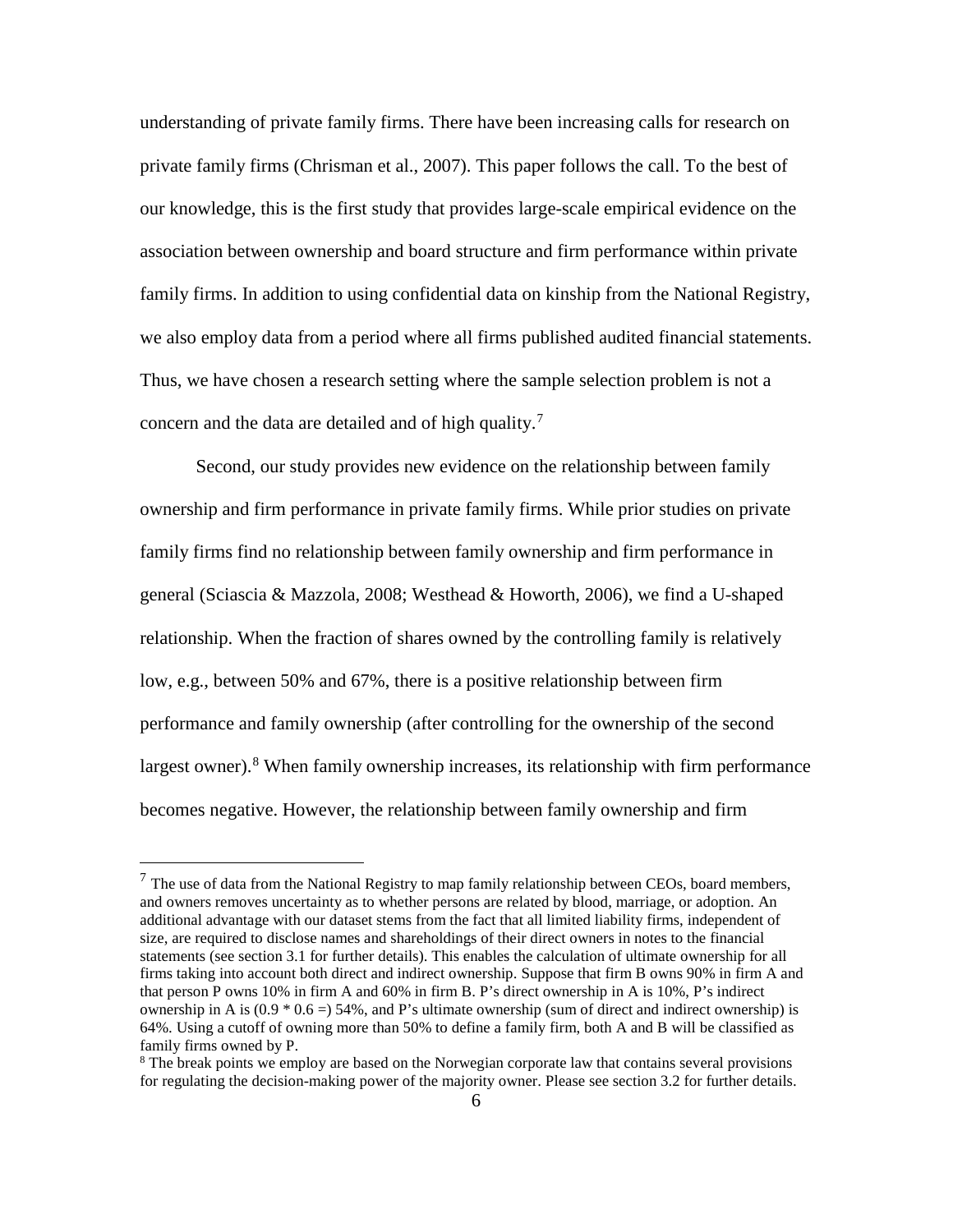performance turns positive again when family firms are 100% owned by the controlling family. This U-shaped relationship between family ownership and firm performance might indicate that outside owners with higher ownership are able to strengthen performance in private family firms. When outside ownership is low, firm performance suffers and becomes lower compared to firms that are wholly owned by the controlling family. This sheds new light on the importance of the ownership structure for the private family firm segment.

Third, corporate governance mechanisms are highly country specific, and no single corporate governance arrangement can fit the multifaceted needs of companies embedded in widely different cultural, historical, and institutional settings (Corbetta  $\&$ Salvato, 2004a). Our study enriches the literature by providing additional empirical evidence using data from a Nordic country with civil law and high protection of minority stockholders.

Furthermore, this paper enriches the literature by showing that in private family firms, ownership structure is more associated with firm performance than board structure. In addition, this study deepens regulators' understanding of the private firm segment of the economy, which is important for designing and implementing rules and regulations. It is also intriguing for private family firms, entrepreneurs, and venture capitalists, as we provide evidence on how firm performance is related to ownership and board structure. Finally, the paper provides academics with a better comprehension of the relationship between firm performance and governance structure in private family firms, and advances our understanding of governance issues in private family firms.

7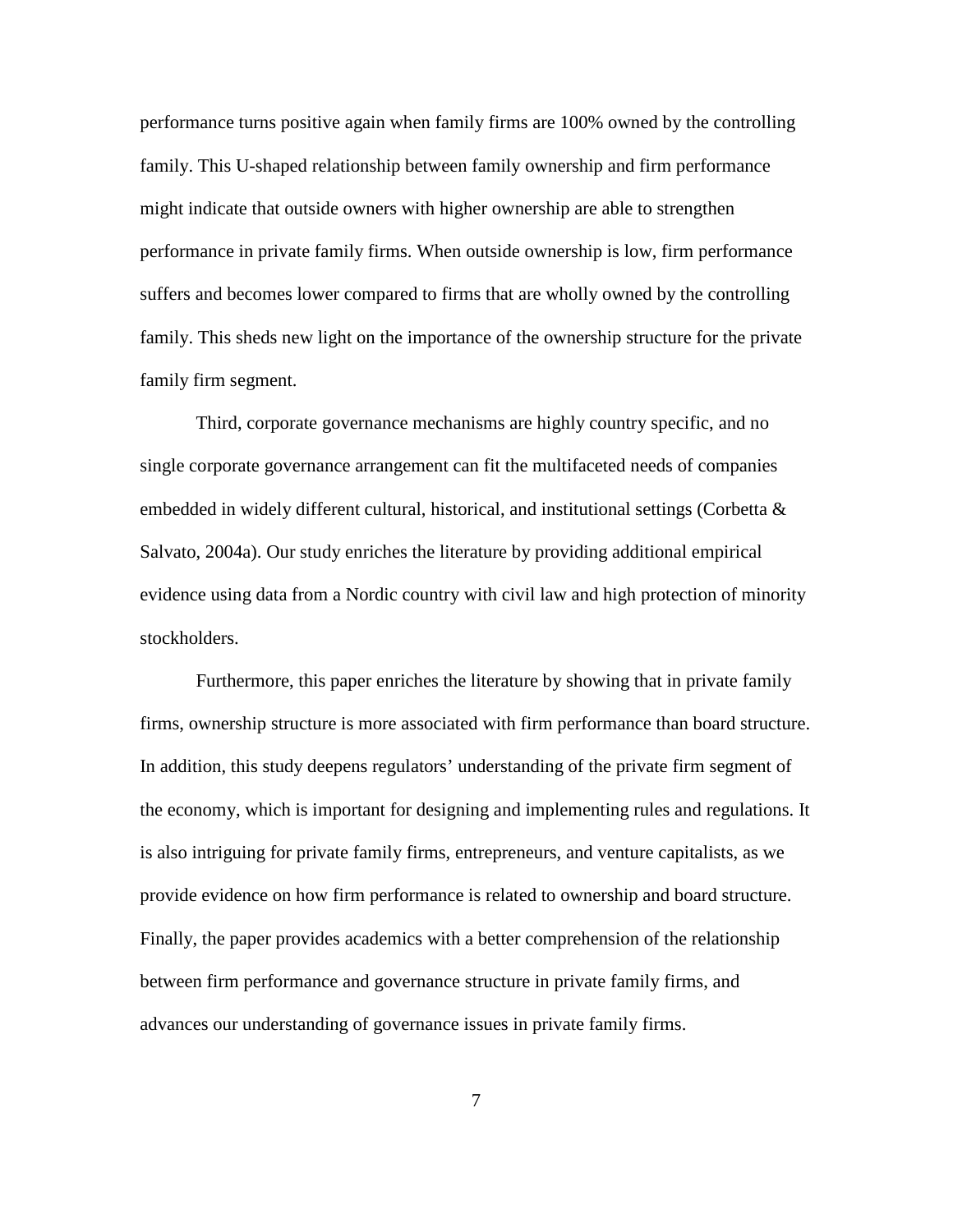The rest of this paper is organized as follows. Section 2 describes related literature, theories, and hypotheses development. Data, methodology, and descriptive statistics are outlined in section 3. Section 4 presents the main results and various robustness tests. Closing remarks are provided in section 5.

# **2 RELATED LITERATURE, THEORIES, AND HYPOTHESES**

Agency theory has been dominating in corporate governance. Agency theory is applied in situations when a firm's ownership and management are separate and there are diverging goals between the owners and managers of a firm (Fama & Jensen, 1983). For private family firms that have more goal congruence due to closely held ownership and close relationships between family owners and managers, it is often considered that the principal-agent conflict is not a main concern (Westhead & Howorth, 2006). Howorth et al. (2004) state that agency theory may provide only a partial explanation of private family firm dynamics. In private family firms in which there is more goal congruence between the owners and the managers, stewardship theory is more appropriate (Davis et al., 1997; Schulze et al., 2003). Sharma (2004) shows that stewardship theory provides a useful framework to examine governance issues in family firms. Lee & O'Neill (2003) stress the complementarity of agency and stewardship theory. As both agency theory and stewardship theory can provide guidance for private family firms, we apply both to investigate the governance structure in private family firms. We focus on two factors related to ownership structure and three factors related to board characteristics.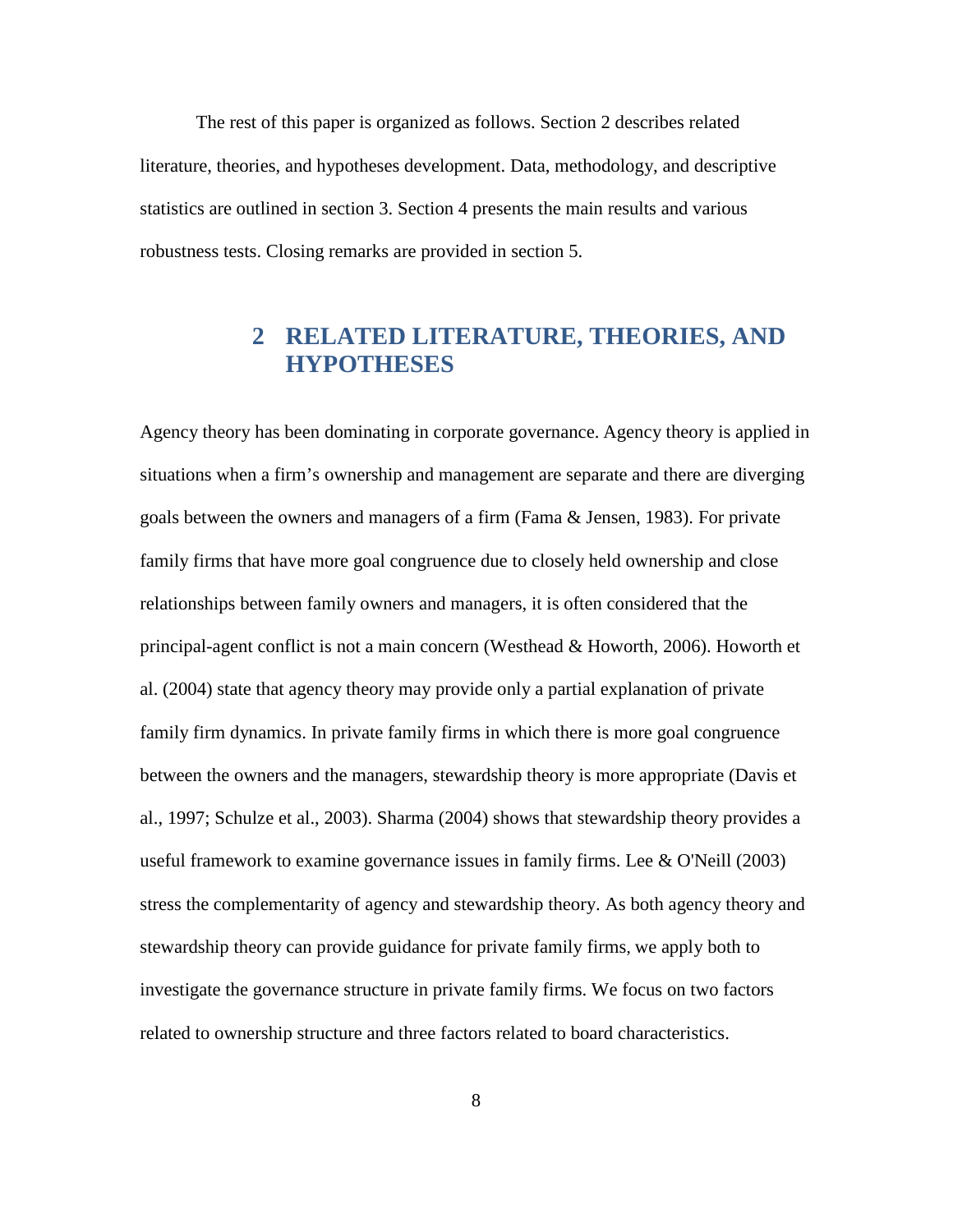# **2.1 Ownership Structure and Firm Performance 2.1.1 Family ownership**

Agency theorists have argued that differences in ownership structure are crucial to understanding governance issues in modern corporations (Jensen & Meckling, 1976). How ownership is distributed and used can determine the power of different stakeholders (Salancik & Pfeffer, 1980). Many studies find a positive relationship between family ownership and firm performance in listed family firms (Anderson & Reeb, 2003; Lee, 2006; Maury, 2006). However, studies in private family firms find no relation between family ownership and firm performance in general. Westhead & Howorth (2006) hypothesize a negative relationship between firm performance and family ownership, but fail to find any relationship, based on a sample of 526 private U.S. firms. Castillo  $\&$ Wakefield (2006) also find no correlation between family involvement in ownership and firm performance, using 240 private U.K. firms. Sciascia & Mazzola (2008) hypothesize a non-linear relationship between firm performance and family involvement in ownership. By studying 620 privately held family firms in Italy, they find that family involvement in ownership has no impact on firm performance.

One of the reasons of failing to find any association between family ownership and firm performance in private family firms might be that the relationship is non-linear and many different, or even contradicting, forces are at work at the same time. Stewardship theory suggests that closely held family firms with little outside influence might focus on nonfinancial objectives to protect "family agendas" (Zahra et al., 2004). This behavior may retard financial performance in private family firms. There might be more focus on financial performance if more "outsiders" gain ownership stakes in the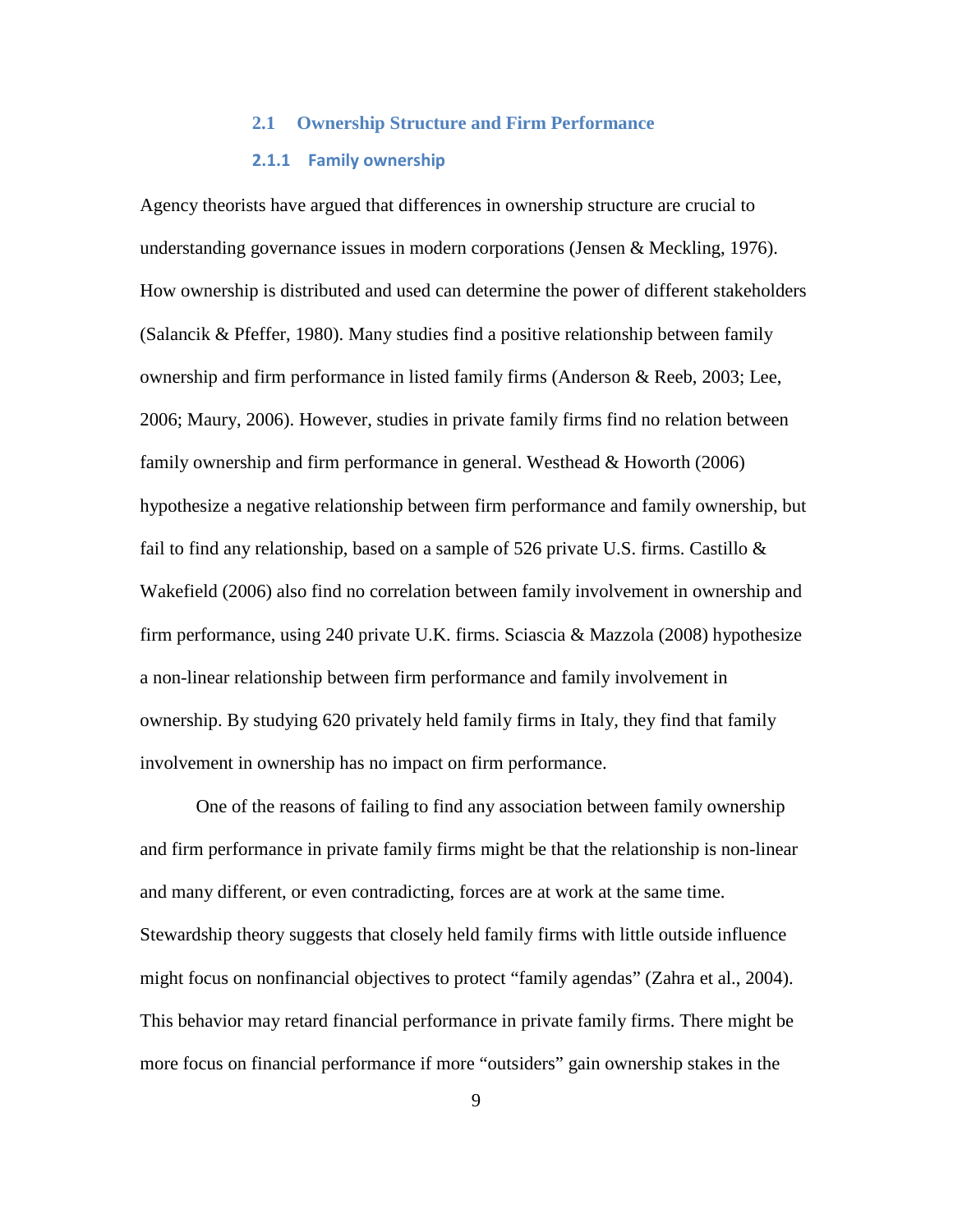family firm (Westhead & Howorth, 2006). This indicates that relatively low family ownership is positively associated with firm performance in private family firms.

Agency theory provides a similar prediction. The conflict between majority owners and minority owners is a concern for private family firms. Having higher fraction of shares enables outside owners both power and motivation to monitor the controlling family, which indicates that private family firms with lower family ownership might have higher firm performance, ceteris paribus. However, there are downsides with outside owners. As pointed out by Mueller (1988), while outsiders can add values to the family firms by importing objectivity into the business, outsiders are strangers, working in an emotionally charged atmosphere that in general is not easily accessible to outsiders. When private family firms are 100% owned by the controlling family, there is likely more goal congruence and fewer conflicts, ceteris paribus. Therefore, it is likely that private family firms with low family ownership or very high family ownership will have higher firm performance compared to those with family ownership in-between. Private family firms with family ownership in-between are likely to have the downsides of having outsiders compared to those with 100% family ownership, and less of the benefits of having outsiders with strong power and motivation compared to private family firms with low family ownership. Hence, we hypothesize the following (all hypotheses are stated as the alternative to the null-hypothesis).

*Hypothesis 1.1: There is a U-shaped relationship between family ownership and firm performance in private family firms. Private family firms with low or high family*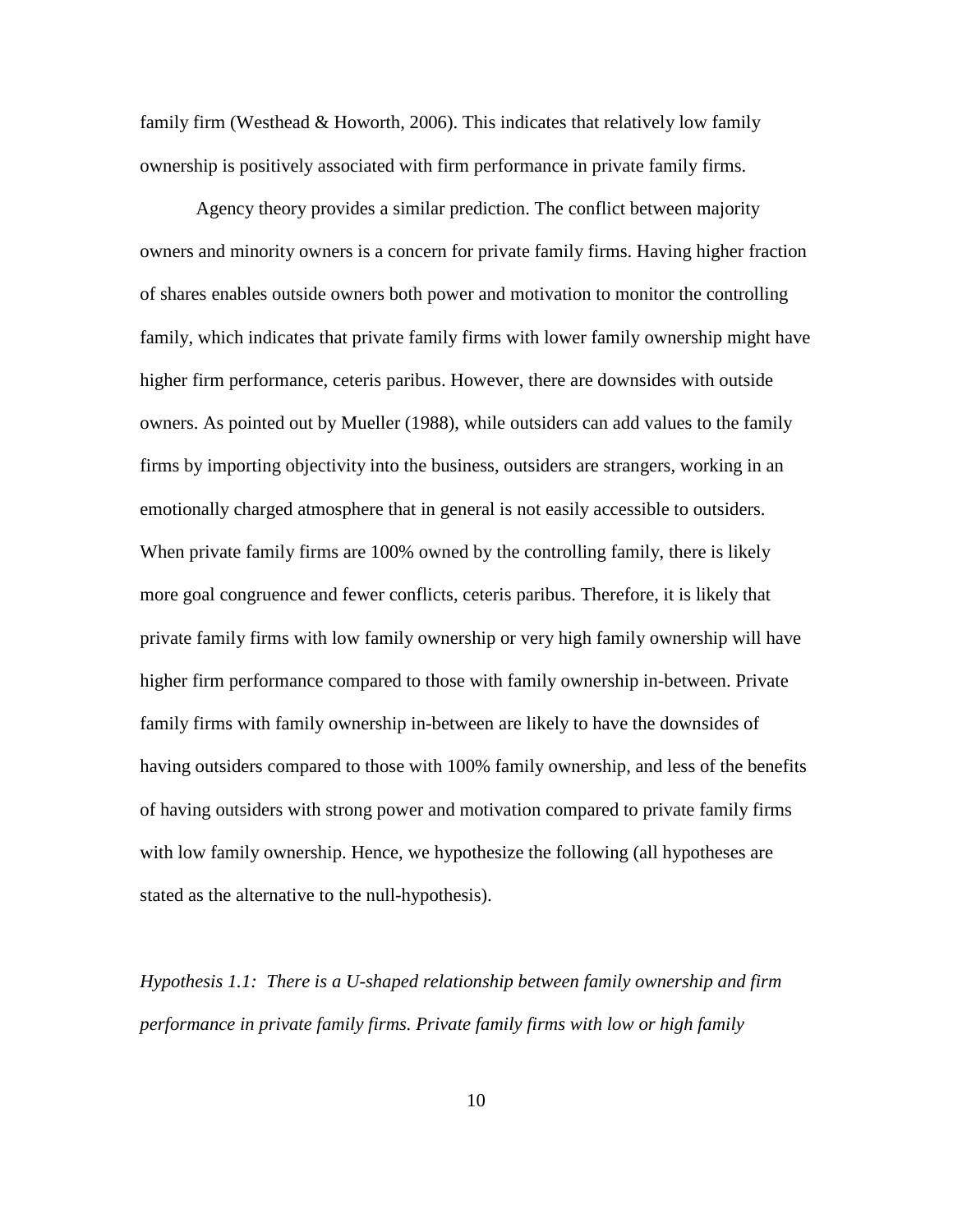*ownership have higher firm performance than private family firms with family ownership in-between.*

#### **2.1.2 Ownership of the second largest owner**

According to agency theory, the majority owners may expropriate small shareholders by entrenching themselves and appropriating firm assets (Jensen & Meckling, 1976). Villalonga & Amit (2006) argue that a greater concentration of voting rights can lead to greater incentives for controlling shareholders to obtain private benefits. Maury & Pajuste (2005) show that families are more prone to private benefit extraction if they are not monitored by another strong blockholder. It is documented that a strong second owner increases performance because she has both the motivation and the power to curb the potential expropriation by the controlling owner (Bennedsen & Nielsen, 2010; Lehmann & Weigand, 2000; Pagano & Roell, 1998). This indicates that the ownership of the second largest owner is positively related to firm performance. In additional tests, we check whether it matters when the second largest owner is a member of the controlling family or not. We test the following hypothesis.

*Hypothesis 1.2: There is a positive relationship between the ownership of the second largest owner and firm performance in private family firms.*

#### **2.2 Board Characteristics and Firm Performance**

A board of directors is supposed to provide direction for the organization, establish governance system, and mitigate agency conflicts in the organization (Dwivedi  $\&$  Jain,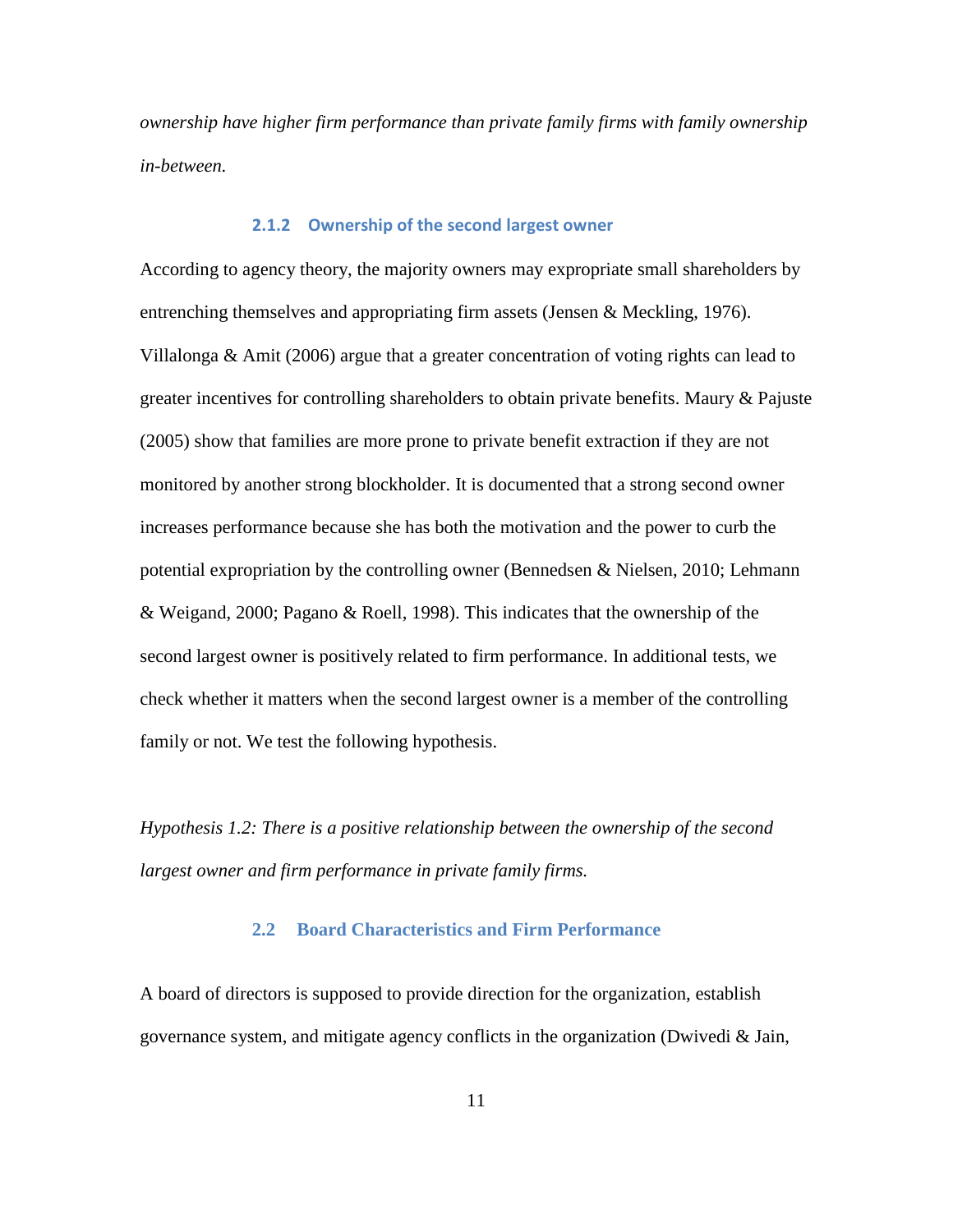2005). Board composition and board size can consequently affect the overall efficiency of a board of directors (Jaskiewicz & Klein, 2007). The relationship between board characteristics and firm performance has been central to both research and corporate practice (Corbetta & Tomaselli, 1996; Huse, 2000). Much work has been done on the effect of board size (Eisenberg et al., 1998; Huther, 1997; Yermack, 1996) and board composition (Baysinger & Butler, 1985; Hermalin & Weisbach, 2001) on corporate performance. However, the relationship between board characteristics and corporate performance remains unclear (Anderson & Reeb, 2004; Rosenstein & Wyatt, 1997).

Agency theory assumes that the primary role of the board is to monitor management, and an effective board is relatively large and active with mainly nonexecutive board members that are independent of the firm and the family (Gubitta  $\&$ Gianecchini, 2002; Corbetta & Salvato, 2004b). In contrast, stewardship theory (Davis et al., 1997) assumes that the main role of the board is advisory and effective boards should be relatively small with a high number of executive directors (Gubitta & Gianecchini, 2002).

#### **2.2.1 Percentage of board members being family members**

In listed firms, where the major conflict usually is between owners and managers, it is important to have independent board members to monitor the CEOs. However, in private family firms in which goal congruence is high and the owner - manager conflict most likely is not the major concern, the importance of having independent board members is lower compared to listed firms. Ford (1988) argues that outside members could obstruct the effectiveness of the board of directors in family firms due to a lack of knowledge of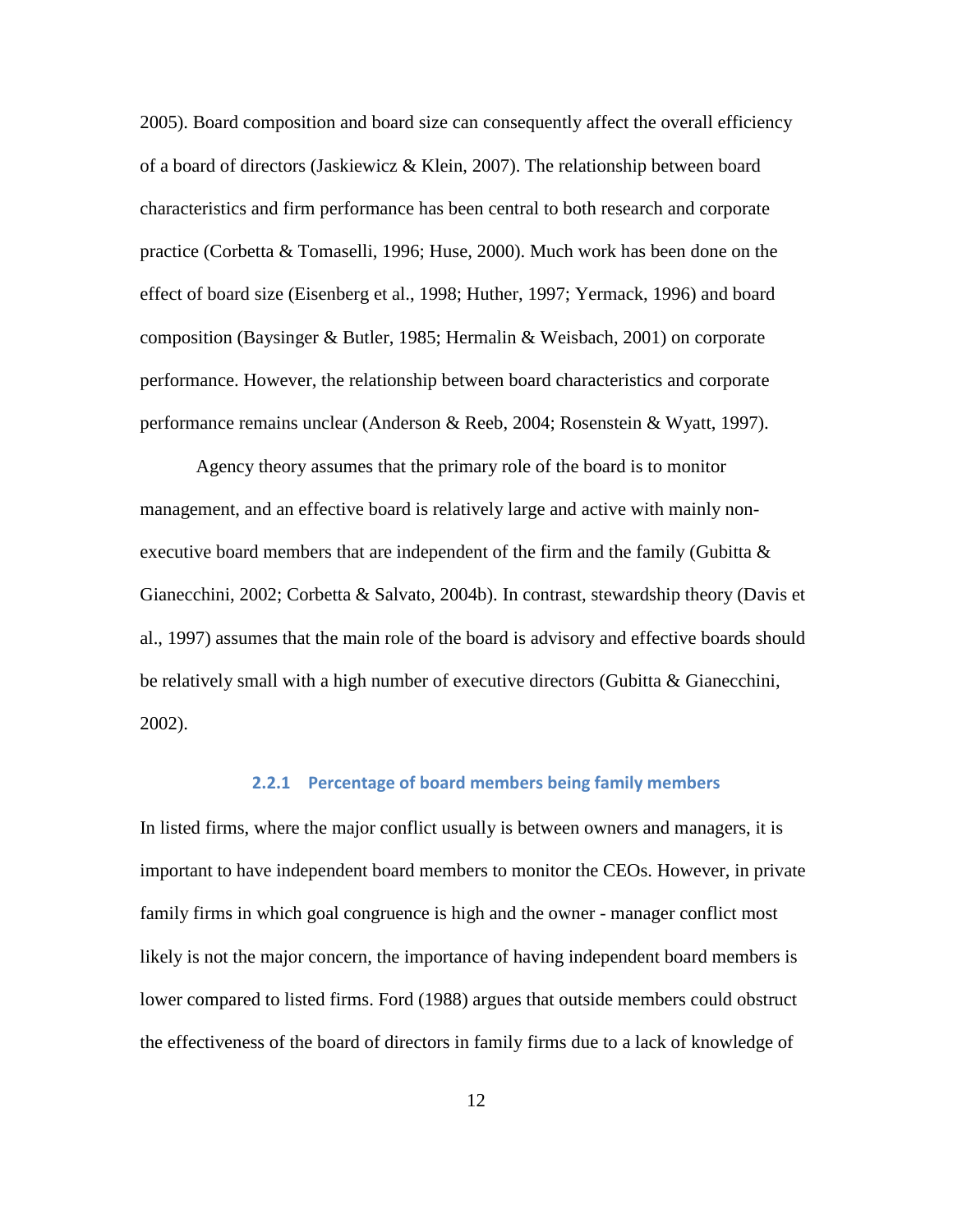the firm and accessibility to the firm. Stewardship theory proposes that fewer outsiders should be present on a board owing to the reduced need for a monitoring purpose (Gubitta & Gianecchini, 2002). Jaskiewicz & Klein (2007) suggest that communication in families might be more efficient as family members communicate in both the business and the family system. These arguments indicate that a higher percentage of board members coming from the controlling family is likely to be associated with higher firm performance in private family firms. We hypothesize the following.

*Hypothesis 2.1: There is a positive relationship between the percentage of board members belonging to the controlling family and firm performance in private family firms.*

#### **2.2.2 Board size**

Stewardship theory predicts smaller boards in family firms with high levels of goal alignment between owners and managers compared to agency theory (Gubitta  $\&$ Gianecchini, 2002). From a theoretical point of view, boards with a small number of members might perform better (Neubauer & Lank, 1998). When there are many board members, it might be difficult to reach agreements, and therefore the board might be less efficient as board size increases (Jensen, 1993). Yermack (1996), using U.S. firms, shows that a smaller board may face fewer bureaucratic problems and is more functional, and therefore is associated with better firm performance. Eisenberg et al. (1998) find a significant negative correlation between board size and profitability in a sample of small and medium-sized Finnish firms. Mak & Kusnadi (2005) also find an inverse relationship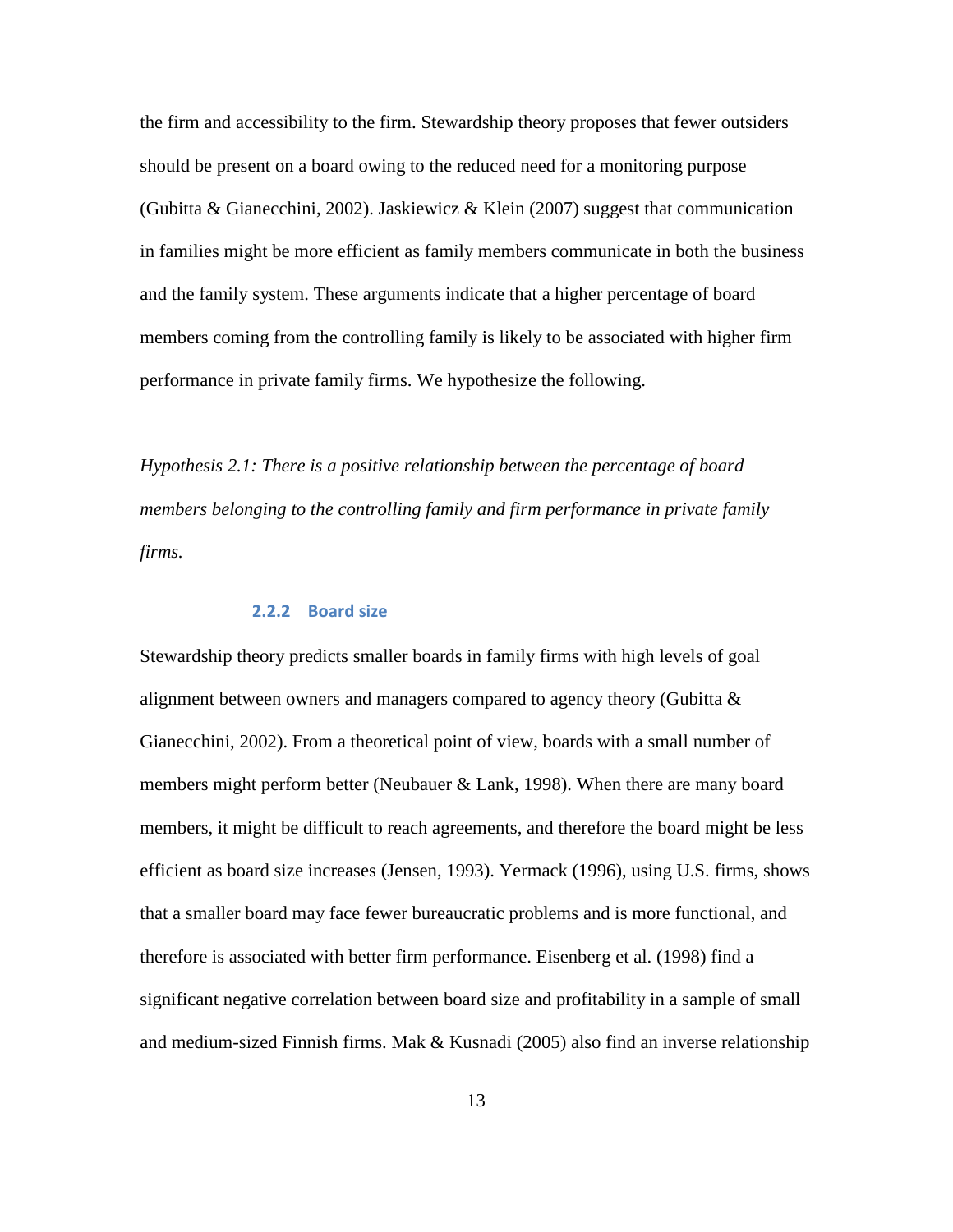between board size and firm value. Chiang  $&$  Lin (2007) show that smaller board size can help improve productivity of firms, using data from Taiwan. Guest (2009) reviews 23 studies and shows that 17 studies found a negative correlation between firm performance and board size. We expect a negative relationship between board size and firm performance in private Norwegian family firms.

*Hypothesis 2.2: There is a negative relationship between board size and firm performance in private family firms.*

#### **2.2.3 Family power**

According to the theoretical model of Corbetta & Salvato (2004b), strong family power will determine a higher presence of inside/affiliated directors and CEO duality. The function of strong family power in a family firm is in spirit similar to the role of CEO duality.<sup>[9](#page-15-0)</sup> According to organization theory, the unity of command of a CEO leads to an unambiguous leadership over subordinates and, hence, induces effective decision-making (Donaldson & Davis, 1991). Pfeffer & Salancik (1978) suggest that CEO duality empowers a strong single leader who could respond quickly to a changing market environment. CEO duality may result in higher total factor productivity due to a unitary command that leads to effective and unambiguous leadership (Chiang & Lin, 2007). We hypothesize that strong family power is positively related to firm performance.

<span id="page-15-0"></span><sup>&</sup>lt;sup>9</sup> Family power and CEO duality are two different concepts that describe concentration of power within a firm. CEO duality refers to the situation where the same person serves as both CEO and Chair of the board (Desai et al., 2003). Family power measures the extent of family influence through ownership, board membership, and involvement in management (Corbetta & Salvato, 2004b). In a family firm with CEO duality, family power is higher if the CEO/Chair of the board is a member of the controlling family compared to a situation where the CEO/Chair of the board is a non-family member.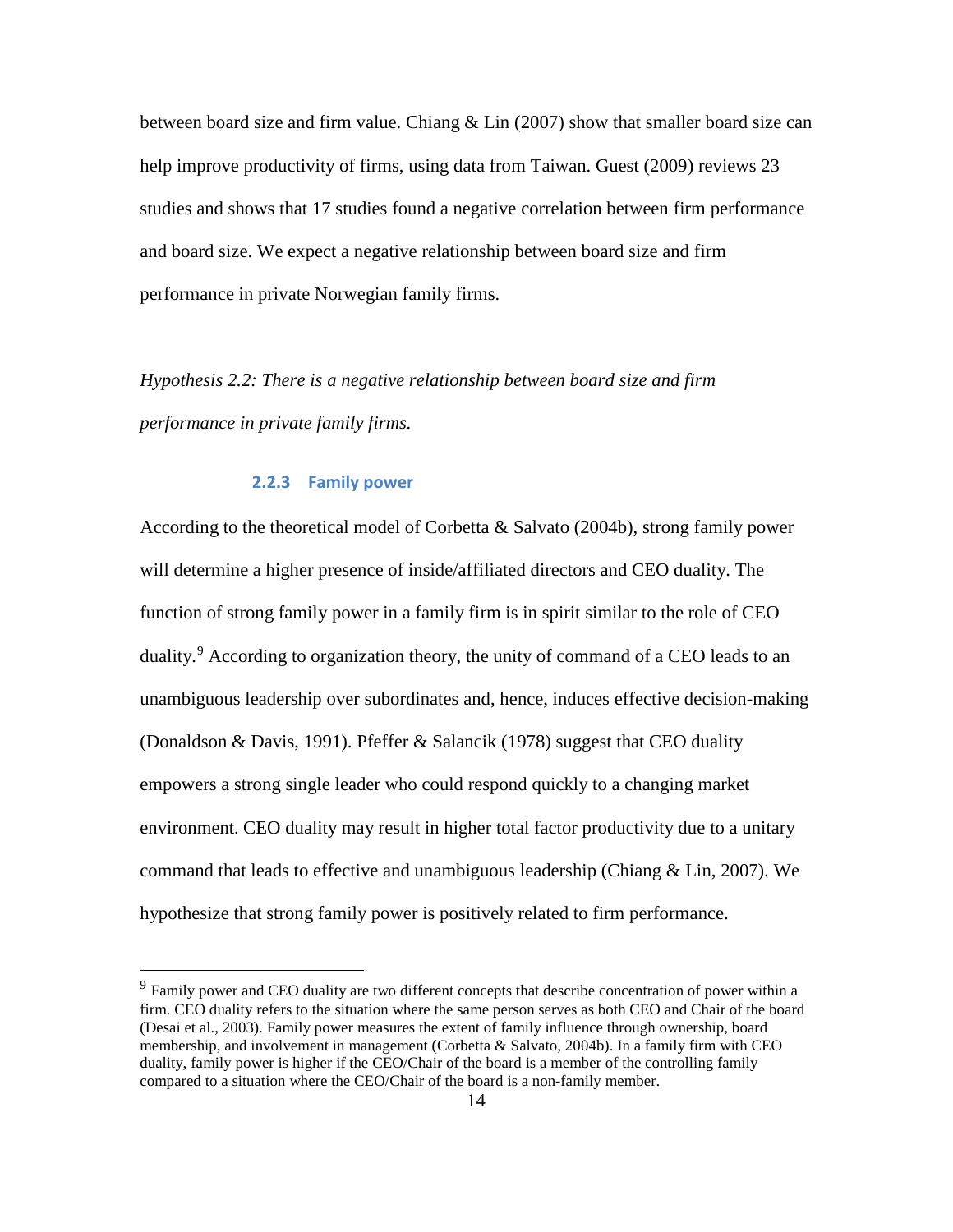*Hypothesis 2.3: There is a positive relationship between family power and firm performance in private family firms.*

# **3 DATA, METHODOLOGY, AND SUMMARY STATISTICS**

#### **3.1 Data Types and Data Sources**

Our dataset covers almost the whole population of Norwegian private family firms and spans a period of 11 years from 2001 to 2011. The data are obtained from the Centre for Corporate Governance Research (CCGR) at BI Norwegian Business School. CCGR has obtained governmental permission to collect, merge, and store data from Experian AS and the National Registry (NR) in accordance with confidentiality and secrecy rules set forth by the Norwegian Data Inspectorate, an independent administrative body that is set up to ensure that private and public storage of data is in accordance with the Norwegian Personal Data Act.

Experian AS provides firm-specific information such as firms' financial statements, industry affiliation, and, most importantly for this study, the names of all CEOs, board members, and major owners. Experian AS collects information from the Brønnøysund Register Center (BRC), which is an administrative agency responsible for a number of national control and registration schemes for business and industry. These data are publicly available. The Norwegian accounting regulation requires that limited liability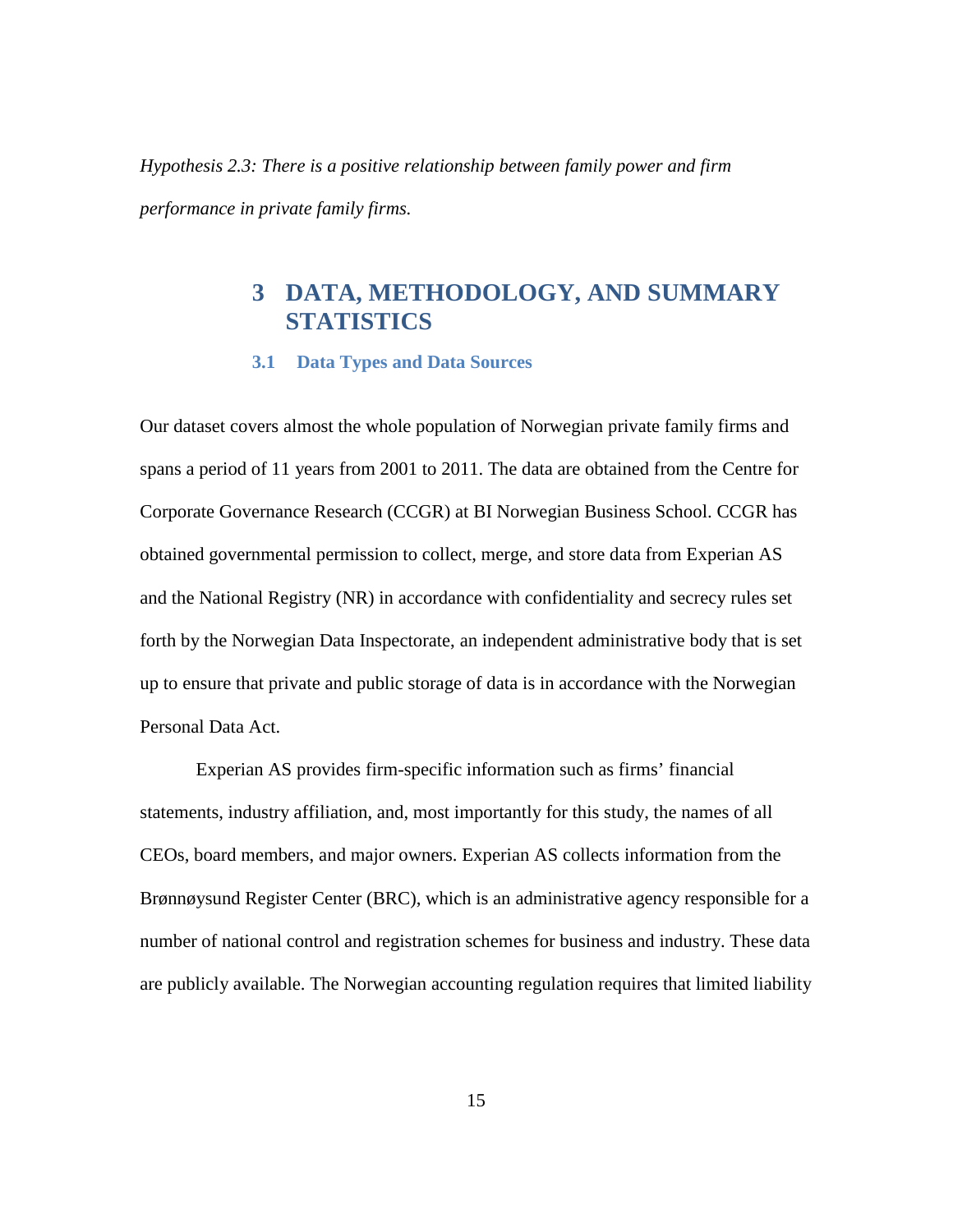firms disclosed audited financial statements in our sample period.<sup>[10](#page-17-0)</sup> In notes to the accounts, a firm that does not qualify as a small enterprise must disclose its 20 largest shareholders by name and shareholding as long as the ownership exceeds 1%. Small enterprises must disclose their 10 largest shareholders for ownership exceeding 5%.

In contrast to BRC data, the data by NR are not publicly available. Specifically, neither social security numbers nor family relationships among individuals are publicly available. Through a special agreement, CCGR is allowed to use information from NR to identify family relationship between every pair of persons that occur as CEOs, board members, and owners. The family data (based on marriage and blood lines) trace back four generations and extend out to third cousins. An additional noteworthy feature with the CCGR dataset is that it contains both direct and ultimate ownership of all firms.

#### **3.2 Variable Definitions and Methodology**

In the main analysis, we define a firm as a family firm if the largest family owns more than 50% of the shares using ultimate ownership (we refer to this family as the controlling family). According to Miller et al. (2007), the mixed evidence on firm performance in family firms may be attributed to different classifications of family firms and control samples. Hence, our alternative definition of family firms is to require both the controlling family owns more than 50% of the shares using ultimate ownership *and* the CEO is a member of the controlling family.

<span id="page-17-0"></span><sup>&</sup>lt;sup>10</sup> Effective May 1, 2011, the smallest limited liability firms were allowed to vote down their auditors. From May to end of 2011, about 21% of the small firms that could deselect their auditors have done so.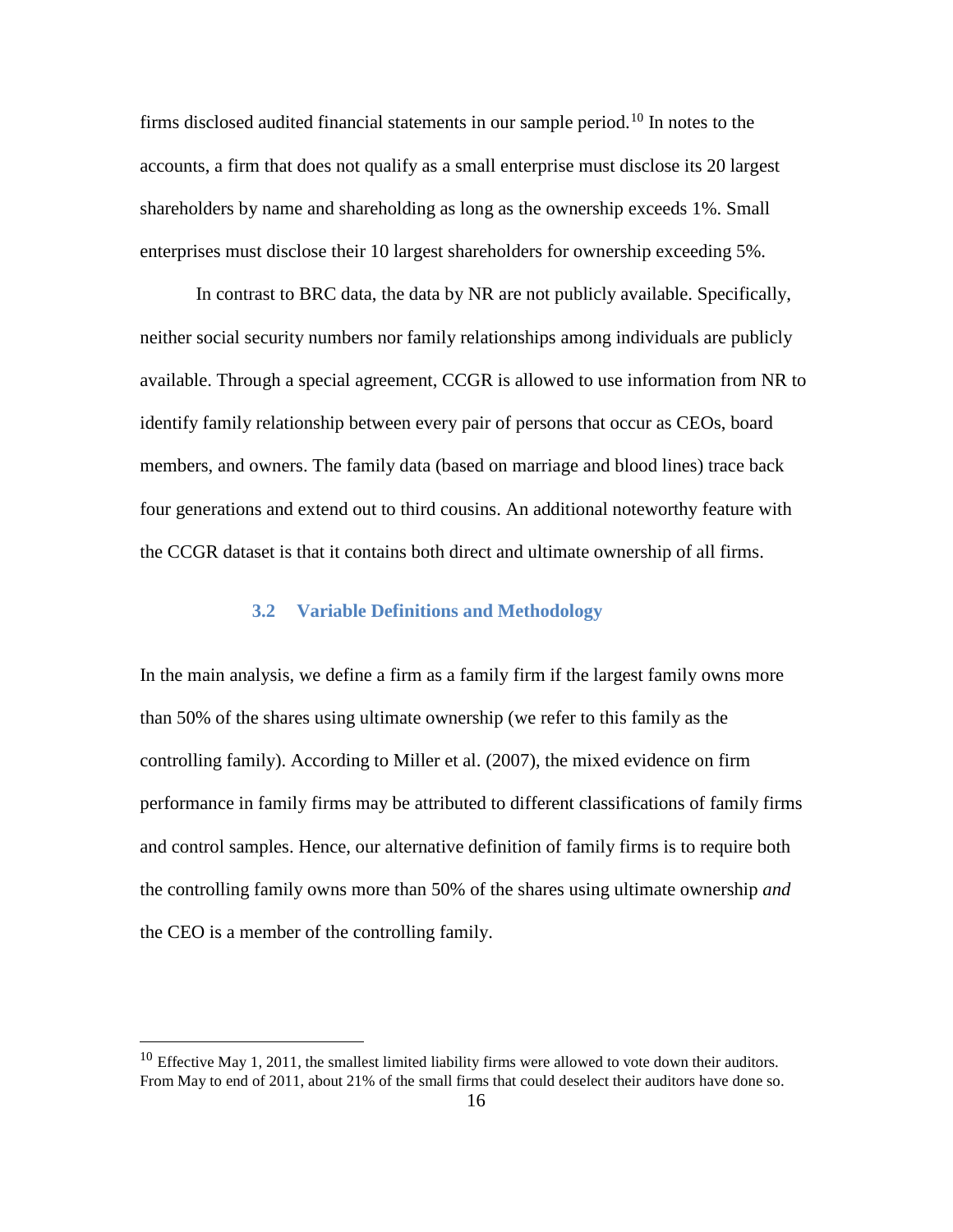We employ panel data and test all the hypotheses simultaneously using the

following regression:

$$
ROA_{j,t} = \alpha + \beta_1 F050 \text{to} 67_{j,t} + \beta_2 F067 \text{to} 90_{j,t} + \beta_3 F090 \text{to} 99_{j,t} + \beta_4 F0100_{j,t} + \beta_5 2^{nd} \text{ \_largest\_ownership}_{j,t} + \beta_6 Per \text{ \_ fam\_board}_{j,t} + \beta_7 Board \text{ \_ size}_{j,t} + \beta_8 Family \text{ \_ power}_{j,t} + \gamma_1 ROA_{j,t-1} + \gamma_2 In (Firm \_\_ age)_{j,t-1} + \gamma_3 Det \text{ \_ ratio}_{j,t-1} + \gamma_4 In (Total \_\_ assets)_{j,t-1} + \gamma_5 In (Sales)_{j,t-1} + \gamma_6 Sales \text{ \_ growth}_{j,t-1} + \sum \gamma_{\gamma,y} N_Y + \varepsilon_{j,t}
$$

As a measure of firm performance, we use the accounting measure return on assets (*ROA*). Following Anderson & Reeb (2003), we compute return on assets in two ways. The first measure is to divide net income in year t by the average book value of total assets in year t and t-1. The second measure is to divide earnings before interest and taxes (*EBIT*) in year t by the average book value of total assets in year t and t-1. The latter measure indicates how effectively a firm generates returns from its assets before contractual debt obligations and tax obligations are deducted. As our focus is on how assets are utilized, we prefer a performance measure that is not affected by the cost of debt financing (e.g., interest expenses) and tax positions (e.g., the extent of tax loss carry forwards that influence the tax expense). We therefore use return on assets based on *EBIT* as our main measure of firm performance and label it *ROA1* (*ROA1* = *EBIT* / average total assets). We also conduct analyses using return on assets based on net income (*ROA2*  $=$  net income / average total assets) and return on equity (*ROE* = net income / average shareholders' equity) as additional measures for firm performance.<sup>[11](#page-18-0)</sup> All the variables are defined in Table 1.

<span id="page-18-0"></span> <sup>11</sup> One could consider operating metrics such as sales growth, asset growth, and *CAPEX*/sales as measures of firm performance. While these operating measures capture how fast a firm grows, *ROA* and *ROE* are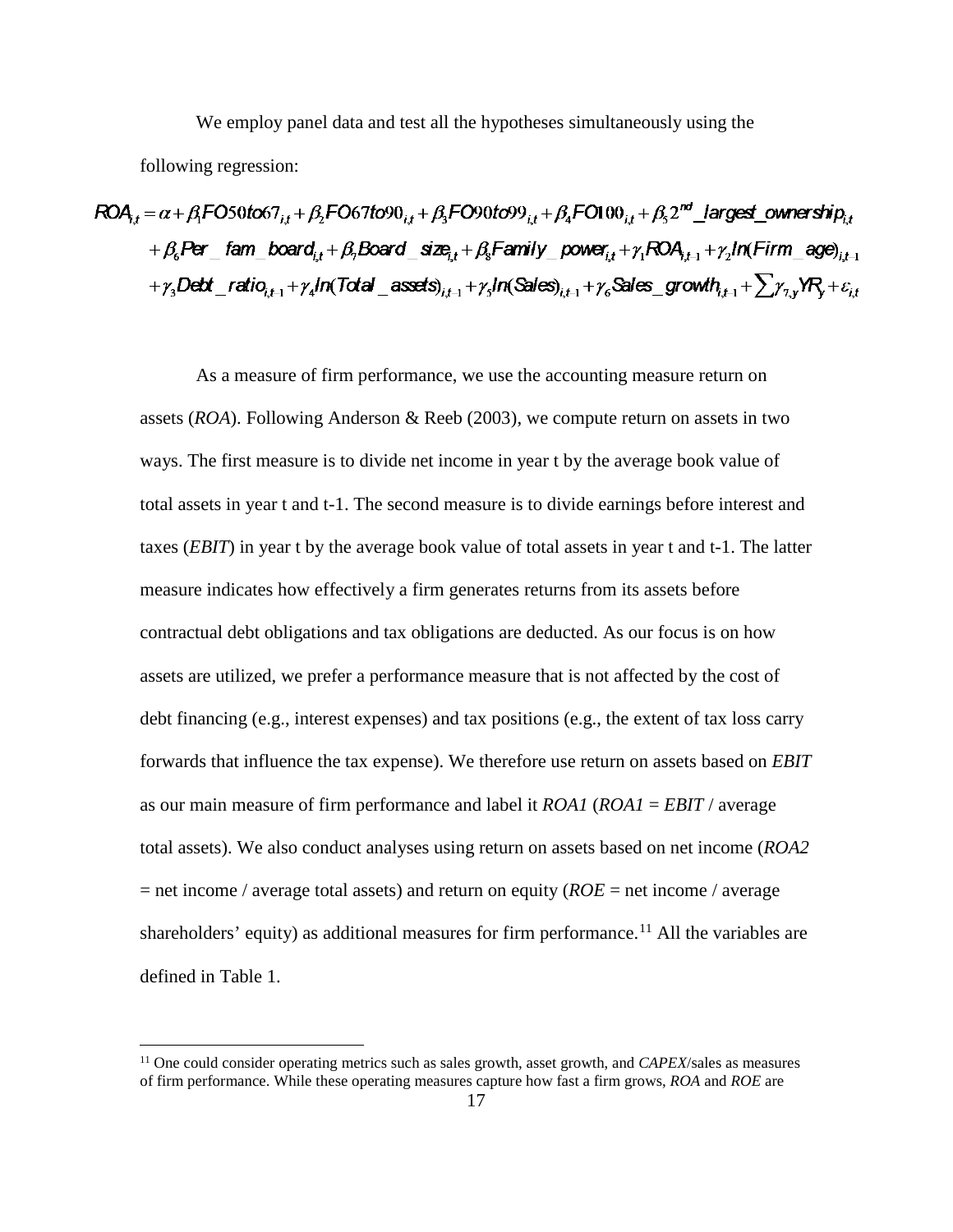-- Insert Table 1 about here --

Our test variables are defined as follows. Hypothesis 1.1 predicts a U-shaped relationship between family ownership and firm performance. To capture the non-linear relationship, we use the piecewise linear specification for family ownership, following Morck et al. (1988), which allows changes in the slope coefficient on family ownership. We construct four variables, based on the variable *Family\_ownership* that measures the fraction of shares held by all owners that belong to the family with the highest shareholding using ultimate ownership. The first variable, *FO50to67*, equals *Family\_ownership* if *Family\_ownership* is more than 50% and less than two-thirds (⅔), and ⅔ if *Family\_ownership* is equal to or more than two-thirds. The rationale for the break points used for the piecewise linear specifications is based on the Norwegian Companies Act. Normally, decisions at the stockholders' meeting require approval of 50 % of the shares, cf. Companies Act paragraph 5-17. However, paragraph 5-18 requires at least two-thirds of the shares in order to approve certain issues.<sup>[12](#page-19-0)</sup> The next break point is 0.9, which is the threshold specified in paragraph 5-19 for the majority owner to squeeze out the remaining shareholders. We classify the family firms that keep 100% of their shares within the controlling family as a separate group because a large proportion of the sample is in this category and family firms without outside owners are probably different from those with outside owners in some aspects. The four variables based on the family ownership are constructed as follows:

 $\overline{a}$ 

better at gauging the profitability of a firm. There is evidence that family firms may focus on family objectives (Birley et al., 1999) and are reluctant to grow (Upton et al., 2001).

<span id="page-19-0"></span> $12$  These issues include, e.g., resolutions to waive preferential rights related to share issues, to approve a merger or demerger, to amend the Articles of Association, to authorize changes in the share capital, and decisions that could substantially alter the rights and preferences of any shares.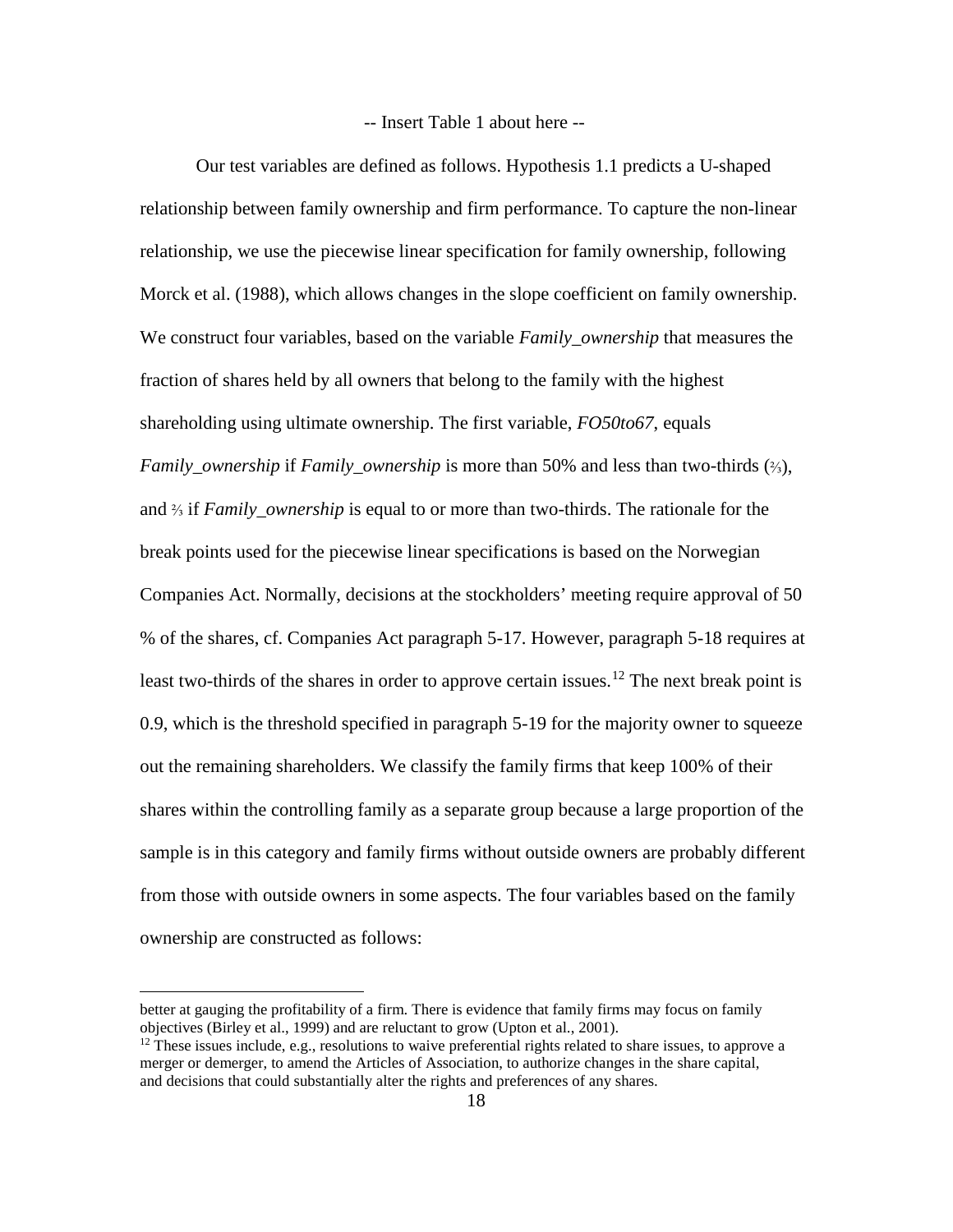| <i>FO50to67</i> | $= Family\_ownership$ if $0.5 < Family_ownership < 2/3$                 |
|-----------------|-------------------------------------------------------------------------|
|                 | $=$ 2/3 if Family_ownership >= 2/3                                      |
| <i>FO67to90</i> | $= 0$ if <i>Family_ownership</i> < $\frac{2}{3}$                        |
|                 | $= Family\_ownership$ if $\frac{2}{3} \leq Family\_ownership \leq 0.90$ |
|                 | $= 0.9$ if Family_ownership > 0.9                                       |
| <i>FO90to99</i> | $= 0$ if <i>Family_ownership</i> <= 0.9                                 |
|                 | $= Family\_ownership$ if $0.9 < Family_ownership < 0.99$                |
|                 | $= 0.99$ if Family_ownership > 0.99                                     |
| <i>FO100</i>    | $= 0$ if <i>Family_ownership</i> <1                                     |
|                 |                                                                         |

= *Family\_ownership* if *Family\_ownership* ==1

*2nd\_largest\_ownership* measures the shareholding of the second largest owner (hypothesis 1.2). *Per\_fam\_board* measures the percentage of board members belonging to the controlling family (hypothesis 2.1). *Board\_size* is the natural logarithm of the number of board members (hypothesis 2.2). *Family\_power* indicates whether the controlling family has strong power in the family business. Corbetta & Salvato (2004b) measure family power based on the extent of family ownership, the extent of governance control of the family on the board, and the extent of managerial control of the family. As we investigate several specific aspects related to ownership and board structure, which include measures for family ownership and the percentage of family members on the board, we exclude them when defining family power. Our measure of family power is an indicator variable that is 1 if both the Chair of the Board and the CEO belong to the controlling family and the CEO is a board member, and 0 otherwise (hypothesis 2.3).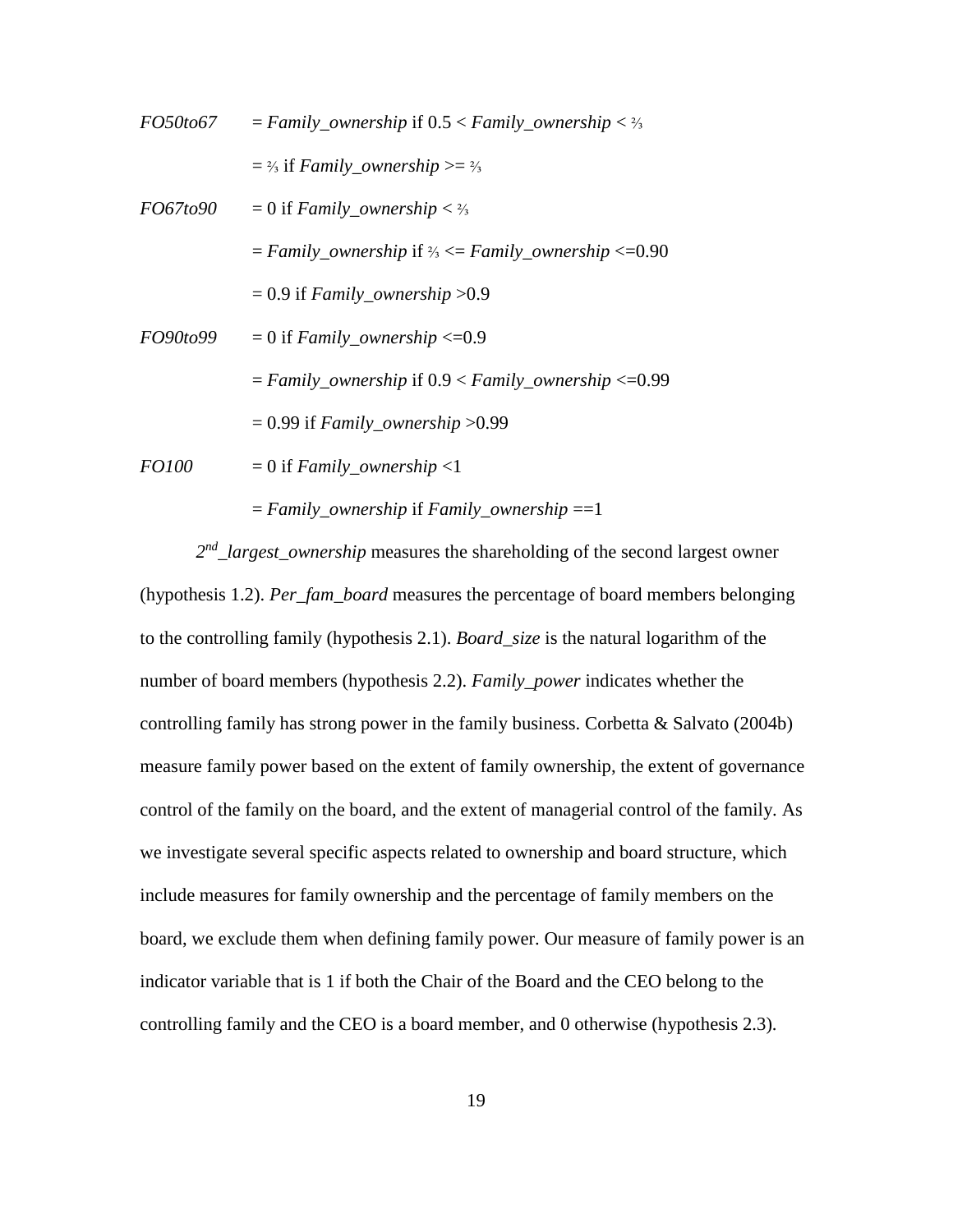We include a set of control variables commonly used in the literature. Since Return on Assets (*ROA1*) is auto-correlated, we include one period lagged *ROA1* as a control variable. It is well documented that firm size can influence the relationship between ownership and firm performance (Anderson & Reeb, 2003). We use the natural logarithm of the book value of total assets (*ln(Total\_assets)*) and sales (*ln(Sales)*) to control for size. We control for debt in the capital structure by using long-term debt divided by total assets (*Debt\_ratio*) as prior studies show that more leveraged firms have higher profitability (Anderson & Reed, 2004). We also control for firm age (*ln(Firm\_age)*) and growth opportunities (*Sales\_growth*) (Scherr & Hulburt, 2001), as well as year fixed effects. All the control variables are one-year lagged. To adjust for serial correlation and heteroskedasticity, we employ the Huber-White Sandwich Estimator (clustered at firm level) to obtain robust variances adjusted for within-cluster correlation.

#### **3.3 Sample Selection and Descriptive Statistics**

There are in total 2.2 million firm-year observations in our period spanning 2001 through 2011.[13](#page-21-0) Accounting data before 2001 are also employed since we use lagged control variables. We only include firms that are not publicly listed on a stock exchange and firms where the largest family owns more than 50% of the shares using ultimate ownership (reducing the sample size with about 850,000 observations). To ensure that our results are not driven by a number of very small firms of little economic importance,

<span id="page-21-0"></span><sup>&</sup>lt;sup>13</sup> There are about 150,000 limited liability firms in 2001, and the number of observations is gradually increased to about 250,000 in 2011.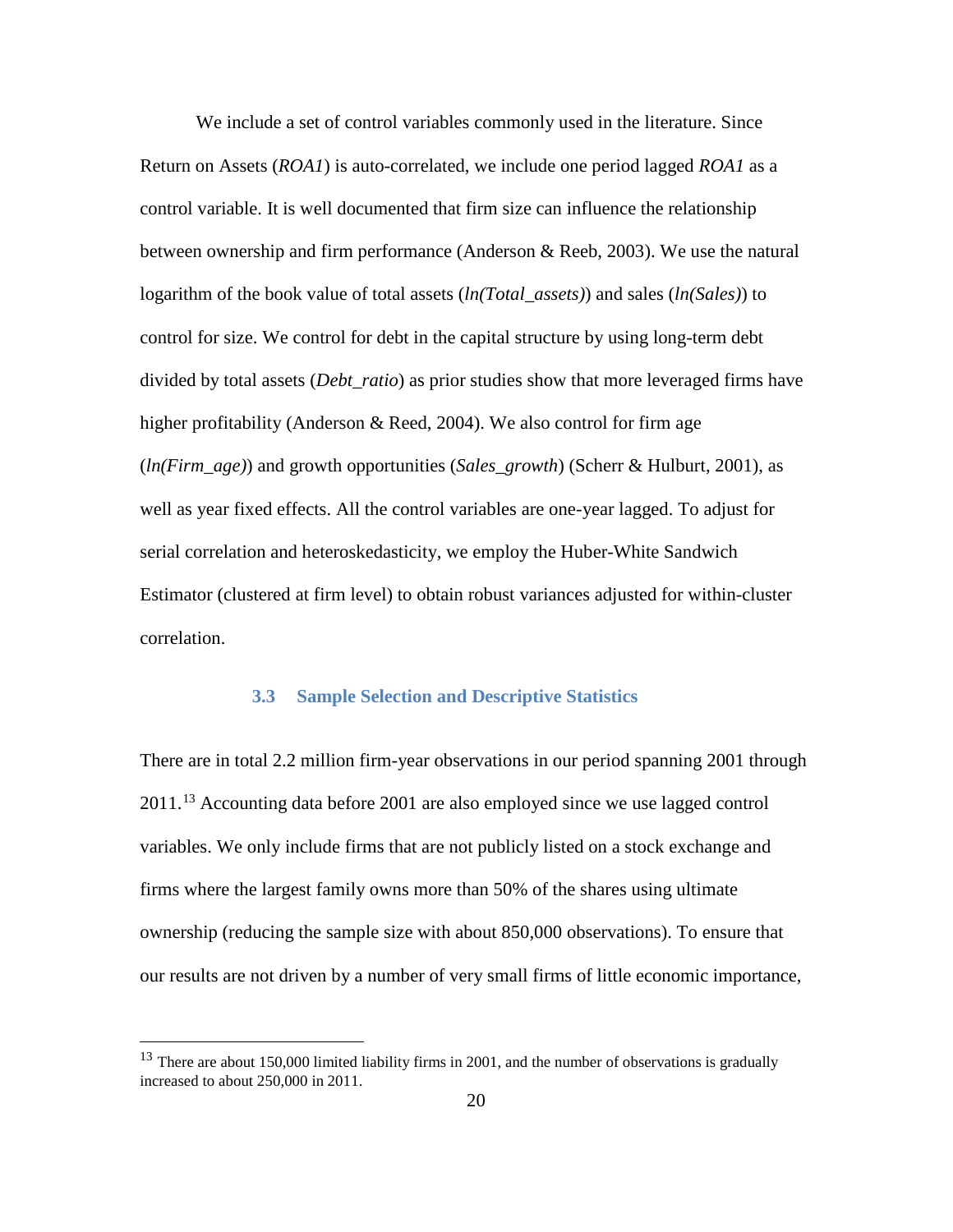we require firms' minimum annual sales to be 1 million NOK in the sample period (reducing the sample size with about  $843,000$  observations).<sup>[14](#page-22-0)</sup> We winsorize return on assets, return on equity, debt ratio, and sales growth at the  $1<sup>st</sup>$  and  $99<sup>th</sup>$  percentiles. After matching with lagged control variables and deleting observations with missing values, our final sample consists of 511,203 firm-year observations.

#### -- Insert Table 2 about here --

Summary statistics of all the variables described previously are reported in Panel A of Table 2. For each variable, we present the mean, standard deviation, the 5-, 25-, 50-, 75-, and 95-percentile. The number of observations is 511,203 for all the variables, except for ROE, which is only calculated for firms with positive book value of equity. As we restrict the sample to family firms in which the controlling family has more than 50% of shares, ownership of the largest family (*Family\_ownership*) is high, at 92% on average. The next four variables, *FO50to67*, *FO67to90*, *FO90to99*, and *FO100*, are defined using the piecewise linear specifications in the previous subsection. These variables are continuous and equal to *Family\_ownership* between the break points and are constant beyond the break points. In Panel B of Table 2, we present descriptive statistics for the intervals between the break points of these four variables to provide more detailed information on the distribution of *Family\_ownership*.

The average fraction of shares held by the second largest owner  $(2<sup>nd</sup>_{\text{L}^{1}}{a_{\text{r}}})$  *argest\_ownership*) is 13%.<sup>[15](#page-22-1)</sup> The percentage of board members belonging to the

<span id="page-22-0"></span><sup>&</sup>lt;sup>14</sup> The average US Dollar to Norwegian Krone (NOK) exchange rate is 1 US\$=6.64 NOK in our sample period.

<span id="page-22-1"></span><sup>&</sup>lt;sup>15</sup> The second largest owner can be either a family owner or a non-family owner. If the former, the shareholding of the second largest owner is included in the family ownership. This makes the sum of the average of *Family\_ownership* and the average of *2nd\_largest\_ownership* larger than 1 (1.05=0.92+0.13).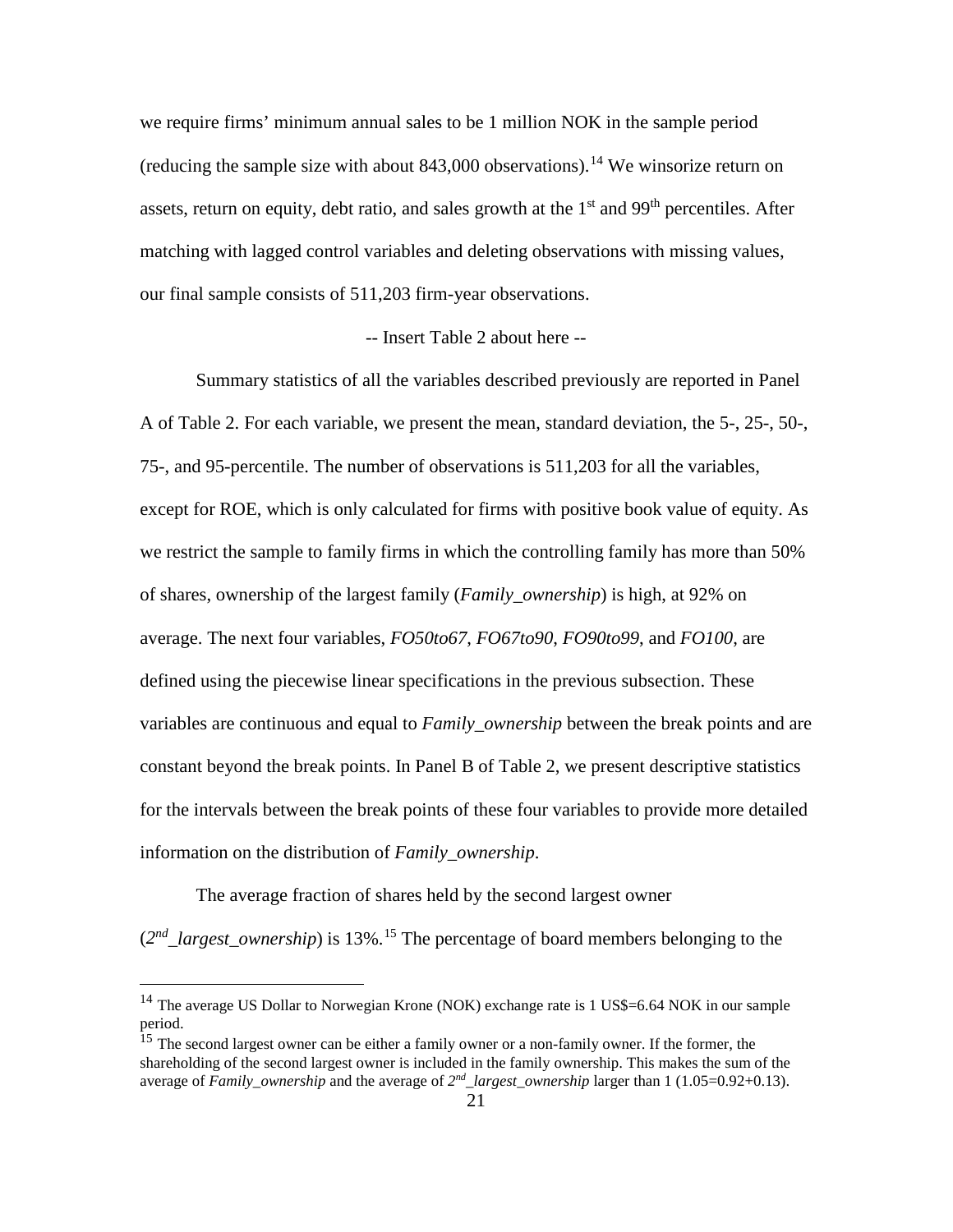controlling family is high. 85% of the board members are related to the largest families (*Per\_fam\_board*). There are, on average, 1.87 board members (*#Board\_members*), and the variable is positively skewed. The mean of *Family\_power* is 0.68, which indicates that 68% of the firms in the sample have strong family power in that the Chair of the Board is a family member, the CEO is a family member, and the CEO is a board member. The average *ROA1* is 0.07 with a large standard deviation of 0.29, implying that firm performance in private family firms varies significantly. *ROA2* is similar to, but slightly lower than *ROA1*, which is reasonable as *ROA1* is computed using EBIT while *ROA2*  uses net income. Return on equity (*ROE*) has a mean of 0.38 and a standard deviation of 0.78. Higher average for *ROE* than for *ROA1* and *ROA2* is as expected because the denominator usually is much lower in *ROE*. The *Debt\_ratio* is 0.79 on average.[16](#page-23-0) The mean total assets (sales) are 11 million NOK (11 million NOK) while the medians are substantially smaller, indicating strong positive skewness. The mean (median) firm age is 13.9 (11) years.<sup>[17](#page-23-1)</sup>

To collaborate how family ownership is distributed, we report descriptive statistics for family ownership between 50% and 67% (*FO50to67*), between 67% and 90% (*FO67to90*), between 90% and 99% (*FO90to99*), and of 100% (*FO100*) in Panel

We also use the second largest owner that is non-family owner in the tests, and the results are stronger (see section [4.1\)](#page-25-0).

<span id="page-23-0"></span><sup>&</sup>lt;sup>16</sup> Some debt ratios are higher than 1 because these firms have negative equity (i.e., the book value of total assets is less than the book value of total debt).

<span id="page-23-1"></span><sup>&</sup>lt;sup>17</sup> During the sample period, there are 206,109 firm-year observations of private non-family firms that meet the sample selection criteria. For this sample of non-family firms, the mean of *Family\_ownership* is 31% and the mean of *2nd\_largest\_ownership* is 24%. The average *ROA1* and *Debt\_ratio* are 3.6% and 0.79, respectively, while the average total assets is 36 million NOK.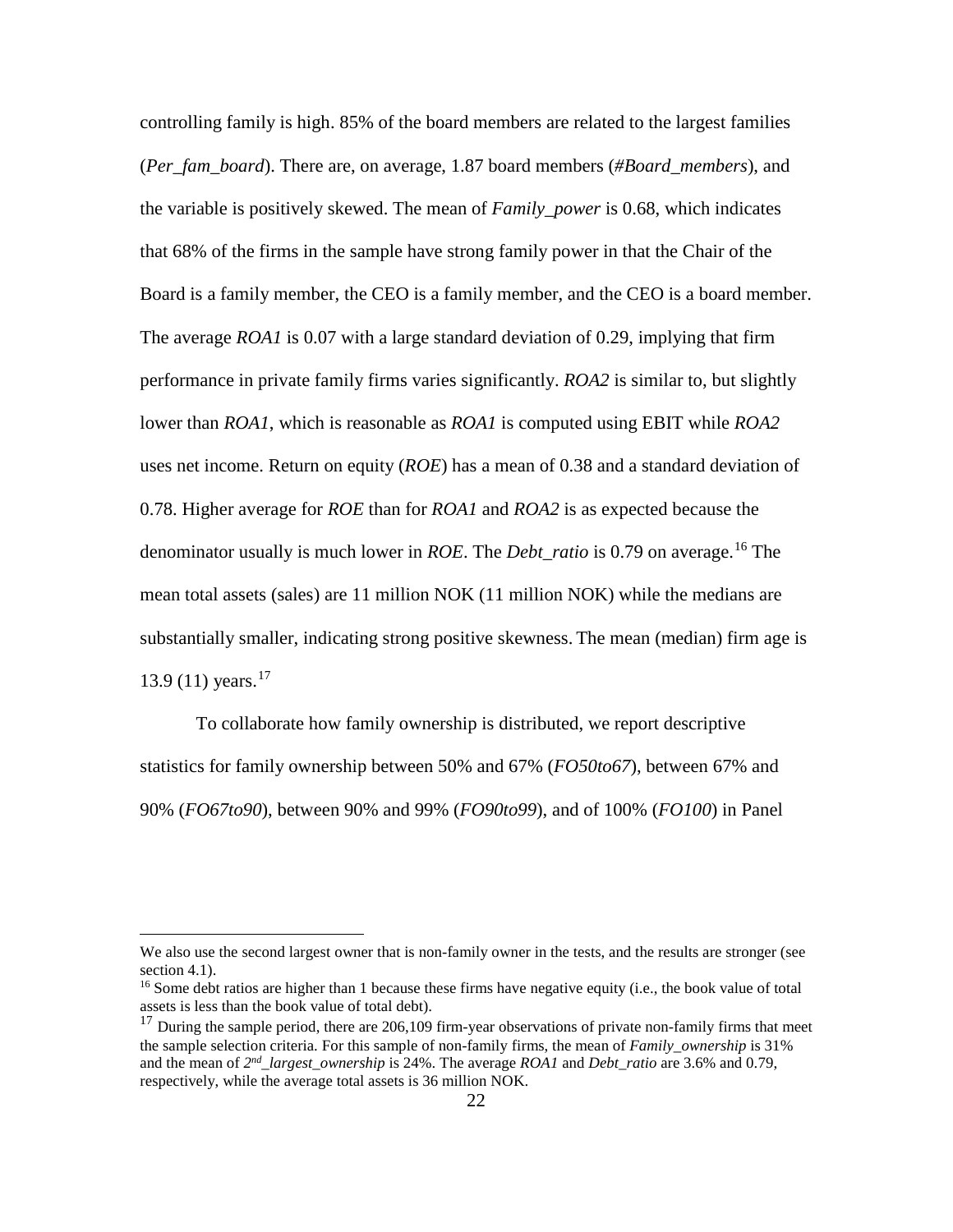B.<sup>[18](#page-24-0)</sup> There are 72 000, 60 238, 32 638, and 346 327 firm-year observations for the four intervals, respectively (and a total of 511,203 firm-year observations). About two-thirds of the observations have 100% family ownership.

Figure 1A illustrates how family ownership relates to firm performance. The xaxis shows four categories of firms based on the shareholdings of the controlling family. The ownership categories are (from left to right): family ownership between 50% and 67%, family ownership of at least 67% and less than 90%, family ownership of at least 90% and less than 100%, and family ownership of 100%. The left y-axis presents the fraction of firm-year observations for each category. The right y-axis reports the average return on assets (*ROA1*) for the four categories: 0.082, 0.054, 0.040, and 0.068, respectively. This graph demonstrates a U-shaped relationship between firm performance and family ownership. Figure 1B shows the relationship between three categories of the ownership of the second largest owner and firm performance, while Figure 1C shows the relationship between three categories of board size and firm performance (in each figure, the bars show the fraction of firms in each category). In Figure 1B, the categories are (from left to right) ownership greater than 0% and less than 20%, at least 20% and less than 33%, and at least 33% and less than 50%. For each category, we show mean *ROA1* on the right y-axis. As predicted by hypothesis 1.2, figure 1B shows that firm performance increases with the ownership of the second largest owner. Figure 1C shows the relationship between *ROA1* and three categories of board size. The categories are

<span id="page-24-0"></span><sup>&</sup>lt;sup>18</sup> The definitions of these four variables are not exactly the same as the ones using piecewise linear specifications defined in the previous subsection as we only include the observations that are between the break points.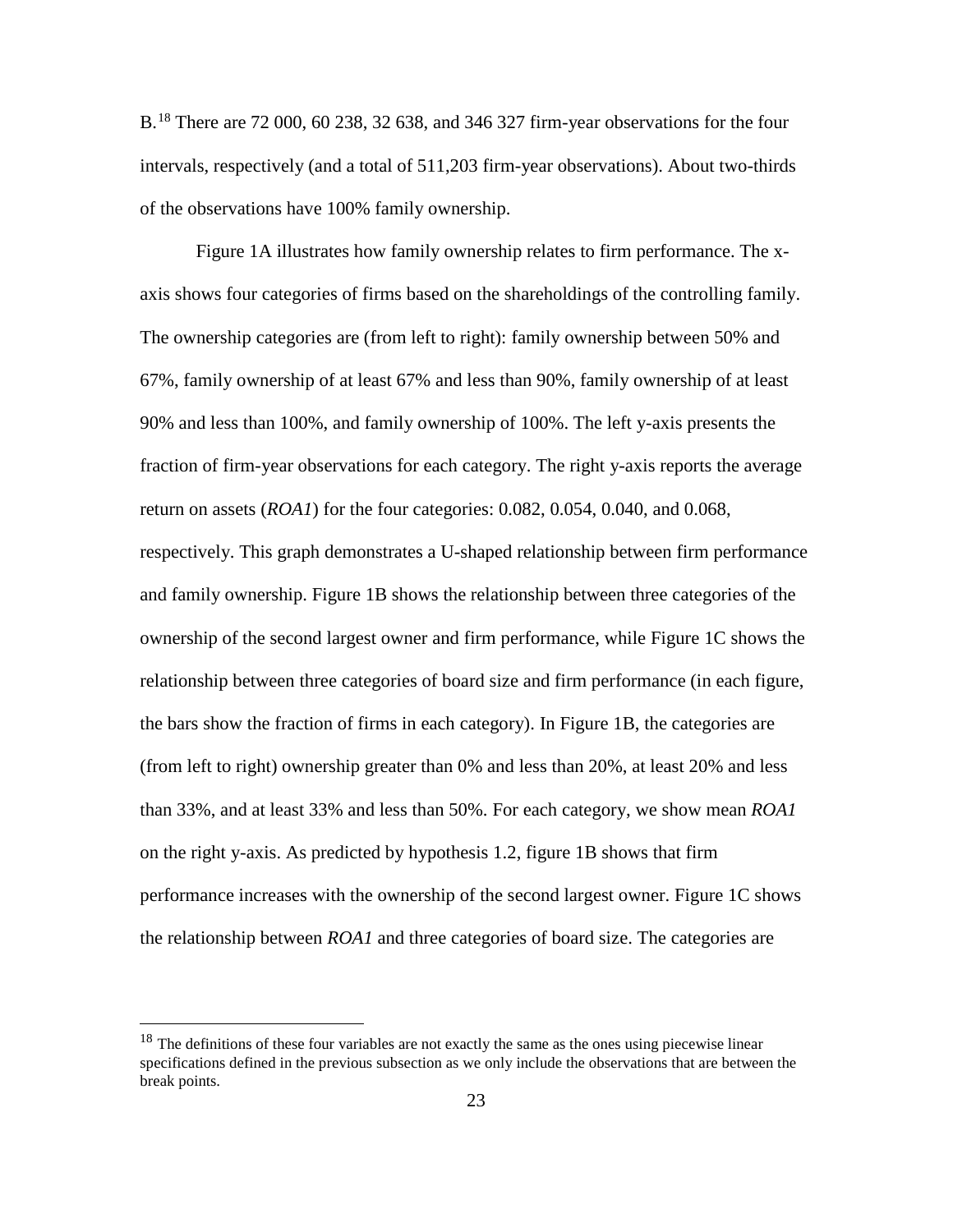(from left to right): One board member, two or three board members, and four or more board members. The relationship is negative as predicted by hypothesis 2.2.

Correlation coefficients among the test and control variables are shown in Panel C of Table 2. The correlations among the variables based on family ownerships are high due to how the variables are constructed. Correlation between *ln(Total\_assets)* and *ln(Sales)* is 59% and correlation between *Board\_size* and *Per\_fam\_board* is -0.54. The rest correlation coefficients are reasonably low.<sup>19</sup>

### **4 RESULTS**

#### **4.1 Main Results**

<span id="page-25-0"></span>Our main analysis is to regress firm performance, measured by return on assets (*ROA1*) on the test and control variables for private family firms, as illustrated in section 3.2. The results for the main analysis are presented in column [1] of Table 3. The coefficients on both *FO50to67* and *FO100* are positive and significant at the 1% level, with t-statistics of 5.54 and 6.53, respectively, while the coefficients on *FO67to90* and *FO90to99* are negative and significant. This means that private family firms with relatively lower family ownership (between 50% and 67%) and very high family ownership (100%) have higher firm performance than private family firms with family ownership in-between. This indicates a U-shaped relationship between family ownership and firm performance, consistent with hypothesis 1.1. The positive and significant coefficients on *FO50to67*

<span id="page-25-1"></span><sup>&</sup>lt;sup>19</sup> For every regression, the variance inflation factors (VIF) for the variables constructed using family ownership are between 4 and 5, and are below 2 for other variables. The mean VIF is slightly higher than 2. This indicates no serious multicollinearity problems in our regressions (Lardaro, 1993).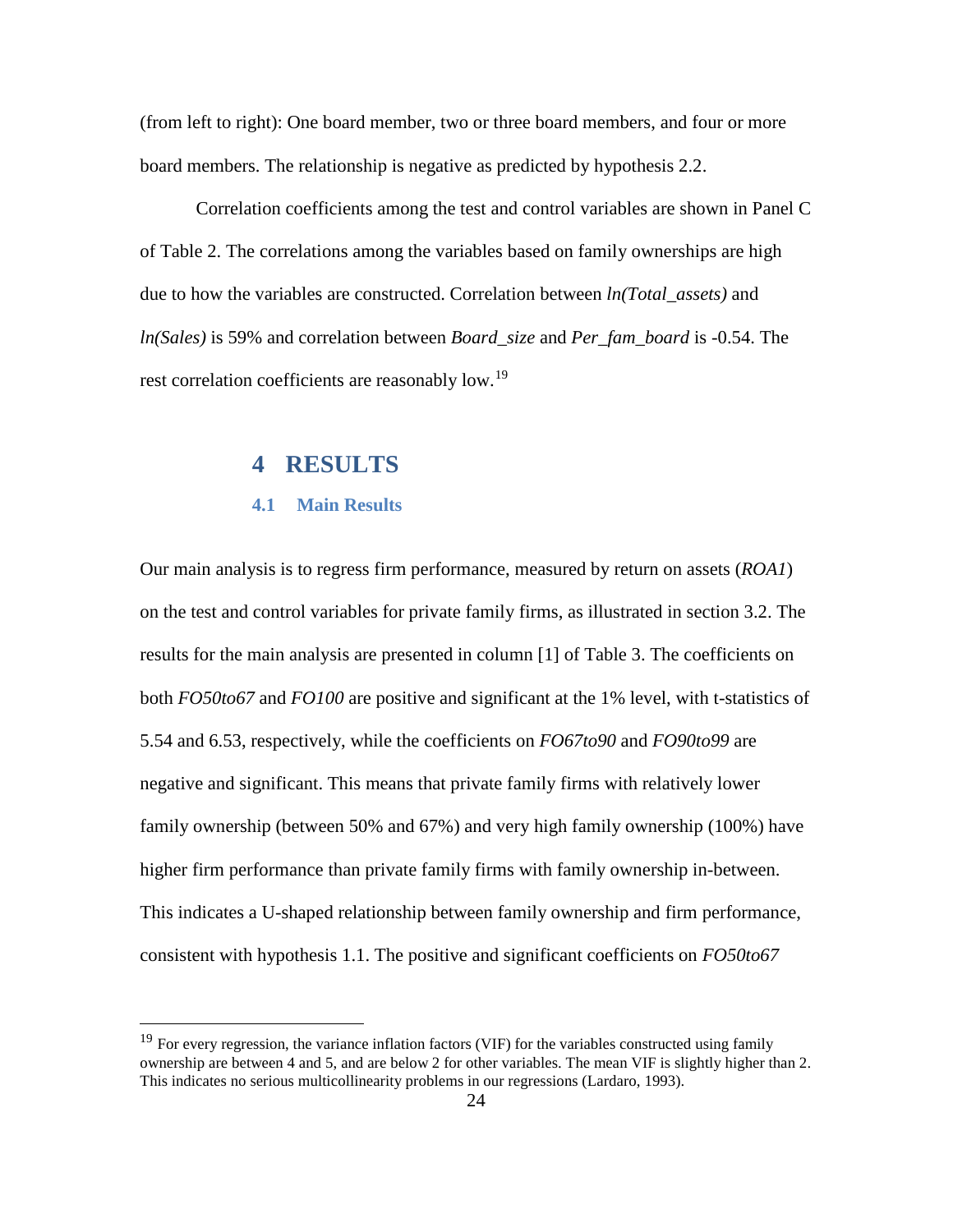indicates that although there are potential conflicts between the controlling family and outside owners, private family firms with relatively higher outside ownership (*FO50to67*) are superior in performance than those with relatively lower outside ownership (*FO67to90* and *FO90to99*). The positive and significant coefficient on *FO100* indicates that the benefits of having outside owners outweigh the negative effects only when outside ownership is high enough. These results provide new evidence on the relationship between family ownership and firm performance among private family firms. <sup>[20](#page-26-0)</sup>

-- Insert Table 3 about here --

The fraction of shares held by the second largest owner  $(2^{nd}$  *largest ownership*) has a positive and significant coefficient as predicted by hypothesis 2.1. It indicates that the presence of a strong second owner is beneficial for performance of a private family firm. One unasked question is whether a strong second owner being a family member will have similar function as a strong second owner being a non-family member. In additional analysis, we investigate this question by differentiating between second large owners that are members of the controlling family and those that are not. When we require that there is only one owner in the controlling family, which means that the second largest owner is a non-family member, the coefficient on *2nd\_largest\_ownership* becomes larger in magnitude and more significant. Further analysis shows that the disciplining effect of having a strong second largest shareholder also occurs when the

<span id="page-26-0"></span> $20$  We have also used indicator variables for low and high family ownership. The results, untabulated for brevity, show a U-shaped relationship between firm performance and family ownership, consistent with those using the piecewise linear regressions.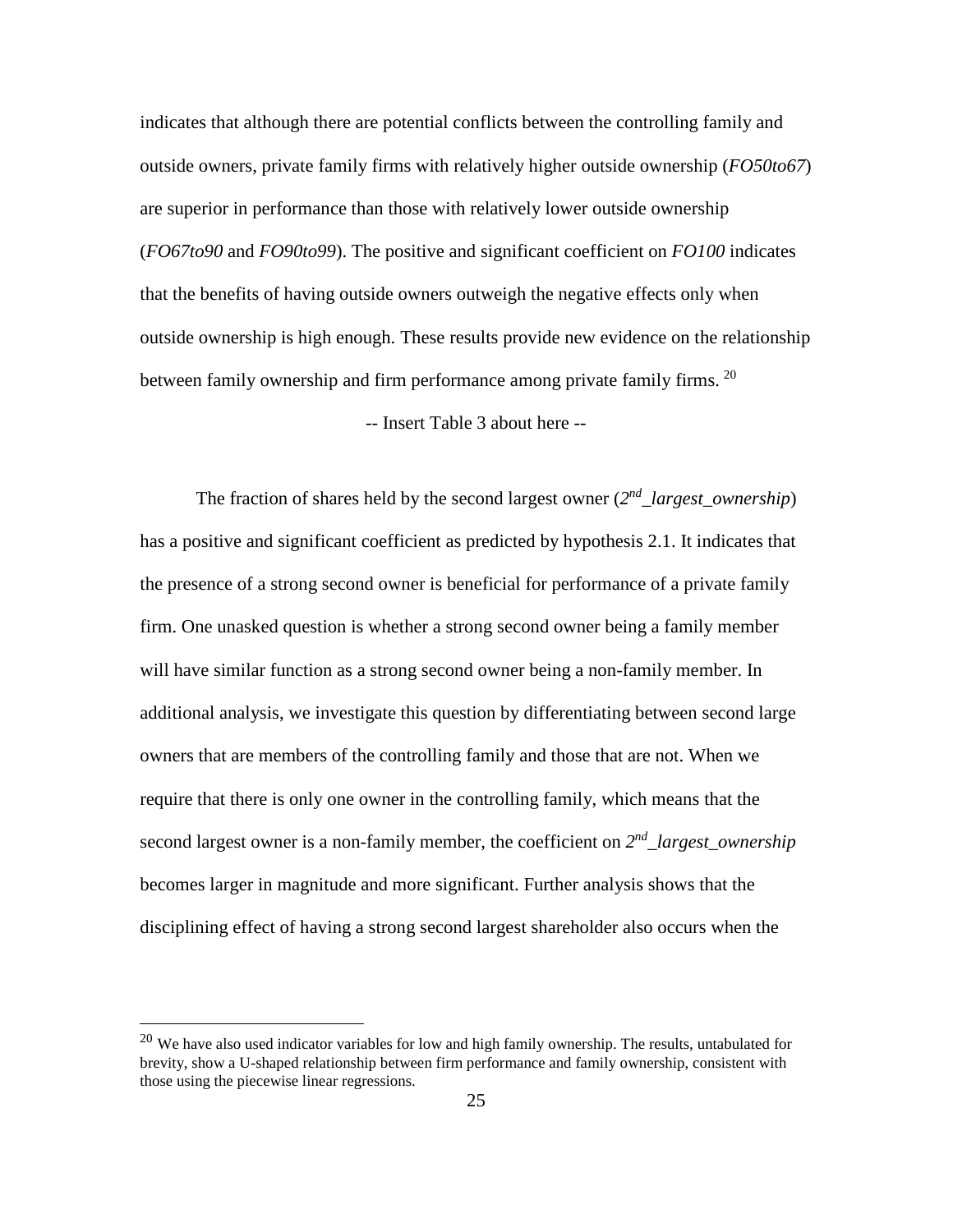second largest shareholder is a member of the controlling family, but the effect is weaker. $21$ 

The coefficient on *Per\_fam\_board*, the percentage of board members belonging to the controlling family, is positive and significant as predicted by hypothesis 2.1. This is in line with the stewardship theory and suggests that a board of directors with a high percentage of family members is positive for firm performance. It also shows that the board's monitoring role, which requires an independent board, seems to be less important for private family firms. Furthermore, it is likely that the communication is more efficient when more family members instead of outsiders are on the board (Jaskiewicz  $\&$  Klein, 2007). The coefficient on the number of board members (*Board\_size*) is negative, but insignificant. The coefficient on *Family\_power* is positive and significant with a t-value of 7, suggesting that private family firms with strong family power have higher firm performance, ceteris paribus.

The coefficients on the control variables show that return on assets (*ROA1*) is highly auto-correlated. Firm age, debt ratio, and sales are positively related to firm performance, while total assets and sales growth are negatively related to firm performance.

We have not included controls for industry affiliation in this test. The reason is that several of the test variables within a firm could be constant throughout the sample period (see subsection 4.6 below) and that firms usually belong to the same industry over

<span id="page-27-0"></span> $21$  We test for the effect of the second largest shareholder being a member of the controlling family by running the tests on a subset of firms that are 100 percent owned by one family with two or more family members.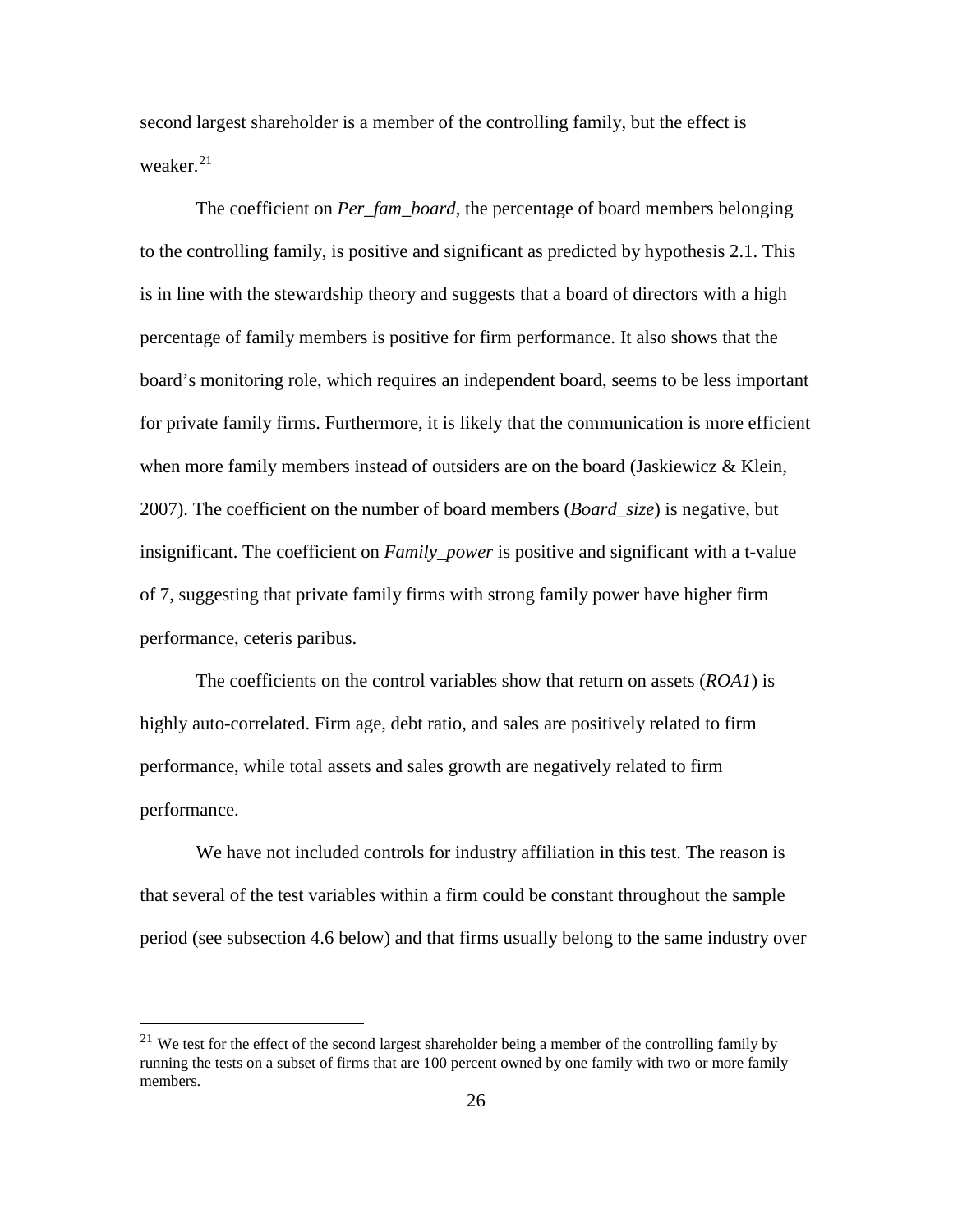time. Thus, there might be high correlation between indicator variables for industry affiliation and the test variables for many firms. As a robustness test, we include control variables for industry affiliation (using two digits industry codes). The coefficients on all the test variables (results not tabulated for brevity) are qualitatively similar to those reported above.

#### **4.2 Tests Using Alternative Definitions and Measures**

Miller et al. (2007) show that empirical results are sensitive to the definition of family firms. We examine whether our results can be affected by a different definition of family firms. Many studies on family firms require the CEO to belong to the controlling family when defining family firms. We therefore redefine a family firm requiring that the controlling family owns more than 50% of shares *and* the CEO belongs to the controlling family. We redo the regression using this alternative definition of family firms and report the results in column [2] of Table 3. The number of observations has dropped from 511,203 by the previous definition of family firms to 401,994 by this definition. The results are consistent with those in the main regression in column [1] of Table 3, except that the coefficient on *Board\_size* has become significantly negative at the 1% level, which is in accordance with hypothesis 2.2.

We also use alternative measures of firm performance, the return on assets (*ROA2*), computed as dividing net income by the average book values of total assets, and return on equity (*ROE*), which is the ratio of net income to the average shareholders' equity. We redo the regression analysis replacing *ROA1* with *ROA2* and *ROE*, respectively, and report the results in the last two columns of Table 3. The coefficients on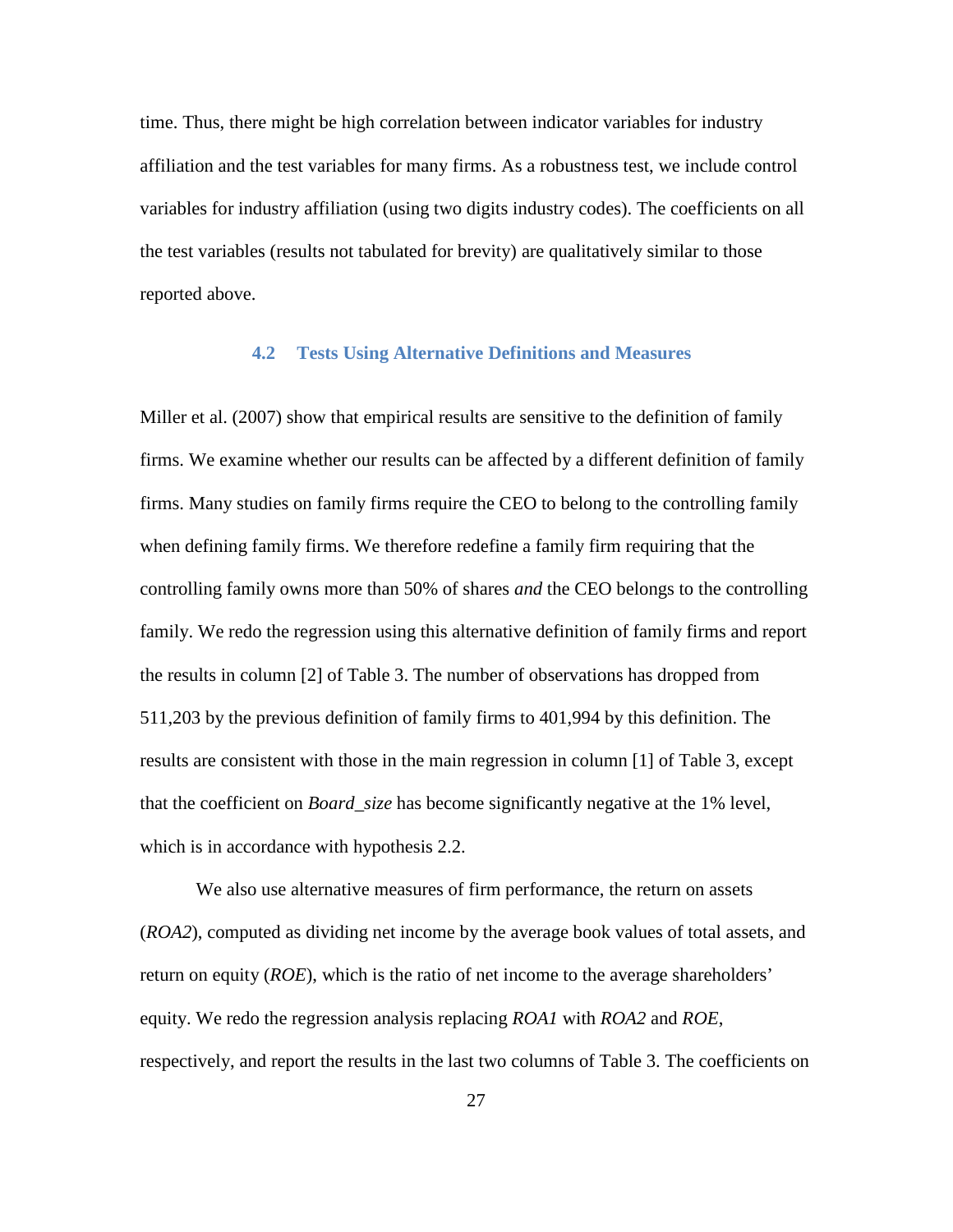all the test variables have the predicted sign and are significant. This subsection shows that our findings hold for different measures of firm performance and alternative definition of private family firms.

#### **4.3 The Relative Importance of Different Governance Variables**

We have shown that several aspects of ownership structure and board characteristics are related to firm performance. Yet, not all factors are equally important for firm performance. It is interesting and useful to understand which factors are most associated with firm performance in private family firms. To investigate the relative importance of the factors related to ownership and board structure for firm performance, we standardize all the variables in the main regression to make the coefficients comparable, following Bennett et al. (2003). We subtract each variable by its average and divide the difference by its standard deviation, so that each variable will have a mean of zero and a standard deviation of one. The coefficients can be interpreted as the expected standard deviation change in the dependent variable when there is one standard deviation change in the independent variables. The results are presented in Table 4.

#### -- Insert Table 4 about here --

The two columns in Table 4 present results using the main and alternative definition of family firms, corresponding to the first two models in Table 3. The t-values are the same as the ones in Table 3, while the coefficients have changed and can be compared directly. Among all the coefficients on the test variables, the coefficients on *FO67to90* and *2nd\_largest\_ownership* are the highest in magnitude in both columns. Their absolute values are 0.009 and 0.008 in column [1], and are 0.01 for both in column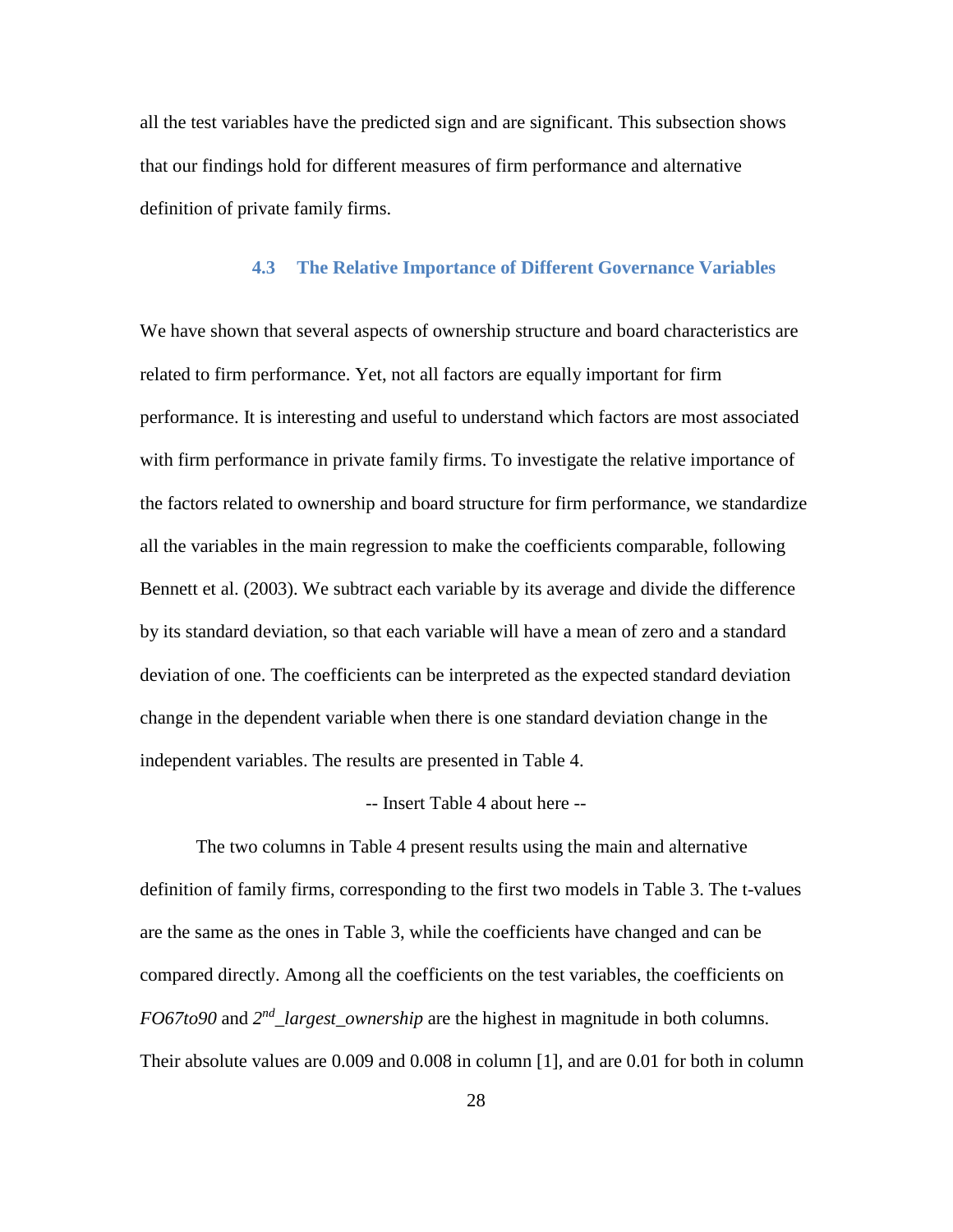[2]. This implies that the controlling family has the potential to expropriate minority owners and it is important to have a strong second owner to balance the power of the majority owner and/or makes the family firm focus more on financial performance. The coefficients on *FO50to67, FO100, Per\_fam\_board*, and *Family\_power* are 0.004 or 0.005, while the coefficient on *Board\_size*, with the absolute value of 0.001, is the least important factor for firm performance in column [1]. In column [2], the coefficient on *Per\_fam\_board* becomes a bit lower and on *Board\_size* is a bit stronger compared to those in column [1]. The results in this table indicate that ownership structure is more associated with firm performance than board characteristics.

#### **4.4 Tests for Subsamples**

In this subsection, we test whether our results hold for firms in different size categories. We split the sample into three subsamples based on firms' total assets (*TA*) and redo the main regression for the three subsamples. The regression results for the three subsamples are reported in Table 5. Columns [1], [2], and [3] present the results for the smallest, medium-sized and largest firms, respectively.

-- Insert Table 5 about here --

The results for the private family firms in the lowest and  $2<sup>nd</sup>$  highest total assets categories are generally in line with those reported for the main analysis in column [1] of Table 3. For the highest total assets subsample in column [3] of Table 5, some of the coefficients become insignificant or weaker. The weaker results for the large firm subsample might be due to lower profit margins and greater competition for large firms.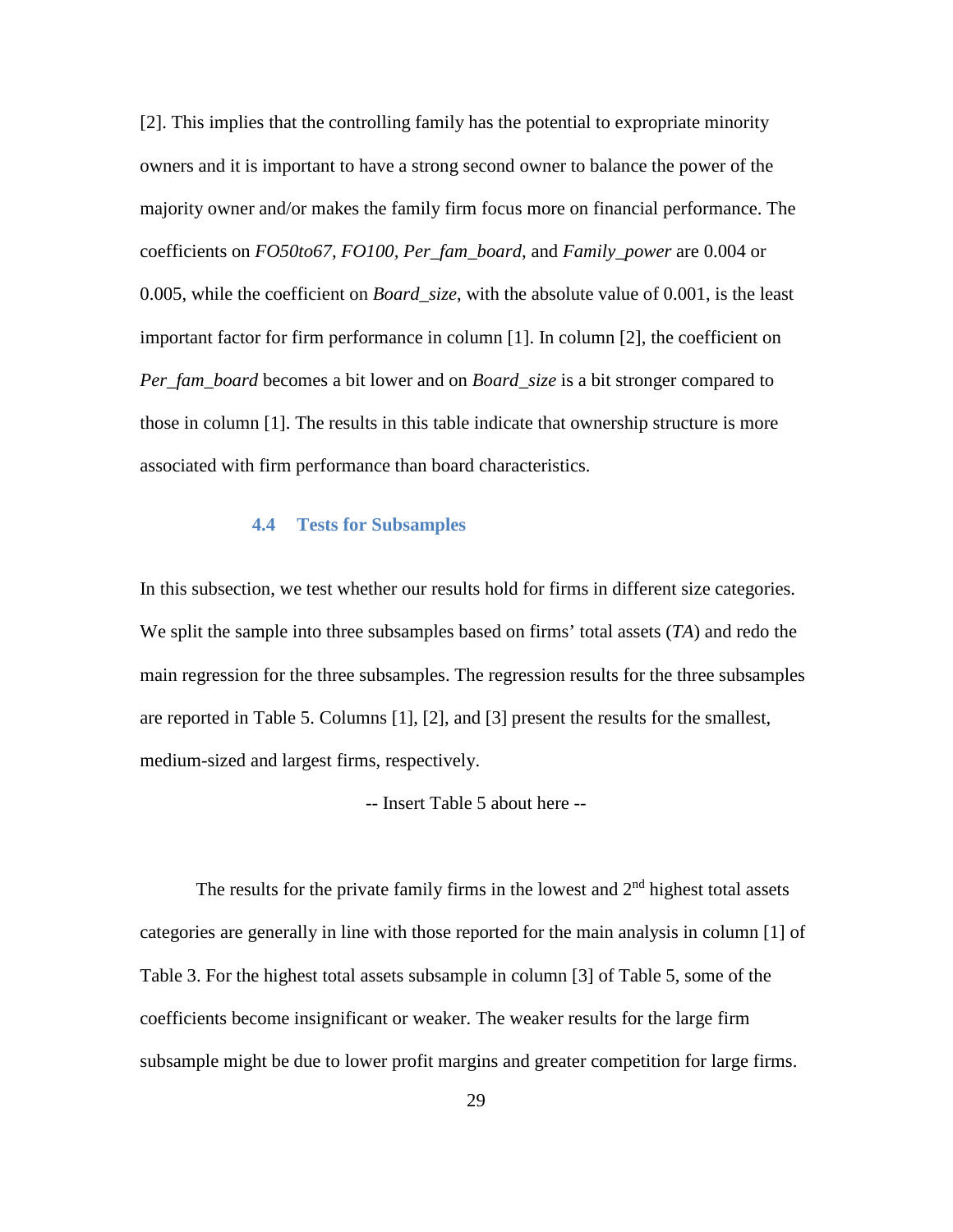To examine whether this is the case, we follow the reviewer's suggestion and match large firms with small and medium-sized firms along *Board\_size* and *Family\_power*. These two dimensions are choosen because the coefficients on these two variables have become insignificant for large firms. After we have matched the large firms with the small and medium-sized firms, we conduct the regression analysis for the matched sample and report the results in the last column of Table  $5.^{22}$  $5.^{22}$  $5.^{22}$  The coefficients on the test variables have the predicted sign and are significant except for *FO90t099*. This matching method strengthens our findings and shows that the weaker results for large firms in column [3] are attributed to firm size.

### **4.5 Controlling for Dual-class Shares, Generational and Sole Owner Effects**

The literature has shown that the use of dual-class shares affects firm performance (Gompers et al., 2010; Masulis et al., 2007). The studies on dual-class shares usually focus on listed firms. For private family firms, the use of dual-class shares is likely less common compared to listed firms because private family firms may have more control over their businesses and thus have less need to maintain control via dual-class shares. Nevertheless, it is interesting to examine whether the use of dual-class shares is systematically related to firm performance in private family firms.<sup>[23](#page-31-1)</sup> We use one indicator

<span id="page-31-0"></span> $22$  The sample of large firms is 170,412. When we match the large firms with the small and medium-sized firms, 126 large firm-year observations do not get any match and 65 firm-year observations get multiple matches. We drop these observations and reduce the sample to 170,221. Some of the large firms are matched with the same small or medium-sized firms. We drop the duplicates and have a number of observations of 154,941 for the matched sample.

<span id="page-31-1"></span> $^{23}$  We appreciate this suggestion from the reviewer. Information on share classes and voting rights is obtained from the Norwegian Tax Administration through a special agreement.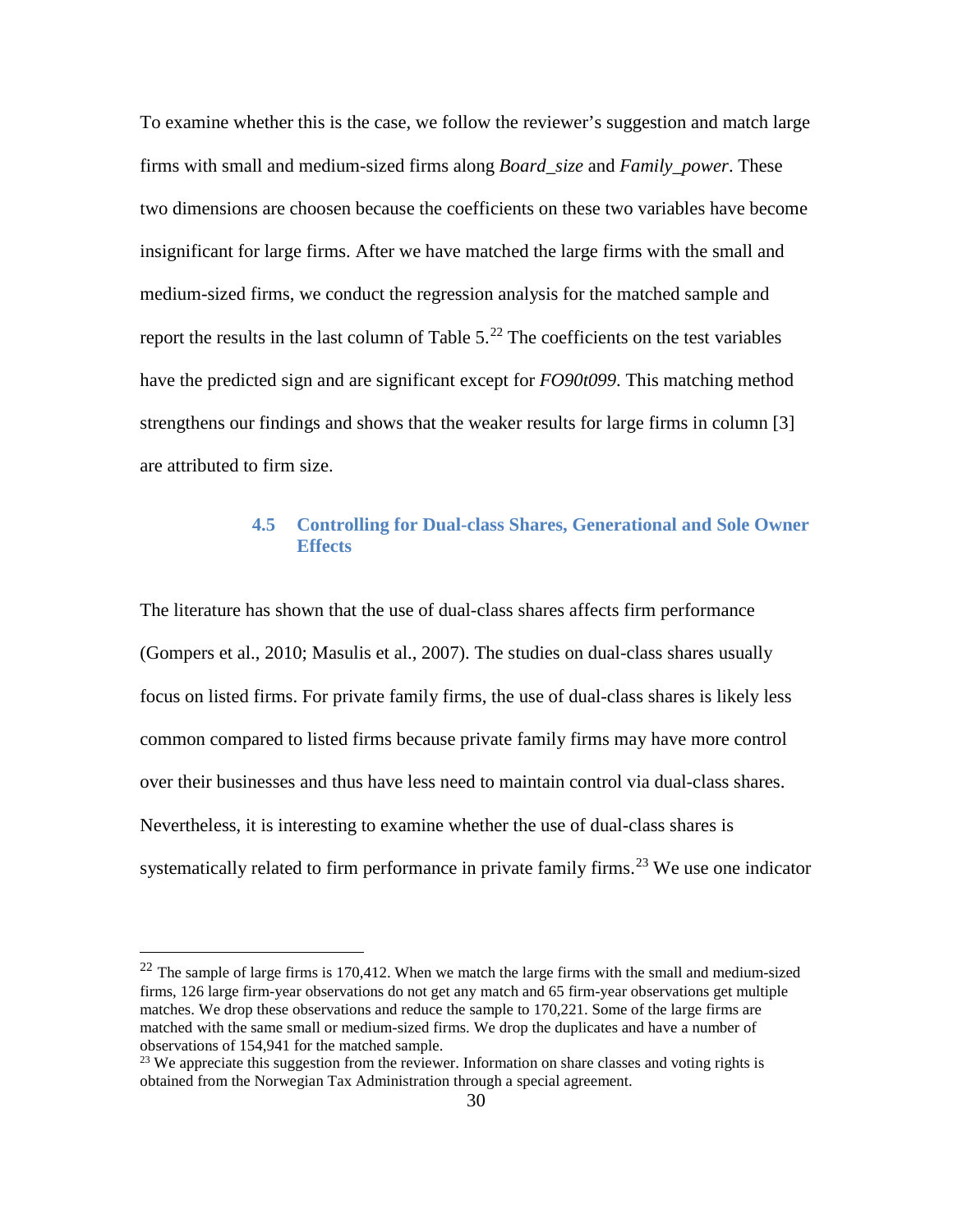variable, *Dual\_class*, which equals 1 if a firm uses dual-class shares and 0 otherwise, and one continuous variable, *Wedge\_vote\_CF*, which is an approximation of the difference between voting rights and cash-flow rights.<sup>[24](#page-32-0)</sup> In our sample, 3.8% of the firm-year observations have dual-class shares, which is much lower than the fraction of 13% among Norwegian listed firms (Faccio and Lang, 2002). The average wedge (*Wedge\_vote\_CF)* is 26% for the observations with positive difference between the voting rights and cashflow rights.

#### -- Insert Table 6 about here --

We add these two variables both separately and simultaneously in the regressions and present the results in Panel A of Table 6.[25](#page-32-1) Column [1] adds *Dual\_class* only. The coefficients on all the test variables remain similar to those in the main analysis. The coefficient on *Dual\_class* is positive and significant at the 1% level, which is in contrast to the negative impact of dual-class shares on firm performance in listed firms (Gompers et al., 2010). Column [2] adds the variable, *Wedge\_vote\_CF*, in the main regression. The coefficient on this variable is positive and significant at the 5% level. Column [3] presents results of regression including both *Dual\_class* and *Wedge\_vote\_CF* as additional variables. The coefficient on *Dual\_class* remains positive and significant at the

<span id="page-32-0"></span> $24$  The measure of the wedge between voting rights and cash-flow rights is subject to measurement errors as we are unable to identify which shares only have cash-flow rights and which shares have voting and cashflow rights. Therefore, the difference between voting rights and cash-flow rights is a crude proxy. Furthermore, we have assumed that the wedge in the years  $2001 - 2005$  is identical to the wedge in 2006 as 2006 is the first year we can estimate a proxy for the difference between voting rights and cash-flow rights. The identification of firm-year observations with dual class shares is very precise, but subject to the same limitation that the information is not available before 2006. As firms rarely make changes in their share class structure and very few firms have more than one share class, the assumption that the share class structure and the wedge in  $2001 - 2005$  is the same as in 2006 is unproblematic. We assume that firms that only occur in the sample in the years  $2001 - 2005$  have single class shares.<br><sup>25</sup> For brevity, we do not report the coefficients on control variables in this table and the following tables.

<span id="page-32-1"></span>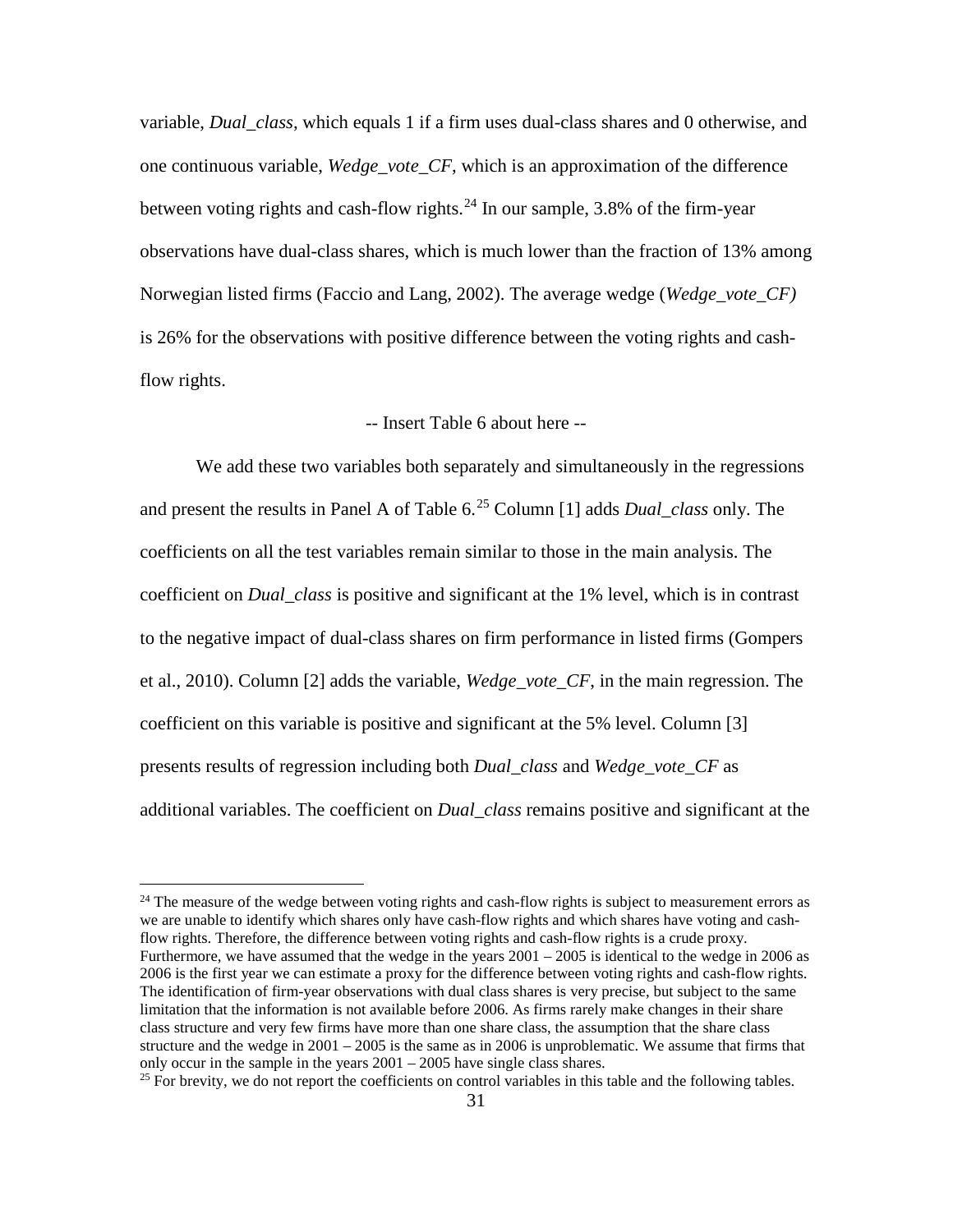1% level, while the coefficient on *Wedge\_vote\_CF* becomes insignificant. The results show that our main findings reported above (Column [1] in Table 3) are robust to the inclusion of dual-class shares, as the coefficients on all the test variables have the predicted sign and are significant at the 1% or 5% level.<sup>[26](#page-33-0)</sup>

Another factor that could affect our results is the generational effect. Arosa et al. (2010) show that it matters whether the firms are in their first generation or subsequent generations when studying the relationship between ownership concentration and firm performance. We therefore include an indicator variable, *Generation\_1st*, which equals 1 if the firm is in its first generation and 0 otherwise.<sup>[27](#page-33-1)</sup> The results are presented in the last column of Panel A in Table 6. The coefficients on the test variables are similar to the ones in the main test, and the coefficient on *Generation\_1st* is positive and significant at the 1% level, consistent with Arosa et al. (2010).

Miller et al. (2007) distinguish lone founder businesses, in which no relatives of the founder are involved in the business, from family businesses in which two or more family members are involved in the businesses. We follow Miller et al. (2007) and create an indicator variable, which equals 1 if there is only one family owner, who also serves as

<span id="page-33-0"></span><sup>&</sup>lt;sup>26</sup> We leave it to future research to investigate why the use of dual-class shares may serve different roles in private family firms and listed firms.

<span id="page-33-1"></span><sup>&</sup>lt;sup>27</sup> Information on ownership of private limited liability firms is available from 2000 onwards. This means that for firms incorporated before 2000, it is impossible to identify which generation manages and/or owns the firm, or whether the firm was a lone founder firm at the outset. It is also difficult to perform such categorization for firms established after 2000 since some firms come into being in connection with reorganizations, for instance, demergers and change of organization form from sole proprietorship to a private limited liability firm. To test whether firms in their first generation perform differently from firms owned by later generations, we assume that a CEO with firm ownership is at least 25 years old and that s/he is no more than 50 years older than the firm s/he incorporated. Thus, we define *Generation*  $I^{st} = 1$  when the difference between age of the CEO and age of the firm is 50 years or less and the CEO is at least 25 years, and 0 otherwise. We also used CEO age of at least 20 years or 30 years as the lower limit, and the difference between CEO age and firm age is less than 60 years, with results similar to those reported in the text. In addition, we approximate  $1<sup>st</sup>$  generation firms as firms incorporated in year t or later with similar results as those reported in the text,  $t = 1970$ , 1975, and 1980.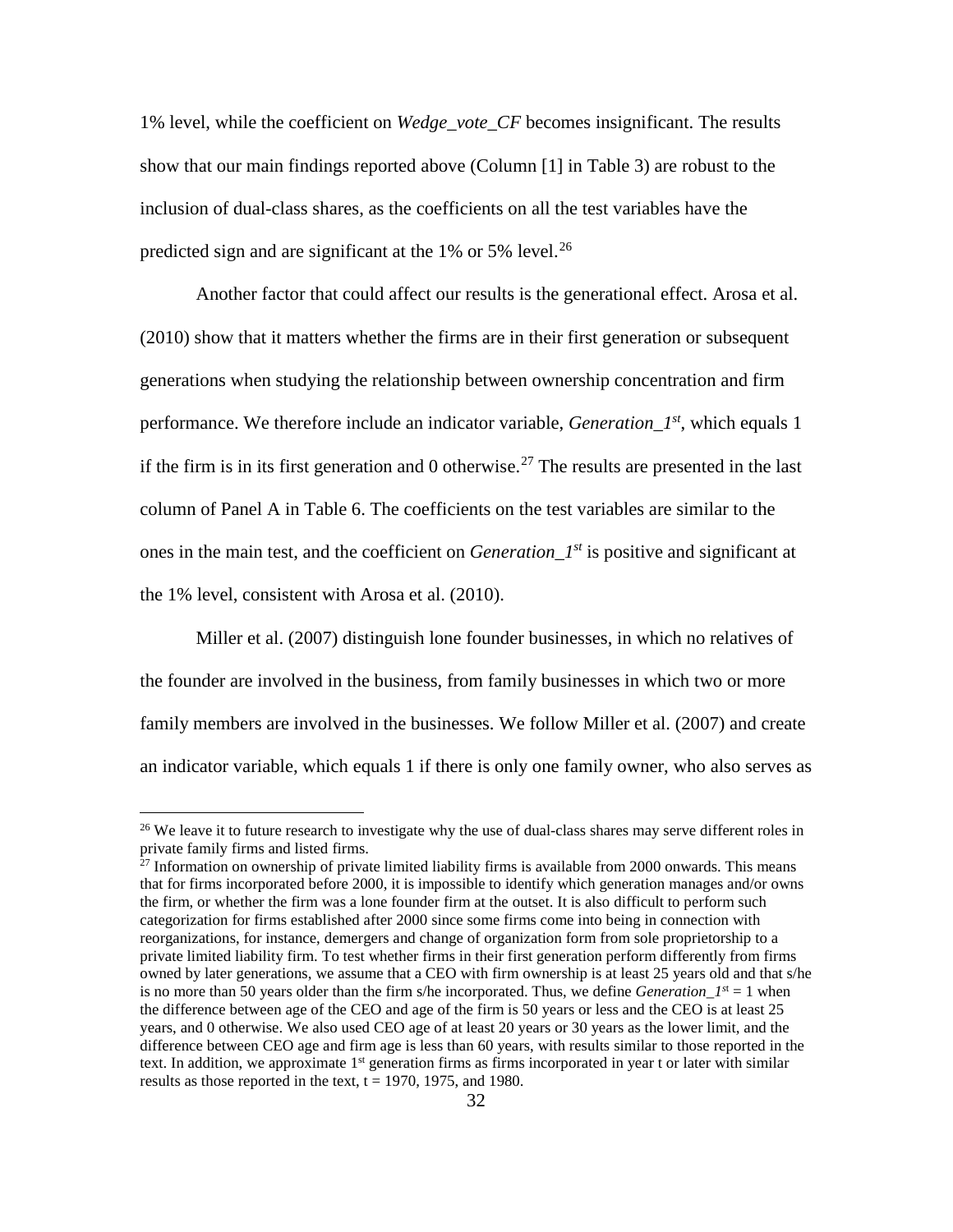(1) CEO (*One\_owner\_CEO*), (2) Chair of the Board (*One\_owner\_Chair*), (3) CEO or Chair of the Board (*One\_owner\_CEO\_or\_Chair*), and (4) CEO and Chair of the Board (*One\_owner\_CEO&Chair*), and 0 otherwise.<sup>[28](#page-34-0)</sup> We add these different measures in the regression separately, and present the results in Panel B of Table 6. The coefficients on these variables are positive and significant, consistent with Miller et al. (2007). Most importantly, and the coefficients and significance levels on all the test variables are in line with the results in the main regression in Table 3, and our inferences hold.

#### **4.6 Endogeneity**

This study focuses on the relationship instead of the causality between ownership and board structure and firm performance in private family firms because it is difficult to test for causation. A common concern in studies that investigate a causal relationship between ownership and firm performance is that the ownership structure is endogenous. This argument assumes the presence of a liquid stock market that makes ownership structure endogenously adjustable. A key distinguishing feature of private firms is the absence of a liquid market. As a result, owners of private firms cannot easily adjust the ownership structure as situations change. According to Nagar et al. (2011), this makes ownership a predetermined state variable that is sufficient to motivate its use as an independent variable in a performance regression. Nagar et al. (2011) present strong argument for the substantially smaller causality problem in studies of private firms due to the high adjustment costs of ownership changes. Core & Larcker (2002), Gorton & Schmid

<span id="page-34-0"></span><sup>&</sup>lt;sup>28</sup> We identify firms with only one family owner instead of lone founder firms, as our identification of lone founder firms is imprecise for the reasons given in footnote 27.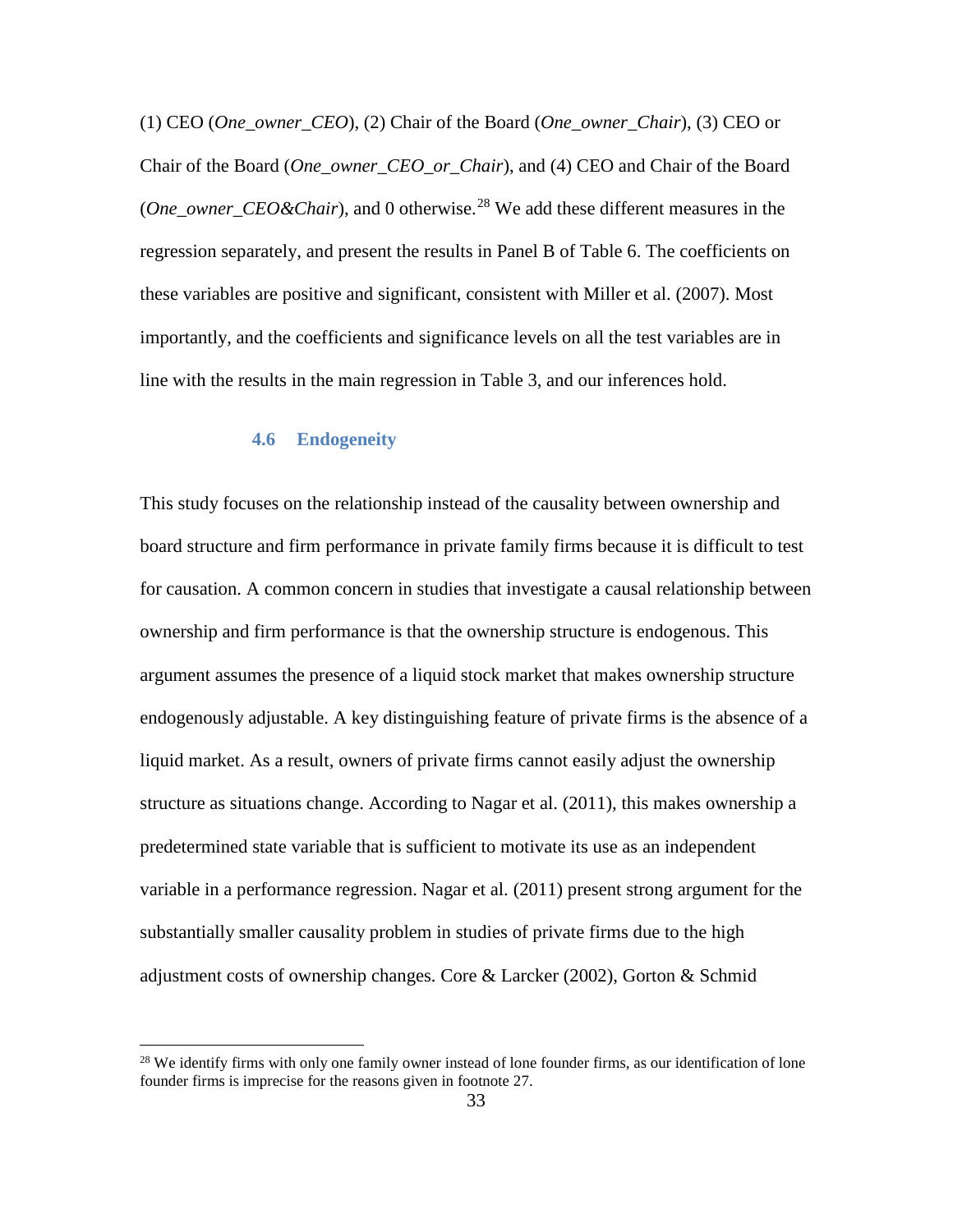(2000), and Stiglitz (1994, Ch. 10) also use high trading costs to argue for the exogenous and predetermined nature of ownership.

If one test variable is constant over time for a firm, then this variable is not affected by firm performance or other potential variables. Therefore, it is more likely that the causality goes from the test variable to firm performance. We examine the stability of the test variables related to ownership and board structure by calculating their standard deviation for each firm. A variable with a standard deviation of zero indicates that this variable is constant over time in the sample. We present the number and percentage of observations that have constant test variables (zero standard deviation) over time and provide the regression results using the constant test variables in Table 7.

#### -- Insert Table 7 about here --

Column [1] in Panel A of Table 7 shows that there are 306,628 firm-year observations that have constant family ownership, which equals 60% of the sample. The rest of the columns in Panel A of Table 7 report the number and percentage of observations that have a standard deviation of zero for other test variables. The percentages of observations that have constant test variables are quite high, 58% for the second largest ownership and more than 70% for the others.

Since the test variables are relatively stable over time, it is less likely that severe endogeneity distorts our results. Nevertheless, we rerun tests using subsamples in which the test variables are not adjusted on an ongoing basis. This is the approach taken by Gorton & Schmid (2000) and Stiglitz (1994, Ch. 10). Results for the regression analysis on observations with constant family ownership are reported in column [1] in Panel B of Table 7. The rest columns in Panel B of Table 7 present results for regression analyses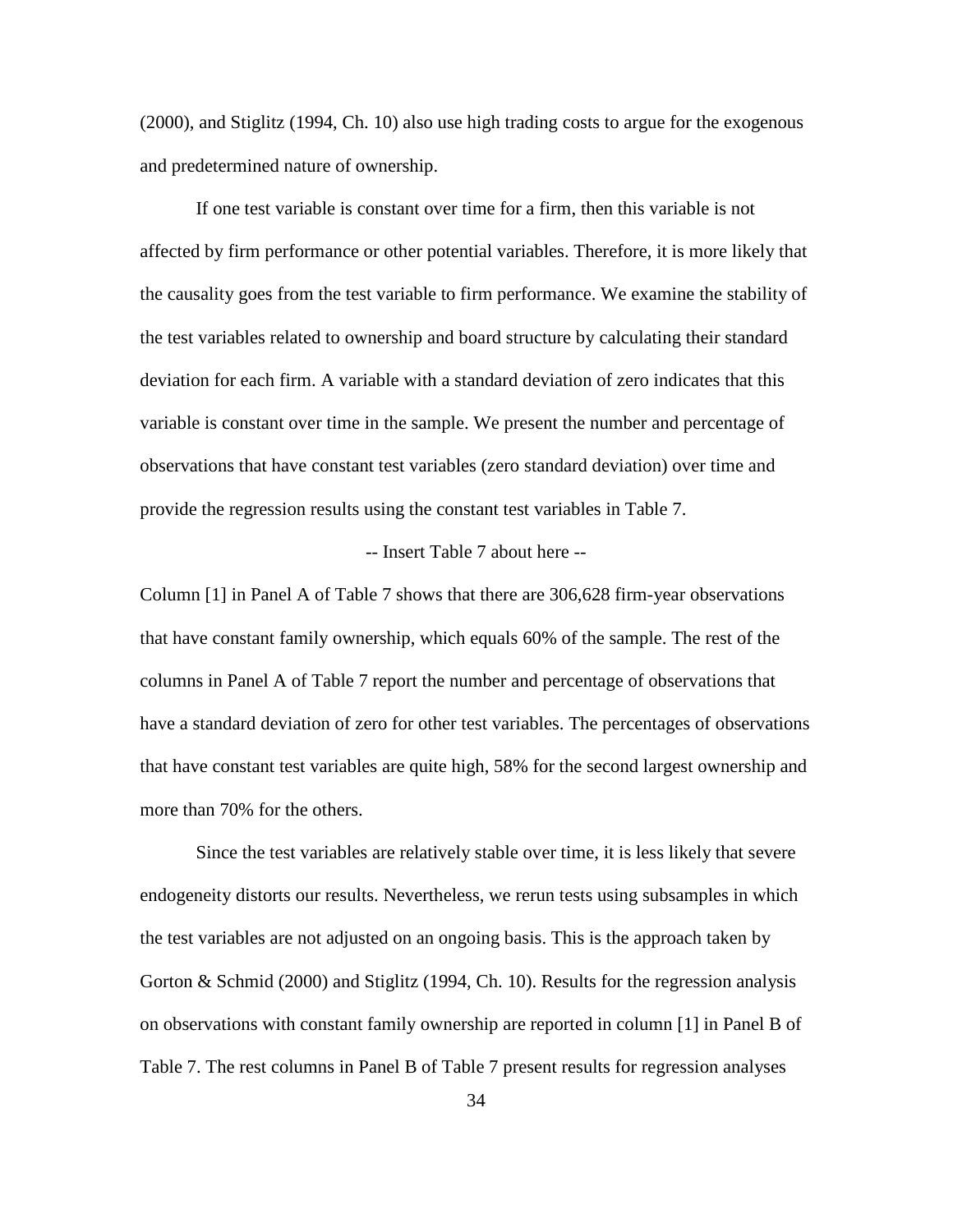requiring each of the other test variables to be constant over time. The results from all the regressions are generally in line with those documented previously. Furthermore, we have regressed return on assets (*ROA1*) on lagged test variables requiring that the test variables have been changing over time. The reason for requiring inconstant test variables is that whether we use contemporaneous or lagged test variables would not matter if the test variables have been stable over time. The results from these supplementary tests are qualitatively similar to those reported above and are not tabulated.

#### **4.7 Earnings Management and Systematic Biases in Return on Assets[29](#page-36-0)**

Several studies document earnings management among private firms (e.g., Ball & Shivakumar, 2005; Burgstahler et al., 2006; Szczesny & Valentincic, 2013; Van Tendeloo & Vanstraelen, 2008). We have assessed the effects of accrual-based earnings management, and do not consider accrual-based earnings management to be a threat to our results for the following reasons: (i) Norway has low book-tax alignment (Nobes & Schwencke, 2006; Hope, 1999; Hoogendoorn, 1996). The separation between the tax law and the accounting law substantially reduces the earnings management incentives caused by taxation, as accrual-based earnings management does not affect the firms' taxable income.<sup>[30](#page-36-1)</sup> (ii) Szczesny & Valentincic (2013) show that firms may use write-off discretionary. We have rerun our main test after excluding firms with write-offs, and our results hold (see Table 8, column [1]). The results also holds if we exclude observations

<span id="page-36-1"></span><span id="page-36-0"></span><sup>&</sup>lt;sup>29</sup> We thank the editor for encouraging us to consider earnings management and biases in return on assets.  $30$  As an illustration of the separation between tax and accounting, only 0.5 % of the sample firms report taxable income in their tax filings that is identical to net income before taxes in their financial statements.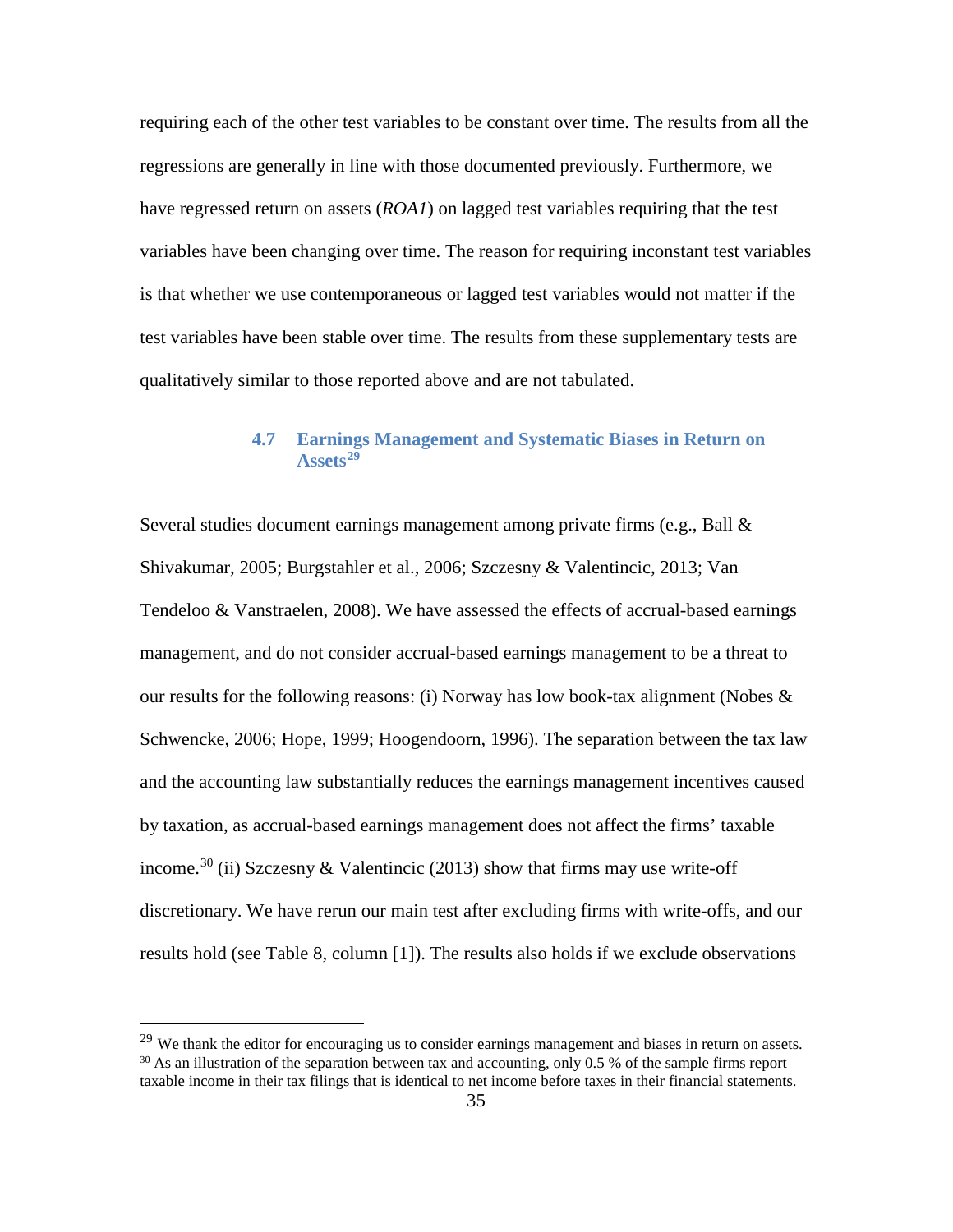in year t-1, t, and t+1 for firms with write-offs in year t. (iii) Debt-motivated earnings management may be more likely for highly leveraged firms than for other firms. We repeat our analysis after excluding 10% of the most highly leveraged firms and our results hold (see Table 8, column [2]). (iv) A tax reform introduced taxes on dividends in Norway in 2006 (Bersinz et al., 2014). The tax reform could incentivize firms to increase earnings and thus their ability to pay dividends before dividends became taxed. We exclude various combinations of years surrounding the tax reform and rerun the tests, and our results hold. Column [3] in Table 8 presents the results when the years 2004-2006 are excluded. (v) An inherent property of accrual-based earnings management is that earnings management that takes place in one period must reverse in another period. We follow the same firms over many years and document in Table 7 that our results remain when we hold the test variables constant throughout the sample period. If our results should be attributed to earnings management, the firms must have been able to manage earnings in the same direction throughout the sample period, which we regard as highly unlikely.

#### -- Insert Table 8 about here --

Norwegian Generally Accepted Accounting Principles (NGAAP) are based on historical cost accounting. Historical cost produces systematic biases in firms' asset values because appreciations in asset values are not recognized (Brown et al., 1992), neither is there adjustment for inflation (Konchitchki, 2011). Since historical cost reports assets at lower values than their current values, return on assets is biased upwards (because book value of assets is used in the denominator). In their analysis of the comparability of accounting return for firms using historical costs, Curtis  $&$  Lewis (2011)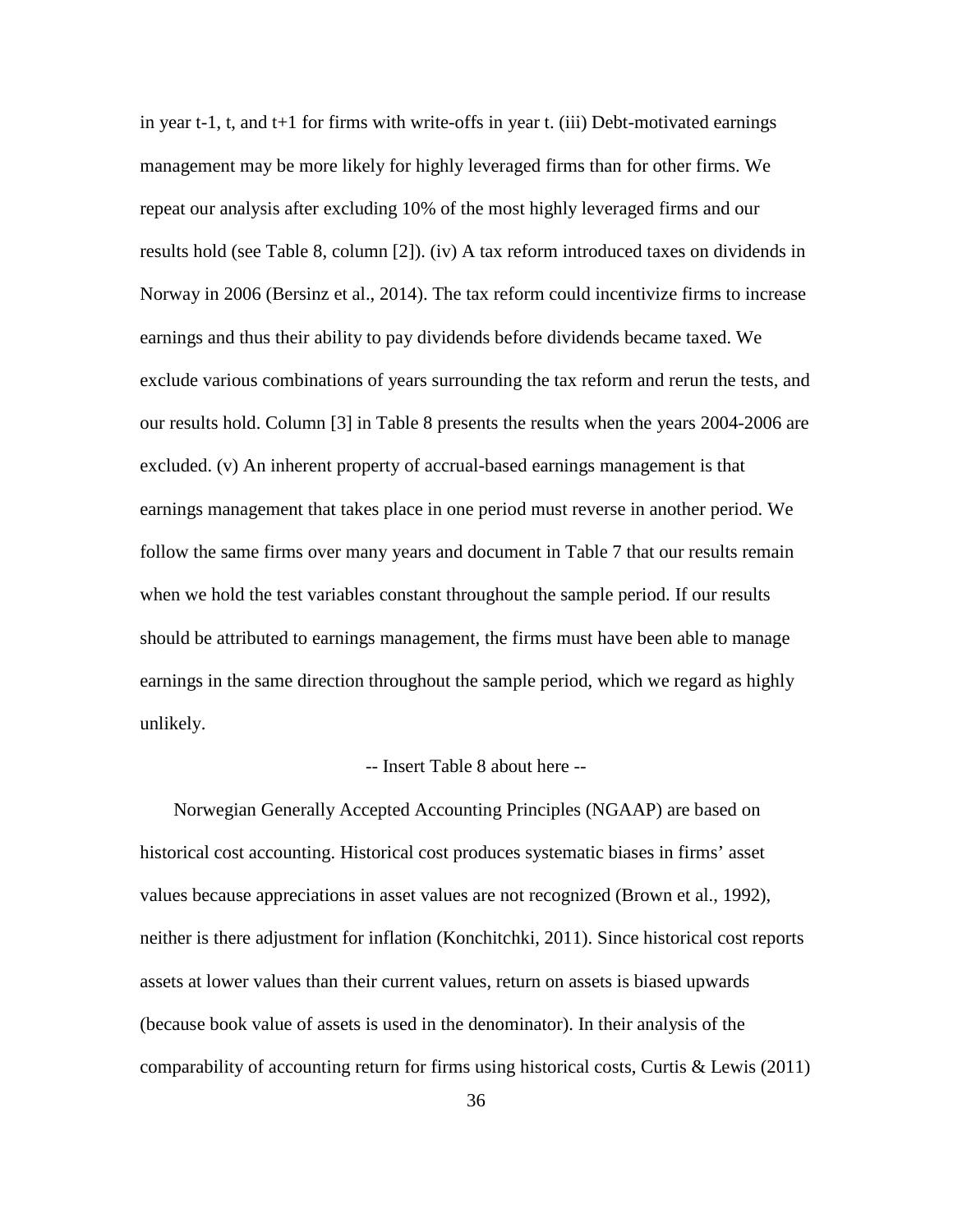hypothesize and find that the age of a firm's property, plant, and equipment is positively related to return on net operation assets. To assess whether systematic biases in return on assets have an effect on our results, we re-estimate the main test on a subset of firms with age between the 25 and the 75 percentile of firm age because these firms more likely have assets of more comparable age than the rest of the firms in the sample. The results for this subsample are identical to those reported above (see Table 8 column [4]).

#### **4.8 Summary**

In summary, this section conducts various regression analyses of firm performance on test variables that are related to ownership and board structure, and control variables in private family firms. We find that firm performance for firms with family ownership between 50 and 67 percent and of 100 percent is higher than family ownership inbetween, and hence show a U-shaped relationship between family ownership and firm performance. The ownership of the second largest owner, the percentage of board members belonging to the controlling family, and strong family power are positively related to firm performance. We only find partial evidence that board size is negatively associated with firm performance in the main test, but in many of the supplementary tests, we document a negative relationship between board size and firm performance. By comparing the relative importance of the test variables for firm performance, we show that ownership structure is more associated with firm performance than board structure in private family firms. The results are robust to tests, e.g., using an alternative definition of private family firms, different measures of firm performance, additional control variables, and subsamples based on firm size (total assets), among others.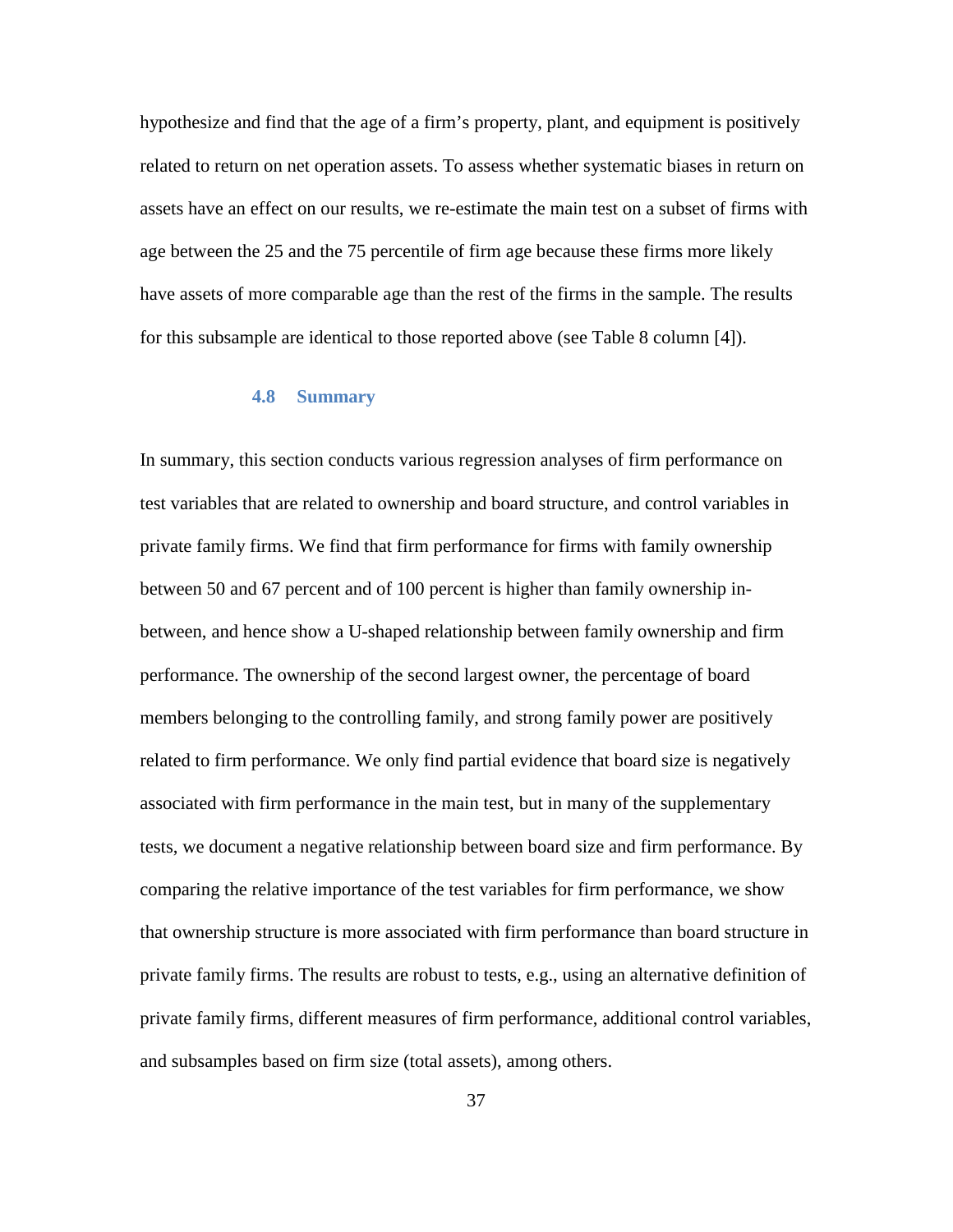## **5 CLOSING REMARKS**

This paper examines the relationship between firm performance and ownership and board structure in private family firms and adds several contributions to the literature. First, although a large proportion of firms worldwide are private family firms, our understanding of private family firms is limited. There are increasing calls for research to enhance our understanding of private family firms (Chrisman et al., 2007). We follow the call and take advantage of a unique and detailed dataset of private family firms. The dataset nearly covers the entire population of private limited liability family firms in Norway from 2001 to 2011, uses ultimate ownership for all firms, and maps family relationships between owners, board members, and CEOs using confidential data on kinship, marriage, and adoption. To the best of our knowledge, this is the first large-scale empirical study on the relationship between governance structure and firm performance in private family firms.

Second, we provide new evidence to the literature by documenting a U-shaped relationship between family ownership and firm performance within private family firms. Westhead & Howorth (2006) and Sciascia & Mazzola (2008) find no relationship between family ownership and firm performance in private family firms. Our results show that private family firms having higher outside ownership (relatively lower family ownership, e.g., 50%-67%) are associated with higher firm performance. However, the benefits of having outside ownership outweigh the negative effects only when the outside ownership is high enough. For private family firms with lower outside ownership (higher family ownership, e.g., 67%-90%), they perform worse than firms that are wholly owned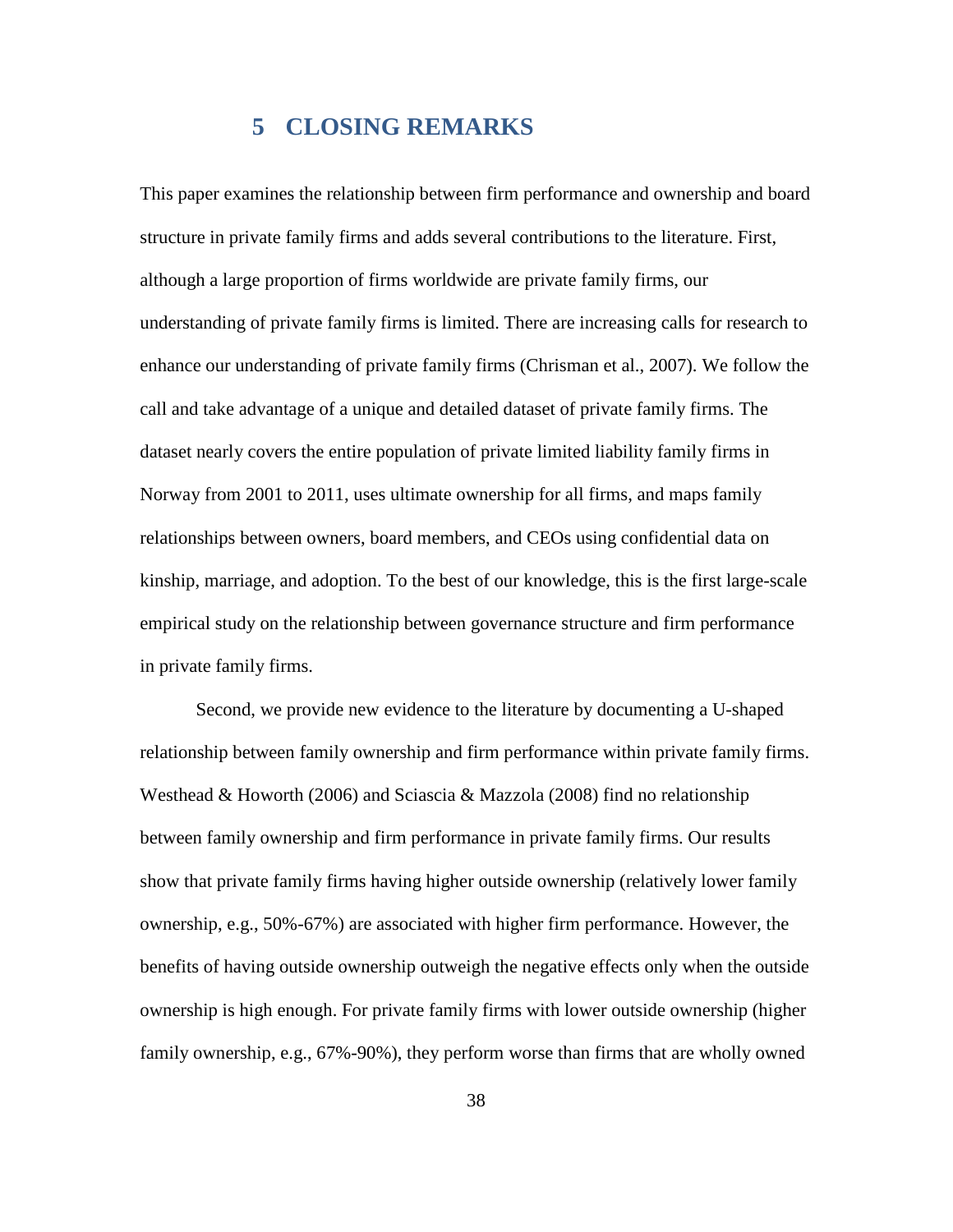by one family. In addition, we show that the ownership of the second largest owner, no matter the second largest owner is a family member or not, is positively related to firm performance. The association between firm performance and the ownership of the second largest owner is stronger if he or she is a non-family member.

Third, we examine the relative importance of variables related to ownership and board structure for firm performance in private family firms by standardizing all the variables in the regressions to make the coefficients directly comparable. The results indicate that there are stronger associations between firm performance and ownership structure than between firm performance and board related characteristics.

Finally, this study provides new empirical evidence to the literature using unique data from a Nordic country with civil law and high protection of minority stockholders. Governance issues in different institutional settings might differ and this study enriches the literature using a different institutional setting. Furthermore, it deepens regulators' understanding of the private firm segment of the economy, and provides academics a better comprehension of the relationship between governance structure and firm performance within private family firms.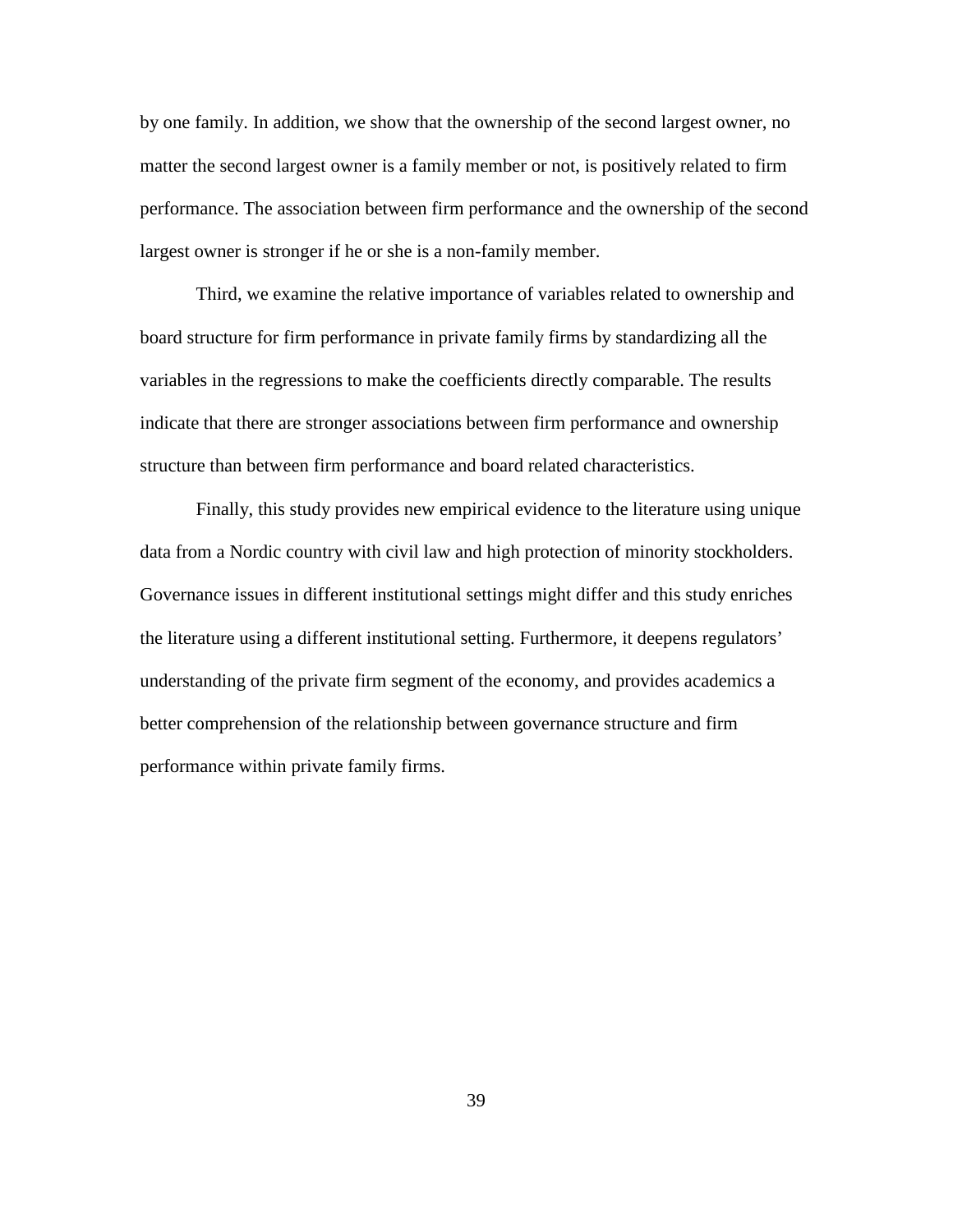#### **References:**

- Anderson, R.C. and D.M. Reeb (2004), 'Board Composition: Balancing Family Influence in S&P 500 Firms', Administrative Science Quarterly, Vol. 49, No. 2, pp. 209- 237.
- --- (2003), 'Founding-Family Ownership and Firm Performance: Evidence from the S&P 500', Journal of Finance, Vol. 58, No. 3, pp. 1301-1327.
- Arosa, B., T. Iturralde and A. Maseda (2010), 'Ownership Structure and Firm Performance in Non-Listed Firms: Evidence from Spain', Journal of Family Business Strategy, Vol. 1, No. 2, pp. 88-96.
- Ball, R. and L. Shivakumar (2005), 'Earnings quality in U.K. private firms: comparative loss recognition timeliness', Journal of Accounting & Economics, Vol. 39, pp. 83- 128.
- Baysinger, B.D. and H.N. Butler (1985), 'Corporate Governance and the Board of Directors: Performance Effects of Changes in Board Composition', Journal of Law, Economics, & Organization, Vol. 1, No. 1, pp. 101-124.
- Bennedsen, M. and K.M. Nielsen (2010), 'Incentive and Entrenchment Effects in European Ownership', Journal of Banking and Finance, Vol. 34, No. 9, pp. 2212- 2229.
- Bennett, J.A., R.W. Sias and L.T. Starks (2003), 'Greener Pastures and the Impact of Dynamic Institutional Preferences', The Review of Financial Studies, Vol. 16, No. 4, pp. 1203-1238.
- Berzins, J., Ø. Bøhren and B. Stacescu (2014), 'Dividends, Taxes, and Agency Costs', CCGR Working Paper No 2//2013, revised December 2014.
- Birley, S., D. Ng and A. Godfrey (1999), 'The Family and the Business', Long Range Planning, Vol. 32, No. 6, pp. 598-608.
- Blair, M.M. (1995), Ownership and Control: Rethinking Corporate Governance for the Twenty-First Century (Washington, D.C.: Brookings institute).
- Brown, P., H Izan, and A. Loh (1992), 'Fixed asset revaluations and managerial incentives', Abacus, Vol. 28, pp. 36-57.
- Burgstahler, D.C., L. Hail and C. Leuz (2006), 'The Importance of Reporting Incentives: Earnings Management in European Private and Public Firms', The Accounting Review, Vol. 81, No. 5, pp. 983–1016.
- Carey, P., R. Simnett and G. Tanewski (2000), 'Voluntary Demand for Internal and External Auditing by Family Businesses', Auditing: A Journal of Practice & Theory, Vol., No. pp. 37-51.
- Castillo, J. and M.W. Wakefield (2006), 'An Exploration of Firm Performance Factors in Family Businesses: Do Families Value Only the "Bottom Line"?', Journal of Small Business Strategy, Vol. 17, No. 2, pp. 37-51.
- Chiang, M.h. and J.h. Lin (2007), 'The Relationship between Corporate Governance and Firm Productivity: Evidence from Taiwan's Manufacturing Firms', Corporate Governance: An International Review, Vol. 15, No. 5, pp. 768-779.
- Chin, T., E. Vos and Q. Casey (2004), 'Levels of Ownership Structure, Board Composition and Board Size Seem Unimportant in New Zealand', Corporate Ownership & Control, Vol. 2, No. 1, pp. 119-128.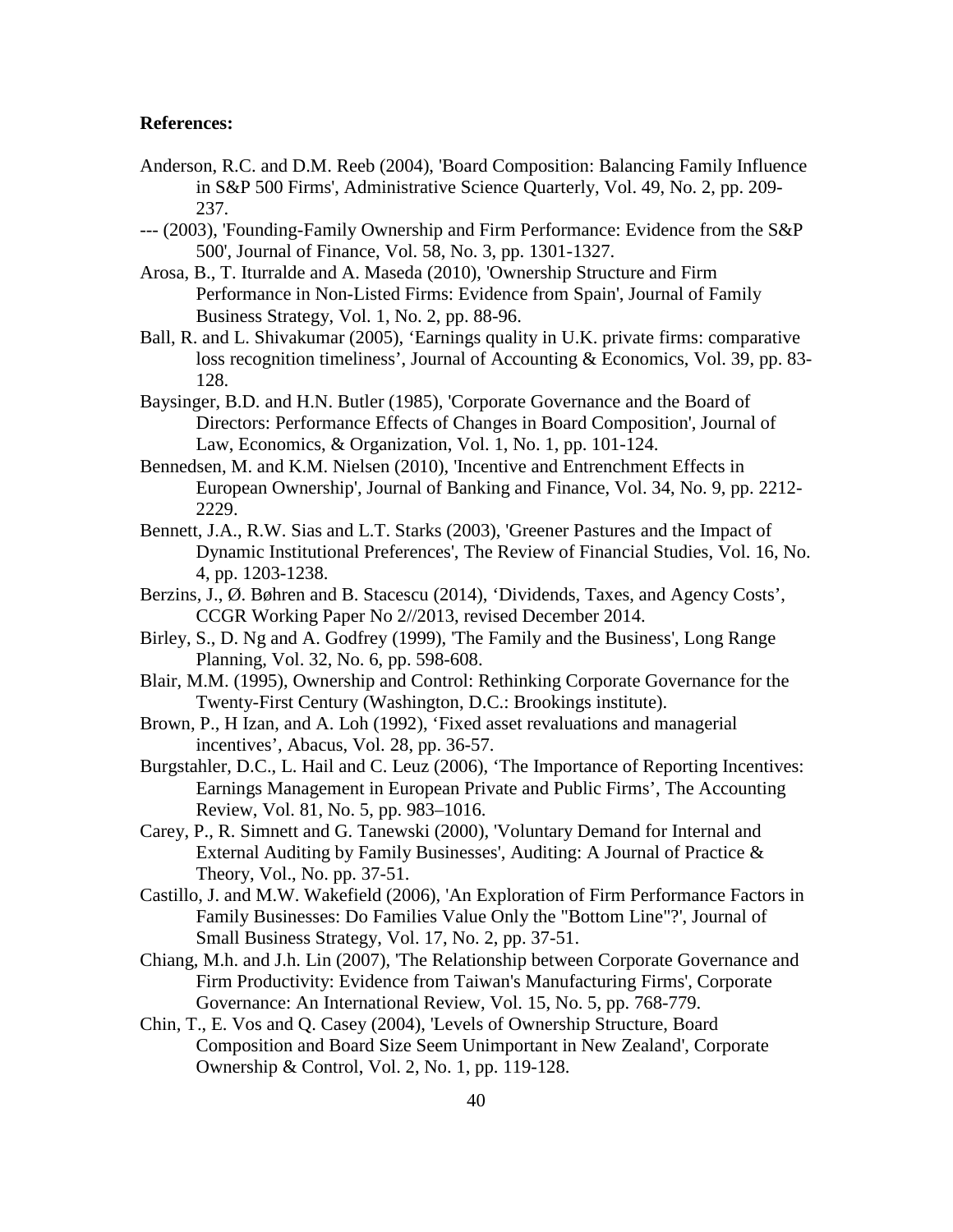Chrisman, J.J., P. Sharma and S. Taggar (2007), 'Family Influences on Firms: An Introduction', Journal of Business Research, Vol. 60, No. 10, pp. 1005-1011.

- Corbetta, G. and C. Salvato (2004a), 'Self-Serving or Self-Actualizing? Models of Man and Agency Costs in Different Types of Family Firms: A Commentary on " Comparing the Agency Costs of Family and Non - Family Firms: Conceptual Issues and Exploratory Evidence"', Entrepreneurship Theory and Practice, Vol. 28, No. 4, pp. 355-362.
- Corbetta, G. and C.A. Salvato (2004b), 'The Board of Directors in Family Firms: One Size Fits All?', Family Business Review, Vol. 17, No. 2, pp. 119-134.
- Corbetta, G. and S. Tomaselli (1996), 'Boards of Directors in Italian Family Businesses', Family Business Review, Vol. 9, No. 4, pp. 403-421.
- Core, J.E. and D.F. Larcker (2002), 'Performance Consequences of Mandatory Increases in Executive Stock Ownership', Journal of Financial Economics, Vol. 64, No. 3, pp. 317-340.
- Curtis, A. and M. Lewis, (2011), 'The Comparability of Accounting Rates of Return Under Historical Cost Accounting', working paper, University of Utah, September.
- Davis, J.H., F.D. Schoorman and L. Donaldson (1997), 'Toward a Stewardship Theory of Management', The Academy of Management Review, Vol. 22, No. 1, pp. 20-47.
- Desai, A., M. Kroll and P. Wright (2003), 'CEO Duality, Board Monitoring, and Acquisition Performance: A Test of Competing Theories', Journal of Business Strategies, Vol. 20, No. 2, pp. 137.
- Donaldson, L. (1990), 'The ethereal hand: organizational economics and management theory', Academy of Management Review, Vol. 15, No. 3, pp. 369–381.
- Donaldson, L. and J.H. Davis (1991), 'Stewardship Theory or Agency Theory: Ceo Governance and Shareholder Returns', Australian Journal of Management, Vol. 16, No. 1, pp. 49-64.
- Dwivedi, N. and A. Jain (2005), 'Corporate Governance and Performance of Indian Firms: The Effect of Board Size and Ownership', Employee Responsibilities and Rights Journal, Vol. 17, No. 3, pp. 161-172.
- Eisenberg, T., S. Sundgren and M.T. Wells (1998), 'Larger Board Size and Decreasing Firm Value in Small Firms', Journal of Financial Economics, Vol. 48, No. 1, pp. 35-54.
- Faccio, M. and L.H.P. Lang (2002), 'The Ultimate Ownership of Western European Corporations', Journal of Financial Economics, Vol. 65, No. 3, pp. 365-395.
- Fama, E.F. and M.C. Jensen (1983), 'Separation of Ownership and Control', The Journal of Law and Economics, Vol. 26, No. 2, pp. 301-325.
- Ford, R.H. (1988), 'Outside Directors and the Privately-Owned Firm: Are They Necessary?', Entrepreneurship: Theory and Practice, Vol. 13, No. 1, pp. 49.
- Gompers, P.A., J. Ishii and A. Metrick (2010), 'Extreme Governance: An Analysis of Dual-Class Firms in the United States', The Review of Financial Studies, Vol. 23, No. 3, pp. 1051-1088.
- Gorton, G. and F.A. Schmid (2000), 'Universal Banking and the Performance of German Firms', Journal of Financial Economics, Vol. 58, No. 1, pp. 29-80.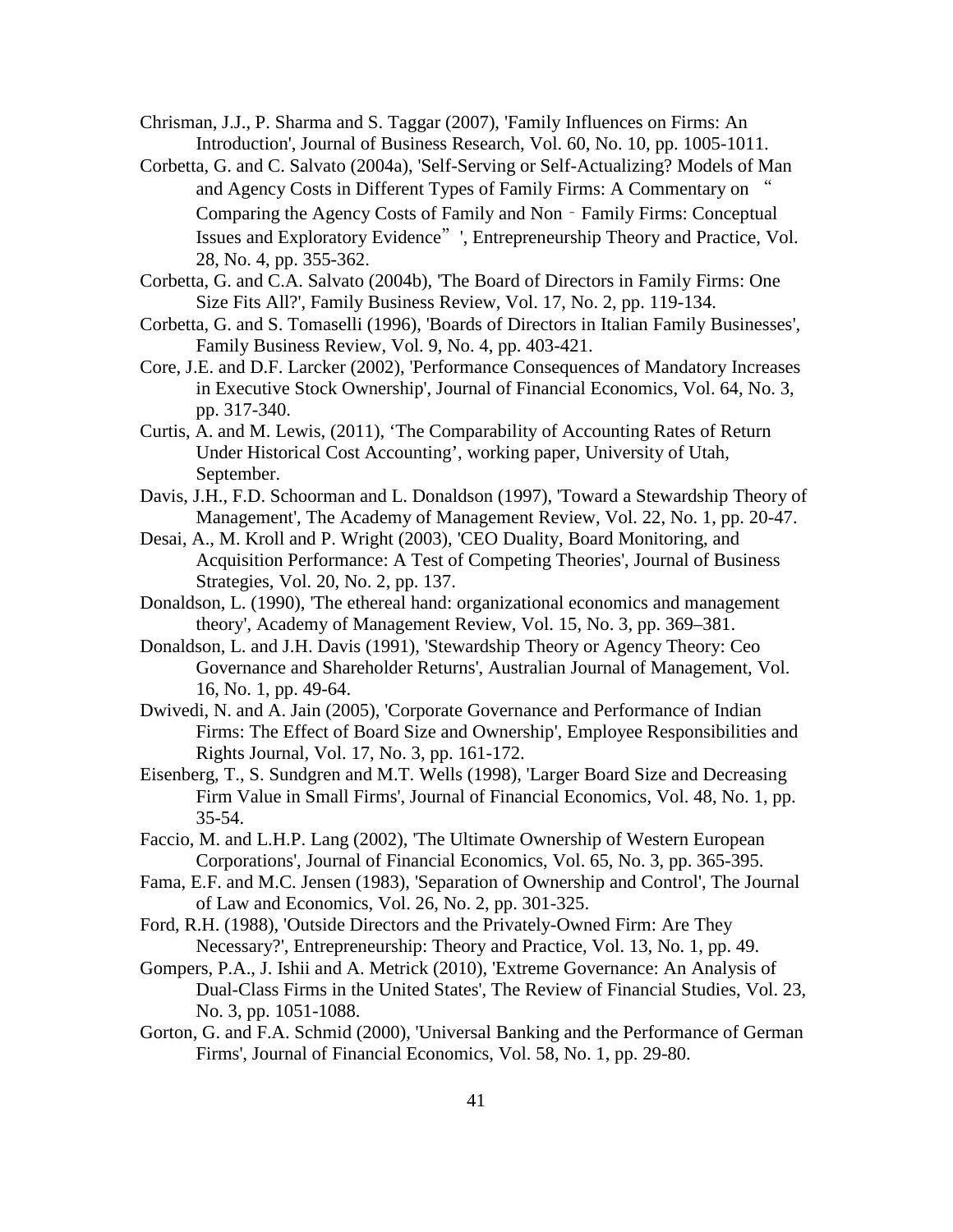- Gubitta, P. and M. Gianecchini (2002), 'Governance and Flexibility in Family-Owned SMEs', Family Business Review, Vol. 15, No. 4, pp. 277-297.
- Guest, p.M. (2009), 'The Impact of Board Size on Firm Performance: Evidence from the Uk', The European Journal of Finance, Vol. 15, No. 4, pp. 385-404.
- Hermalin, B. and M. Weisbach (2001), Boards of Directors as an Endogenously Determined Institution: A Survey of the Economic Literature, Cambridge, Mass., USA.
- Hoogendoorn, M.N. (1996), 'Accounting and Taxation in Europe –A comparative overview'. The European Accounting Review 5(supplement): pp. 783-794.
- Hope, O.-K. (1999) 'Value relevance effects of the introduction of interperiod tax allocation: The case of Norway', Advances in International Accounting, Vol. 12, pp. 157-191
- Howorth, C., P. Westhead and M. Wright (2004), 'Buyouts, Information Asymmetry and the Family Management Dyad', Journal of Business Venturing, Vol. 19, No. 4, pp. 509-534.
- Huse, M. (2000), 'Boards of Directors in Smes: A Review and Research Agenda', An International Journal, Vol. 12, No. 4, pp. 271-290.
- Huther, J. (1997), 'An Empirical Test of the Effect of Board Size on Firm Efficiency', Economics Letters, Vol. 54, No. 3, pp. 259-264.
- Jaskiewicz, P. and S. Klein (2007), 'The Impact of Goal Alignment on Board Composition and Board Size in Family Businesses', Journal of Business Research, Vol. 60, No. 10, pp. 1080-1089.
- Jensen, M.C. (1993), 'The Modern Industrial Revolution, Exit, and the Failure of Internal Control Systems', Journal of Finance, Vol. 48, No. 3, pp. 831-880.
- Jensen, M.C. and W.H. Meckling (1976), 'Theory of the Firm: Managerial Behavior, Agency Costs and Ownership Structure', Journal of Financial Economics, Vol. 3, No. 4, pp. 305-360.
- Klein, S.B., T.M. Pieper and P. Jaskiewicz (2005), Antecedents for Agency and Stewardship Orientation in Corporate Governance - the Role of Culture, Oregon State University, Paper presented at Family Enterprise Research Conference.
- Konchitchki, Y. (2011), 'Inflation and Nominal Financial Reporting: Implications for Performance and Stock Prices', The Accounting Review, Vol. 86, No. 3, pp. 1045–1085.
- Lardaro, L. (1993), Applied Econometrics (New York, NY: HarperCollins College Publishers).
- Lee, J. (2006), 'Family Firm Performance: Further Evidence', Family Business Review, Vol. 19, No. 2, pp. 103-114.
- Lee, P.M. and H.M. O'Neill (2003), 'Ownership Structures and R&D Investments of U.S. And Japanese Firms: Agency and Stewardship Perspectives', Academy of Management Journal, Vol. 46, No. 2, pp. 212-225.
- Lehmann, E. and J. Weigand (2000), 'Does the Governed Corporation Perform Better? Governance Structures and Corporate Performance in Germany', European Finance Review, Vol. 4, No. 2, pp. 157-195.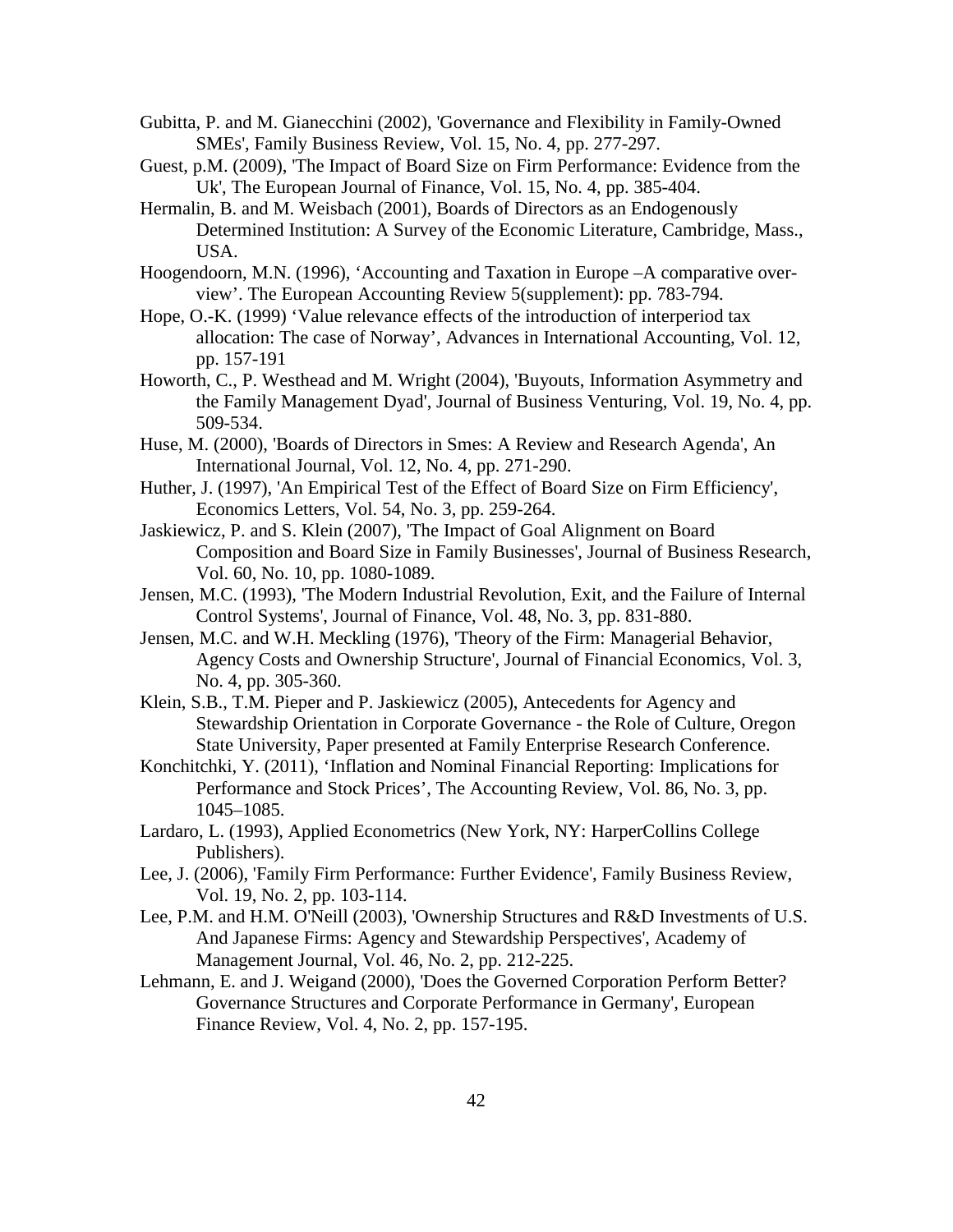- Mak, Y.T. and Y. Kusnadi (2005), 'Size Really Matters: Further Evidence on the Negative Relationship between Board Size and Firm Value', Pacific-Basin Finance Journal, Vol. 13, No. 3, pp. 301-318.
- Masulis, R.W., C. Wang and F. Xie (2007), 'Corporate Governance and Acquirer Returns', Journal of Finance, Vol. 62, No. 4, pp. 1851-1889.
- Maury, B. (2006), 'Family Ownership and Firm Performance: Empirical Evidence from Western European Corporations', Journal of Corporate Finance, Vol. 12, No. 2, pp. 321-341.
- Maury, B. and A. Pajuste (2005), 'Multiple Large Shareholders and Firm Value', Journal of Banking and Finance, Vol. 29, No. 7, pp. 1813-1834.
- Miller, D., I. Le Breton-Miller and R.H. Lester (2011), 'Family and Lone Founder Ownership and Strategic Behaviour: Social Context, Identity, and Institutional Logics.(Report)', Journal of Management Studies, Vol. 48, No. 1, pp. 1.
- Miller, D., I. Le Breton-Miller, R.H. Lester and A.A. Cannella (2007), 'Are Family Firms Really Superior Performers?', Journal of Corporate Finance, Vol. 13, No. 5, pp. 829-858.
- Morck, R., A. Shleifer and R.W. Vishny (1988), 'Management Ownership and Market Valuation: An Empirical Analysis', Journal of Financial Economics, Vol. 20, No. pp. 293-315.
- Mueller, R.K. (1988), 'Differential Directorship: Special Sensitivities and Roles for Serving the Family Business Board', Family Business Review, Vol. 1, No. 3, pp. 239-247.
- Nagar, V., K. Petroni and D. Wolfenzon (2011), 'Governance Problems in Close Corporations', Journal of Financial and Quantitative Analysis, Vol. 46, No. 4, pp. 943-966.
- Neubauer, F. and A.G. Lank (1998), The Family Business: Its Governance for Sustainability (Routledge New York: Macmillan).
- Nobes, C. and H.R. Schwencke (2006), 'Modelling the links between tax and financial reporting: A longitudinal examination of Norway over 30 years up to IFRS adoption', European Accounting Review, Vol. 15, No. 1, p. 63-87.
- Pagano, M. and A. Roell (1998), 'The Choice of Stock Ownership Structure: Agency Costs, Monitoring, and the Decision to Go Public', The Quarterly Journal of Economics, Vol. 113, No. 1, pp. 187-225.
- Pfeffer, J. and G.R. Salancik (1978), The External Control of Organizations: A Resource Dependence Perspective (New York: Harper & Row).
- Rosenstein, S. and J.G. Wyatt (1997), 'Inside Directors, Board Effectiveness, and Shareholder Wealth', Journal of Financial Economics, Vol. 44, No. 2, pp. 229- 250.
- Salancik, G.R. and J. Pfeffer (1980), 'Effects of Ownership and Performance on Executive Tenure in U.S. Corporations', The Academy of Management Journal, Vol. 23, No. 4, pp. 653-664.
- Scherr, F.C. and H.M. Hulburt (2001), 'The Debt Maturity Structure of Small Firms', Financial Management, Vol. 30, No. 1, pp. 85-111.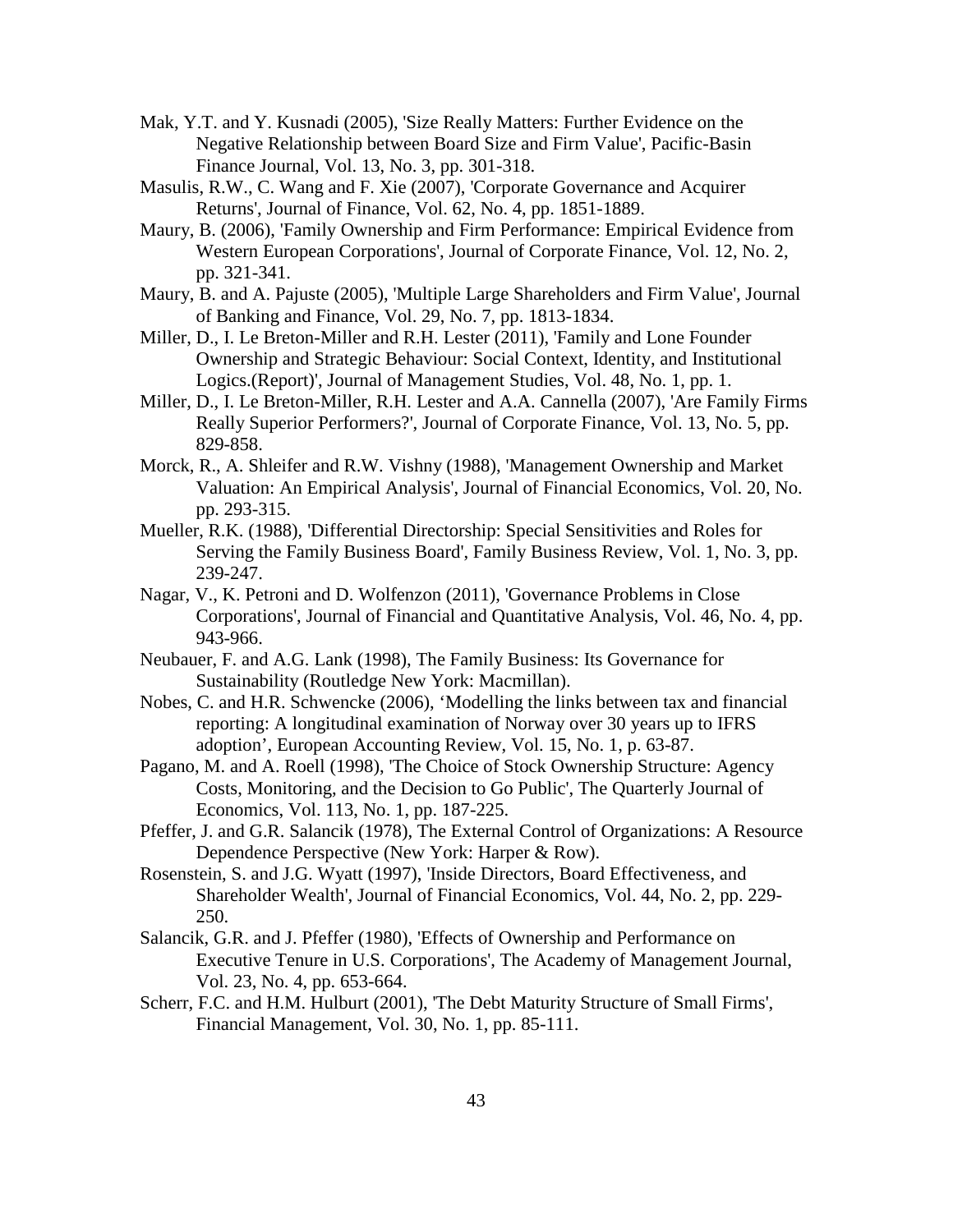- Schulze, W.S., M.H. Lubatkin and R.N. Dino (2003), 'Toward a Theory of Agency and Altruism in Family Firms', Journal of Business Venturing, Vol. 18, No. 4, pp. 473-490.
- Sciascia, S. and P. Mazzola (2008), 'Family Involvement in Ownership and Management: Exploring Nonlinear Effects on Performance', Family Business Review, Vol. 21, No. 4, pp. 331-345.
- Sharma, P. (2004), 'An Overview of the Field of Family Business Studies: Current Status and Directions for the Future', Family Business Review, Vol. 17, No. 1, pp. 1-36.
- Stewart, A. and M.A. Hitt (2012), 'Why Can't a Family Business Be More Like a Nonfamily Business?', Family Business Review, Vol. 25, No. 1, pp. 58-86.
- Stiglitz, J.E. (1994), Whither Socialism? (Cambridge, Mass: MIT Press).
- Szczesny, A. and A. Valentincic (2013), 'Asset Write-offs in Private Firms The Case of German SMEs. Journal of Business Finance & Accounting', Vol. 40, No. 3-4, pp. 285-317.
- Upton, N.B., E.J. Teal and J.T. Felan (2001), 'Strategic and Business Planning Practices of Fast Growth Family Firms', Journal of Small Business Management, Vol. 39, No. 1, pp. 60-72.
- Van Tendeloo, B. and A. Vanstraelen (2008), 'Earnings Management and Audit Quality in Europe: Evidence from the Private Client Segment Market', European Accounting Review, Vol. 17, No. 3, pp. 447-469.
- Villalonga, B. and R. Amit (2006), 'How Do Family Ownership, Control and Management Affect Firm Value?', Journal of Financial Economics, Vol. 80, No. 2, pp. 385-417.
- Westhead, P. and C. Howorth (2006), 'Ownership and Management Issues Associated with Family Firm Performance and Company Objectives', Family Business Review, Vol. 19, No. 4, pp. 301-316.
- Yermack, D. (1996), 'Higher Market Valuation of Companies with a Small Board of Directors', Journal of Financial Economics, Vol. 40, No. 2, pp. 185-211.
- Zahra, S.A., J.C. Hayton and C. Salvato (2004), 'Entrepreneurship in Family Vs. Non -Family Firms: A Resource-Based Analysis of the Effect of Organizational Culture', Entrepreneurship Theory and Practice, Vol. 28, No. 4, pp. 363-381.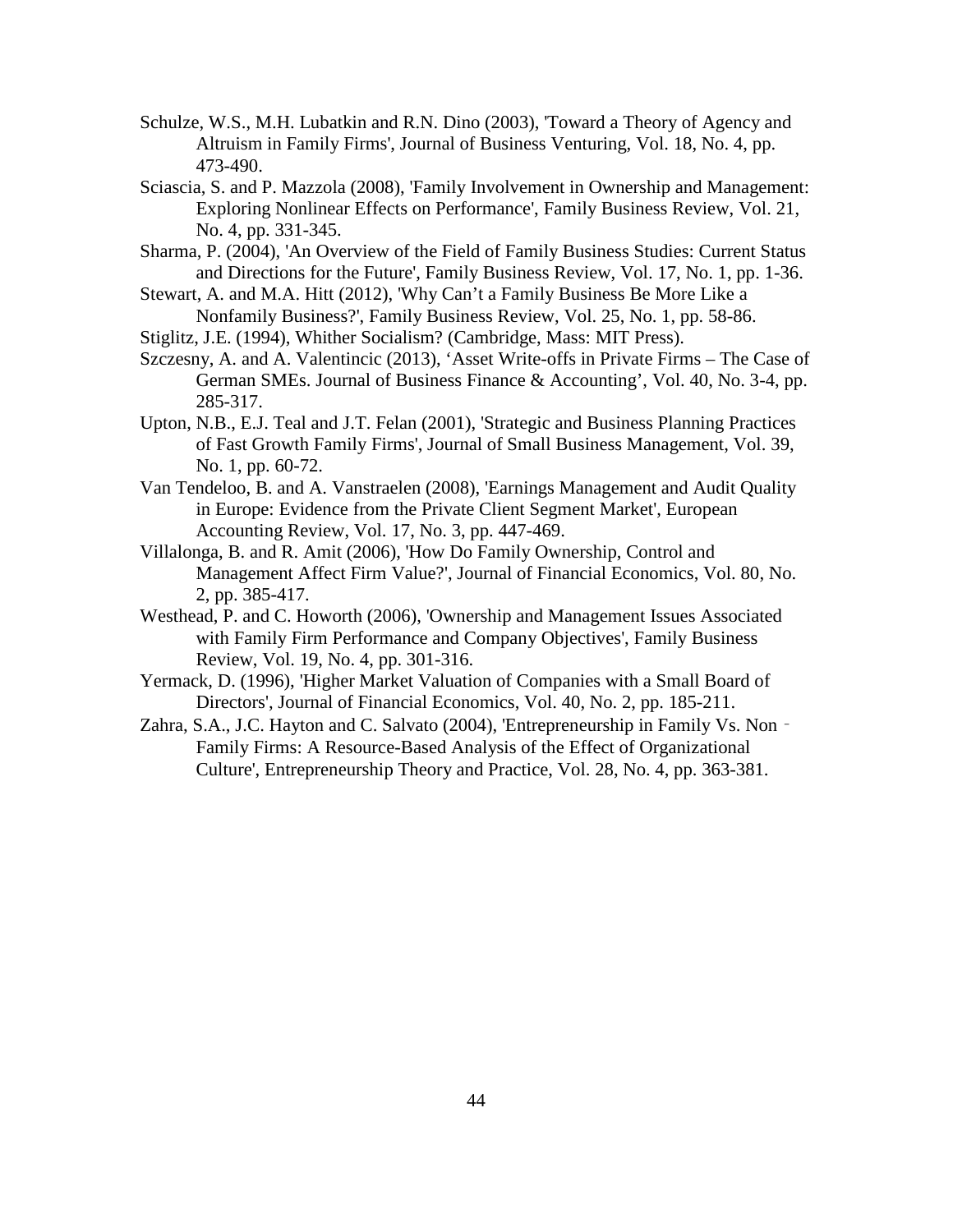### **Table 1 Definition of variables**

| <b>Variable</b>          |          | <b>Definition of variables</b>                                                                                                                                                                           |
|--------------------------|----------|----------------------------------------------------------------------------------------------------------------------------------------------------------------------------------------------------------|
| Dependent variable       |          |                                                                                                                                                                                                          |
| ROA1                     | $=$      | Earnings before interest and taxes (EBIT) divided by the average book value of<br>total assets in the beginning and end of each year                                                                     |
| ROA2                     | $=$      | Net income divided by the average book value of total assets in the beginning and<br>end of each year                                                                                                    |
| <b>ROE</b>               | $=$      | Net income divided by the average of shareholders' equity in the beginning and end<br>of each year                                                                                                       |
| <b>Test variables</b>    |          |                                                                                                                                                                                                          |
| Family_ownership         | $=$      | The aggregated fraction of shares held by all the owners related to the largest<br>family using ultimate ownership                                                                                       |
| FO50to67                 | $=$      | <i>Family_ownership</i> if <i>Family_ownership</i> is higher than 0.5 and less than $\frac{2}{3}$ , and $\frac{2}{3}$<br>if Family_ownership is at least $\frac{2}{3}$                                   |
| FO67to90                 | $=$      | 0 if Family_ownerships is less than $\frac{2}{3}$ , 0.9 if Family_ownership is larger than 0.9,<br>and Family_ownership if Family_ownership is at least <sup>2</sup> / <sub>3</sub> and no more than 0.9 |
| FO90to99                 | $=$      | 0 if Family_ownerships is less than or equal to 0.9, 0.99 if family ownership is<br>larger than 0.99, and Family_ownership if Family_ownership is larger than 0.9 and<br>less than 1                     |
| <i>FO100</i>             | $=$      | 1 if <i>Family_ownership</i> equals 1 and 0 otherwise                                                                                                                                                    |
| 2nd_largest_ownership    | $\equiv$ | Fraction of shares held by the second largest owner using ultimate ownership                                                                                                                             |
| Per_fam_board            | $=$      | Fraction of board members belonging to the largest family                                                                                                                                                |
| Board_size               | $=$      | Natural logarithm of the number of board members                                                                                                                                                         |
| Family_power             | $=$      | 1 if both the Chair of the Board and the CEO belong to the controlling family and<br>the CEO is a board member, and 0 otherwise                                                                          |
| <b>Control variables</b> |          |                                                                                                                                                                                                          |
| Debt_ratio               | $=$      | The ratio of total debt to total assets                                                                                                                                                                  |
| $ln(Total\_asserts)$     | $=$      | Natural logarithm of total assets in million NOK                                                                                                                                                         |
| ln(Sales)                | $=$      | Natural logarithm of total revenue from operations in million NOK                                                                                                                                        |
| $ln(Firm\_age)$          | $=$      | Natural logarithm of the number of years since the firm's incorporation                                                                                                                                  |
| Sales_growth             | $=$      | Change in sales in year $t = (Sales_t / Sales_{t-1}) - 1$                                                                                                                                                |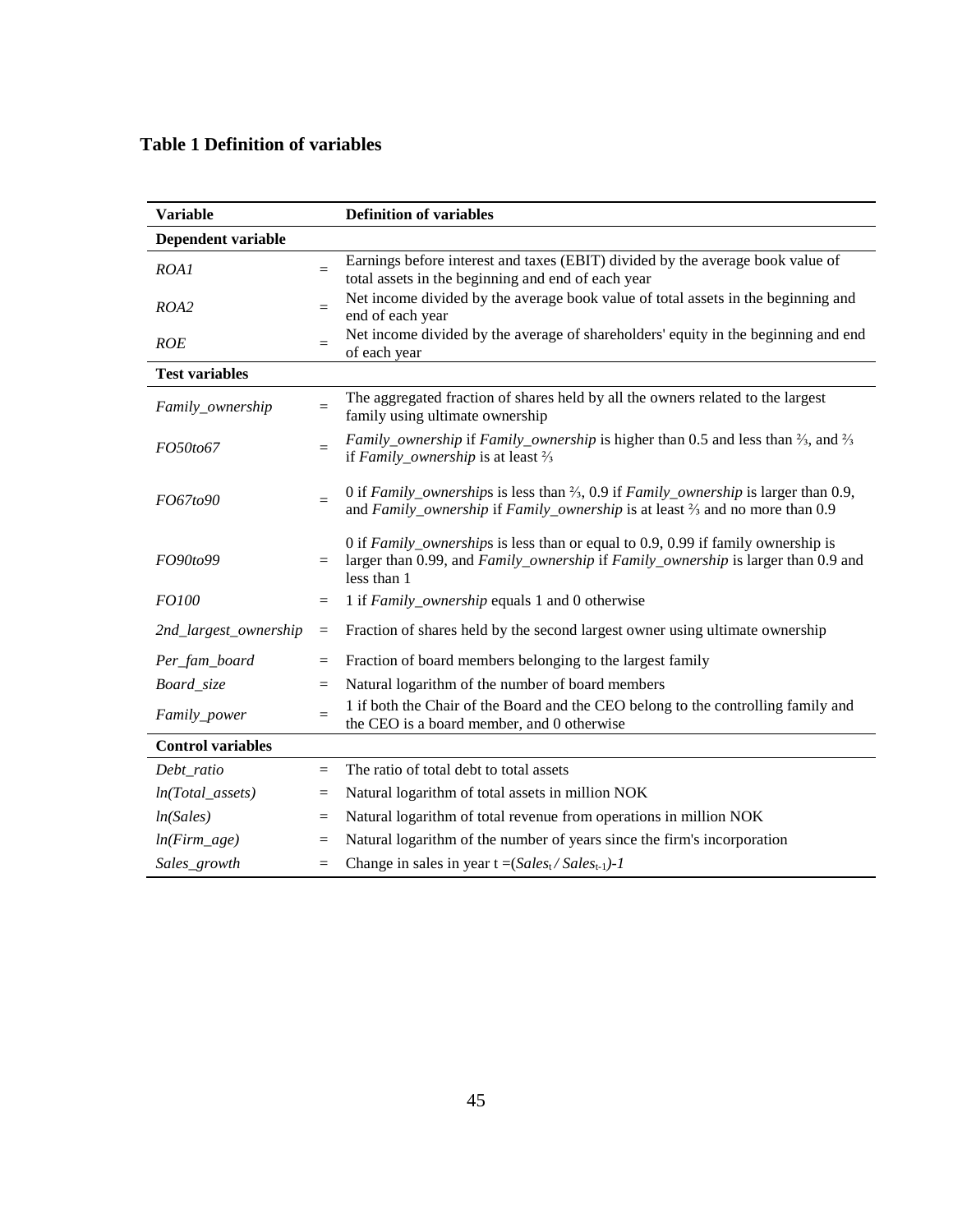# **Table 2 Descriptive Statistics and Correlation Coefficients**

| <b>Variables</b>      | N      | mean   | sd     | p5      | p25     | p50   | p75   | p95    |
|-----------------------|--------|--------|--------|---------|---------|-------|-------|--------|
| Family_ownership      | 511203 | 0.92   | 0.15   | 0.60    | 0.90    | 1.00  | 1.00  | 1.00   |
| <i>FO50to67</i>       | 511203 | 0.66   | 0.03   | 0.60    | 0.67    | 0.67  | 0.67  | 0.67   |
| FO67to90              | 511203 | 0.76   | 0.31   | 0.00    | 0.90    | 0.90  | 0.90  | 0.90   |
| FO90to99              | 511203 | 0.74   | 0.44   | 0.00    | 0.00    | 1.00  | 1.00  | 1.00   |
| <i>FO100</i>          | 511203 | 0.68   | 0.47   | 0.00    | 0.00    | 1.00  | 1.00  | 1.00   |
| 2nd_largest_ownership | 511203 | 0.13   | 0.16   | 0.00    | 0.00    | 0.00  | 0.29  | 0.41   |
| Per_fam_board         | 511203 | 0.85   | 0.27   | 0.33    | 0.67    | 1.00  | 1.00  | 1.00   |
| #Board_members        | 511203 | 1.87   | 1.14   | 1.00    | 1.00    | 1.00  | 3.00  | 4.00   |
| Family_power          | 511203 | 0.68   | 0.47   | 0.00    | 0.00    | 1.00  | 1.00  | 1.00   |
| ROA1                  | 511203 | 0.07   | 0.29   | $-0.34$ | $-0.05$ | 0.05  | 0.19  | 0.51   |
| ROA2                  | 511203 | 0.06   | 0.25   | $-0.26$ | $-0.01$ | 0.05  | 0.16  | 0.39   |
| ROE                   | 421467 | 0.38   | 0.78   | $-0.56$ | 0.02    | 0.21  | 0.57  | 1.79   |
| Debt_ratio            | 511203 | 0.79   | 0.52   | 0.21    | 0.55    | 0.76  | 0.90  | 1.40   |
| Total_assets(mNOK)    | 511203 | 10,735 | 84,475 | 234     | 943     | 2,421 | 6,316 | 30,911 |
| Sales(mNOK)           | 511203 | 10,683 | 63,792 | 166     | 954     | 2,744 | 7,868 | 39,164 |
| Firm_age              | 511203 | 13.93  | 13.62  | 2.00    | 6.00    | 11.00 | 18.00 | 35.00  |
| Sales_growth          | 511203 | 0.13   | 0.65   | $-0.49$ | $-0.09$ | 0.03  | 0.17  | 0.89   |

Panel A: Descriptive Statistics

Panel B: Descriptive statistics for the distribution of *Family\_ownership*

| <b>Variables</b>    | N      | mean | sd   | D5   | $\mathbf{D}25$ | p50  | p75  | p95  |
|---------------------|--------|------|------|------|----------------|------|------|------|
| $>0.50$ and $< 2/3$ | 72000  | 0.60 | 0.06 | 0.51 | 0.55           | 0.60 | 0.65 | 0.66 |
| $>$ 2/3 and $<$ 0.9 | 60238  | 0.78 | 0.07 | 0.67 | 0.72           | 0.80 | 0.84 | 0.90 |
| $> 0.9 \& 1.0$      | 32638  | 0.97 | 0.03 | 0.91 | 0.95           | 0.97 | 0.99 | 1.00 |
| $= 1.0$             | 346327 | 1.00 | 0.00 | 1.00 | 1.00           | 1.00 | 1.00 | 1.00 |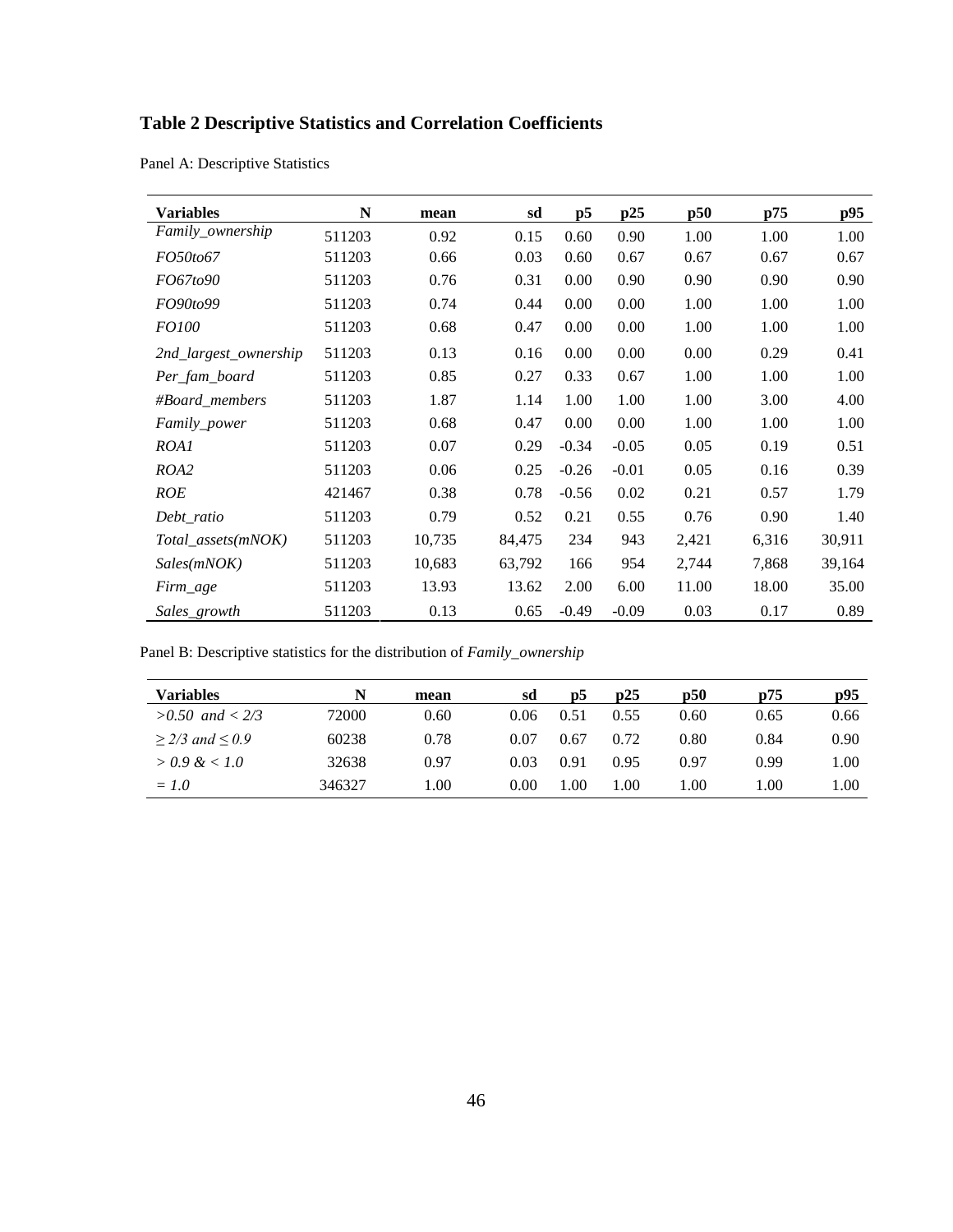|                       |     | v1       | v2       | v3       | v4       | v5       | v6       | v7       |
|-----------------------|-----|----------|----------|----------|----------|----------|----------|----------|
| ROA1                  | v1  | 1.00     |          |          |          |          |          |          |
| FO50to67              | v2  | 0.00     | 1.00     |          |          |          |          |          |
| FO67to90              | v3  | $-0.02#$ | 0.74#    | 1.00     |          |          |          |          |
| FO90to99              | v4  | $-0.01#$ | 0.51#    | 0.76#    | 1.00     |          |          |          |
| FO100                 | v5  | 0.01#    | 0.44#    | 0.65#    | 0.87#    | 1.00     |          |          |
| 2nd_largest_ownership | v6  | 0.01#    | $-0.37#$ | $-0.50#$ | $-0.51#$ | $-0.52#$ | 1.00     |          |
| Per_fam_board         | v7  | 0.03#    | 0.33#    | 0.36#    | 0.41#    | 0.39#    | $-0.17#$ | 1.00     |
| Board_size            | v8  | $-0.03#$ | $-0.19#$ | $-0.22#$ | $-0.30#$ | $-0.36#$ | 0.36#    | $-0.54#$ |
| Family_power          | v9  | 0.04#    | 0.16#    | 0.17#    | 0.20#    | 0.21#    | $-0.12#$ | 0.44#    |
| $ln(Firm\_age)$       | v10 | 0.02#    | 0.02#    | 0.03#    | 0.00     | $-0.05#$ | 0.05#    | 0.00     |
| Debt_ratio            | v11 | $-0.38#$ | $-0.01#$ | $-0.00#$ | $-0.01#$ | 0.00     | $-0.01#$ | $-0.02#$ |
| $ln(Total\_assets)$   | v12 | 0.11#    | $-0.05#$ | $-0.03#$ | $-0.08#$ | $-0.13#$ | 0.10#    | $-0.19#$ |
| ln(Sales)             | v13 | 0.14#    | $-0.08#$ | $-0.07#$ | $-0.11#$ | $-0.13#$ | 0.10#    | $-0.22#$ |
| Sales_growth          | v14 | 0.16#    | 0.00     | 0.00     | $0.00*$  | 0.00#    | $-0.01#$ | $0.00\,$ |
|                       |     |          |          |          |          |          |          |          |
|                       |     | v8       | v9       | v10      | v11      | v12      | v13      | v14      |
| Board_size            | v8  | 1.00     |          |          |          |          |          |          |
| Family_power          | v9  | $-0.23#$ | 1.00     |          |          |          |          |          |
| $ln(Firm\_age)$       | v10 | 0.10#    | $-0.01#$ | 1.00     |          |          |          |          |
| Debt_ratio            | v11 | $-0.04#$ | $-0.01#$ | $-0.10#$ | 1.00     |          |          |          |
| $ln(Total\_assets)$   | v12 | 0.30#    | $-0.17#$ | 0.21#    | $-0.25#$ | 1.00     |          |          |
| ln(Sales)             | v13 | 0.25#    | $-0.10#$ | 0.09#    | $-0.04#$ | 0.59#    | 1.00     |          |
| Sales_growth          | v14 | $-0.01#$ | $-0.01#$ | $-0.05#$ | $0.00*$  | 0.04#    | 0.06#    | 1.00     |

Panel C: Correlation coefficients

Panel A provides descriptive statistics (mean, standard deviation, the 5-, 25-, 50-, 75- and 95 percentile) for the sample used in the main tests. Panel B presents similar statistics for different intervals of *Family\_ownership*, the variable used in the construction of variables using the piecewise linear specifications. The categories correspond to the continuous part of *FO50to67*, *FO67to90*, *FO90to99*, and *FO100*, respectively. Panel C provides the Spearman correlations among the variables. *Ln(Firm\_age)*, *Debt\_ratio*, *ln(Total\_assets)*, *ln(Sales),* and *Sales\_growth* are one-year lagged. Please see Table 1 for variable definitions.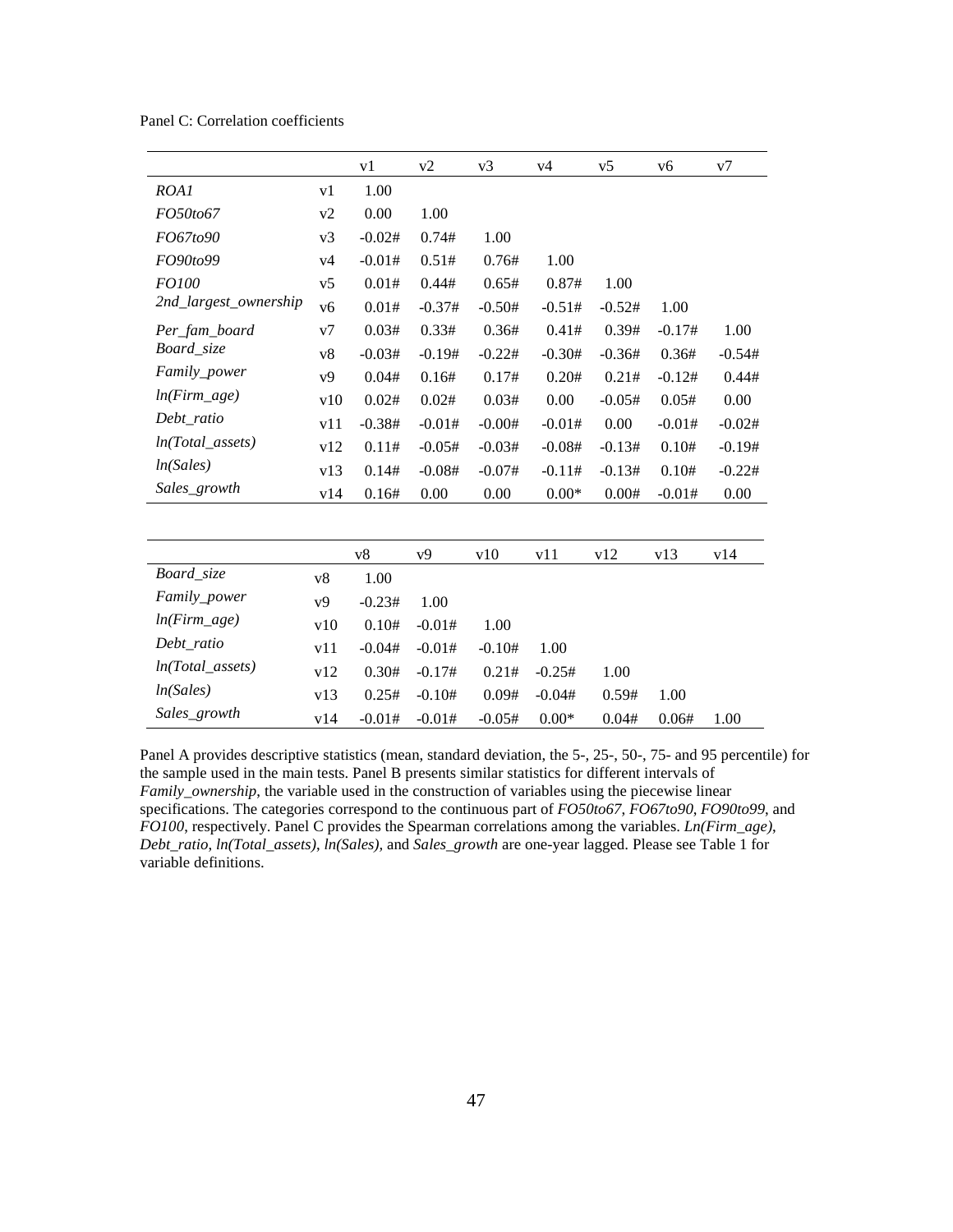|                            | Predicted | [1]             | $[2]$       | $[3]$       | [4]         |
|----------------------------|-----------|-----------------|-------------|-------------|-------------|
|                            | sign      | ROA1            | ROA1        | ROA2        | ROE         |
| FO50to67                   | $^{+}$    | $0.112***$      | $0.159***$  | $0.105***$  | $0.352***$  |
|                            |           | 5.54            | 6.38        | 6.09        | 5.79        |
| <i>FO67to90</i>            |           | $-0.027***$     | $-0.032***$ | $-0.025***$ | $-0.080***$ |
|                            |           | $-9.92$         | $-9.85$     | $-10.71$    | $-10.01$    |
| FO90to99                   |           | $-0.005***$     | $-0.004$    | $-0.004**$  | $-0.012**$  |
|                            |           | $-2.41$         | $-1.58$     | $-2.45$     | $-2.12$     |
| <i>FO100</i>               |           | $0.011***$      | $0.012***$  | $0.010***$  | $0.018***$  |
|                            |           | 6.53            | 6.00        | 6.88        | 4.12        |
| 2nd_largest_ownership      | $+$       | $0.016***$      | $0.020***$  | $0.012***$  | $0.033***$  |
|                            |           | 5.00            | 5.65        | 4.50        | 3.75        |
| Per_fam_board              | $^{+}$    | $0.022***$      | $0.008***$  | $0.020***$  | $0.015***$  |
|                            |           | 9.56            | 2.77        | 9.75        | 2.52        |
| Board_size                 |           | $-0.002$        | $-0.005***$ | $-0.002*$   | $-0.015***$ |
|                            |           | $-1.58$         | $-4.19$     | $-1.84$     | $-5.58$     |
| Family_power               | $^{+}$    | $0.007^{***}\,$ | $0.010***$  | $0.007***$  | $0.010***$  |
|                            |           | 6.88            | 6.61        | 7.69        | 3.44        |
| L.ROA1                     |           | $0.387***$      | $0.376***$  |             |             |
|                            |           | 105.46          | 91.91       |             |             |
| L.ROA2                     |           |                 |             | $0.310***$  |             |
|                            |           |                 |             | 69.28       |             |
| LROE                       |           |                 |             |             | $0.482***$  |
|                            |           |                 |             |             | 134.64      |
| $L. ln(Firm\_age)$         |           | $0.002***$      | $0.001**$   | $0.003***$  | $-0.001$    |
|                            |           | 4.81            | 2.40        | 7.83        | $-0.71$     |
| L.Debt_ratio               |           | $0.013***$      | $0.016***$  | $0.031***$  | $0.551***$  |
|                            |           | 5.31            | 5.72        | 13.20       | 105.12      |
| L.ln(Total_assets)         |           | $-0.009***$     | $-0.009***$ | $-0.002***$ | $-0.030***$ |
|                            |           | $-21.75$        | $-19.88$    | $-5.29$     | $-32.51$    |
| L. ln(Sales)               |           | $0.009***$      | $0.010***$  | $0.005***$  | $0.011***$  |
|                            |           | 27.81           | 25.59       | 17.96       | 13.16       |
| L.Sales_growth             |           | $-0.016***$     | $-0.016***$ | $-0.011***$ | $-0.046***$ |
|                            |           | $-25.37$        | $-21.72$    | $-19.68$    | $-29.4$     |
| Constant                   |           | $-0.041***$     | $-0.045***$ | $-0.074***$ | $-0.256***$ |
|                            |           | $-3.22$         | $-2.85$     | $-6.79$     | $-6.82$     |
| <i><b>Observations</b></i> |           | 511203          | 401994      | 511203      | 421467      |
| Adjusted $R^2$             |           | 0.154           | 0.145       | 0.092       | 0.304       |

**Table 3 Regression results for firm performance on test and control variables**

This table presents results of regressing firm performance, measured by return on assets (*ROA1, ROA2*) and return on equity (*ROE*), on test and control variables. The test variables are contemporary and the control variables, with prefix L., are one-year lagged. The variables are defined in Table 1. Column [1] reports the regression results for private family firms where the largest family's shareholding is higher than 50%. Column [2] presents the regression results for the alternative definition of family firm where the largest family's shareholding is more than 50% and the CEO is a family member of the controlling family. Column [3] and [4] apply the same definition of family firms as column [1], but use ROA2 and ROE as measures of firm performance, respectively. Indicator variables for years are included in all the tests, but not reported. The t-values are reported in the rows below the coefficients and are adjusted for within-cluster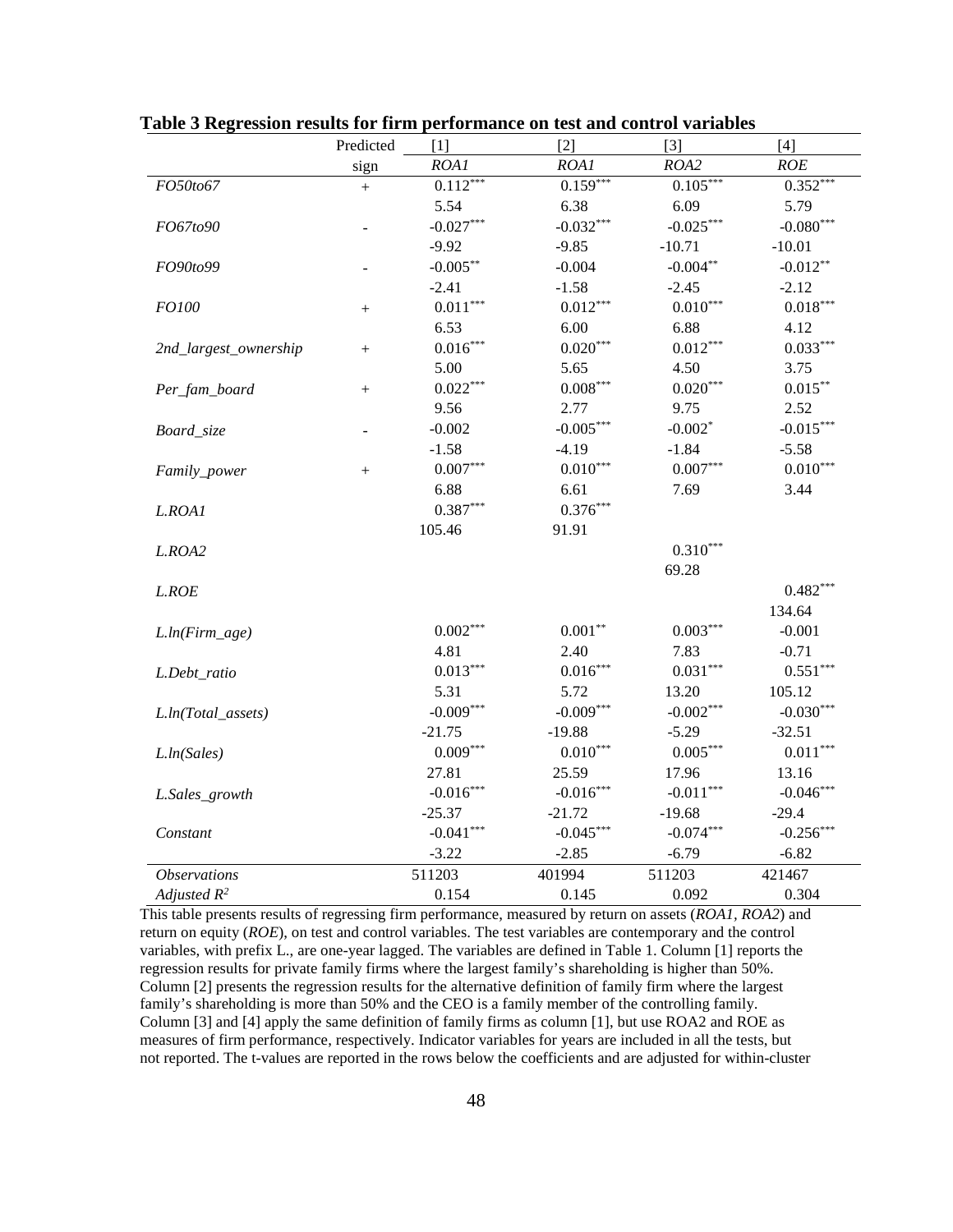correlation using the Huber White Sandwich Estimator. \* (\*\*) [\*\*\*] indicates significance at the 1 (5) [10] percent level using two-tailed tests.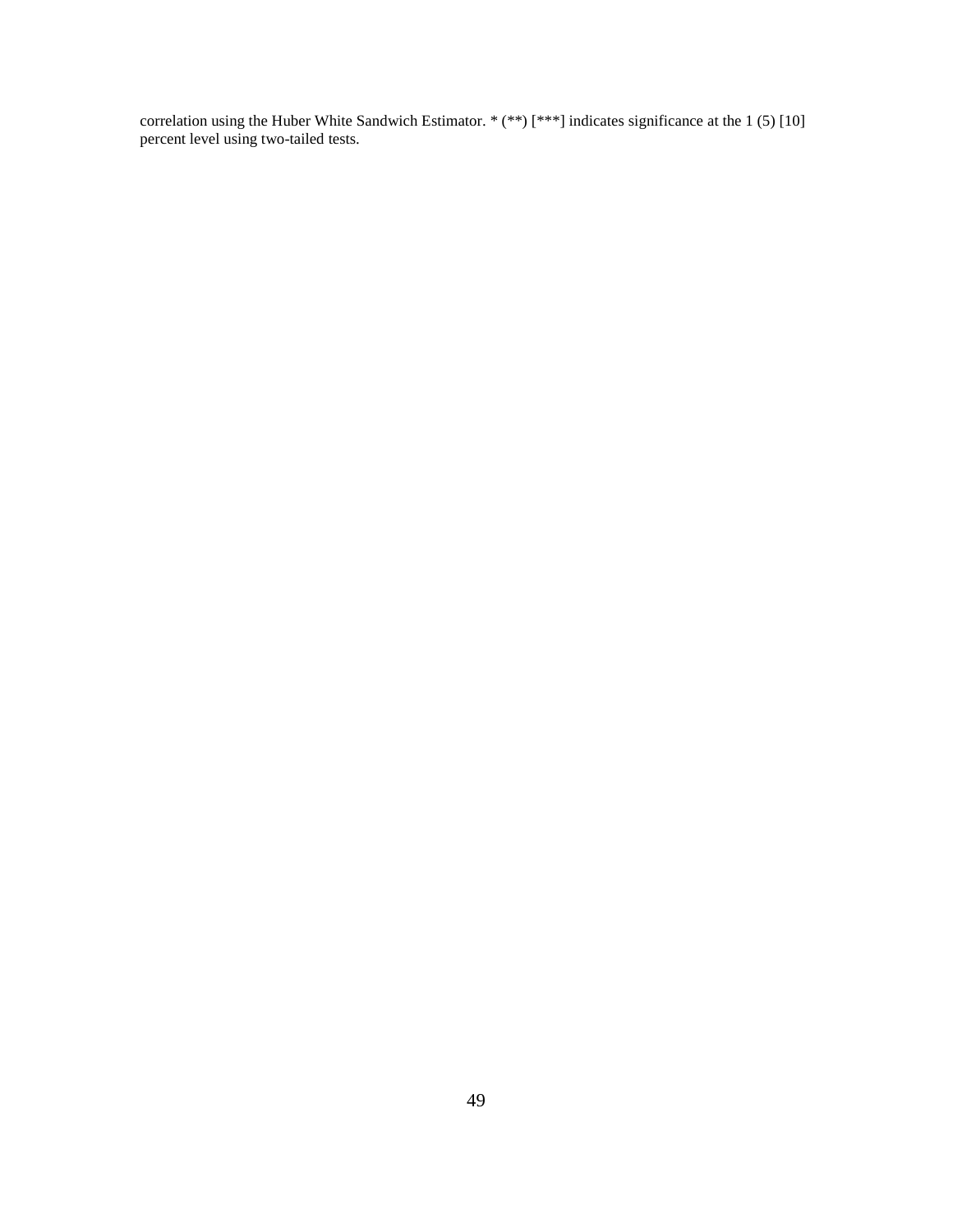|                         | Predicted | $[1]$       |             |
|-------------------------|-----------|-------------|-------------|
|                         | sign      | ROA1        | ROA1        |
| FO50to67                | $^{+}$    | $0.004***$  | $0.005***$  |
|                         |           | 5.54        | 6.38        |
| FO67to90                |           | $-0.009***$ | $-0.010***$ |
|                         |           | $-9.92$     | $-9.85$     |
| FO90to99                |           | $-0.002**$  | $-0.002$    |
|                         |           | $-2.41$     | $-1.58$     |
| FO100                   | $^{+}$    | $0.005***$  | $0.006***$  |
|                         |           | 6.53        | 6.00        |
| 2nd_largest_ownership   | $^{+}$    | $0.008***$  | $0.010***$  |
|                         |           | 5.00        | 5.65        |
| Per_fam_board           | $^{+}$    | $0.005***$  | $0.002***$  |
|                         |           | 9.56        | 2.77        |
| Board_size              |           | $-0.001$    | $-0.003***$ |
|                         |           | $-1.58$     | $-4.19$     |
| Family_power            | $^{+}$    | $0.004***$  | $0.005***$  |
|                         |           | 6.88        | 6.61        |
| L.ROA1                  |           | $0.387***$  | $0.376***$  |
|                         |           | 105.46      | 91.91       |
| $L ln(Firm\_age)$       |           | $0.002***$  | $0.001**$   |
|                         |           | 4.81        | 2.40        |
| L.Debt_ratio            |           | $0.007***$  | $0.008***$  |
|                         |           | 5.31        | 5.72        |
| $L ln(Total\_asserts)$  |           | $-0.017***$ | $-0.018***$ |
|                         |           | $-21.75$    | $-19.88$    |
| L <sub>ln</sub> (Sales) |           | $0.031***$  | $0.033***$  |
|                         |           | 27.81       | 25.59       |
| L.Sales_growth          |           | $-0.016***$ | $-0.015***$ |
|                         |           | $-25.37$    | $-21.72$    |
| Constant                |           | $0.047***$  | $0.046***$  |
|                         |           | 24.99       | 21.08       |
| <b>Observations</b>     |           | 511203      | 401994      |
| Adjusted $R^2$          |           | 0.154       | 0.145       |

**Table 4 Regression results for firm performance on test and control variables using standardized variables**

This table presents results of regressing firm performance, measured by return on assets (*ROA1*), on test and control variables, where all the variables are standardized to have a mean of zero and a standard deviation of one. The test variables are contemporary and the control variables, with prefix L.*,* are one-year lagged. The variables are defined in Table 1. Column [1] reports the regression results for private family firms where the largest family's shareholding is higher than 50%. Column [2] presents the regression results for the alternative definition of family firm where the largest family's shareholding is more than 50% and the CEO is a family member of the controlling family. Indicator variables for years are included in all the tests, but not reported. The t-values are reported in the rows below the coefficients and are adjusted for within-cluster correlation using the Huber White Sandwich Estimator. \* (\*\*) [\*\*\*] indicates significance at the 1 (5) [10] percent level using two-tailed tests.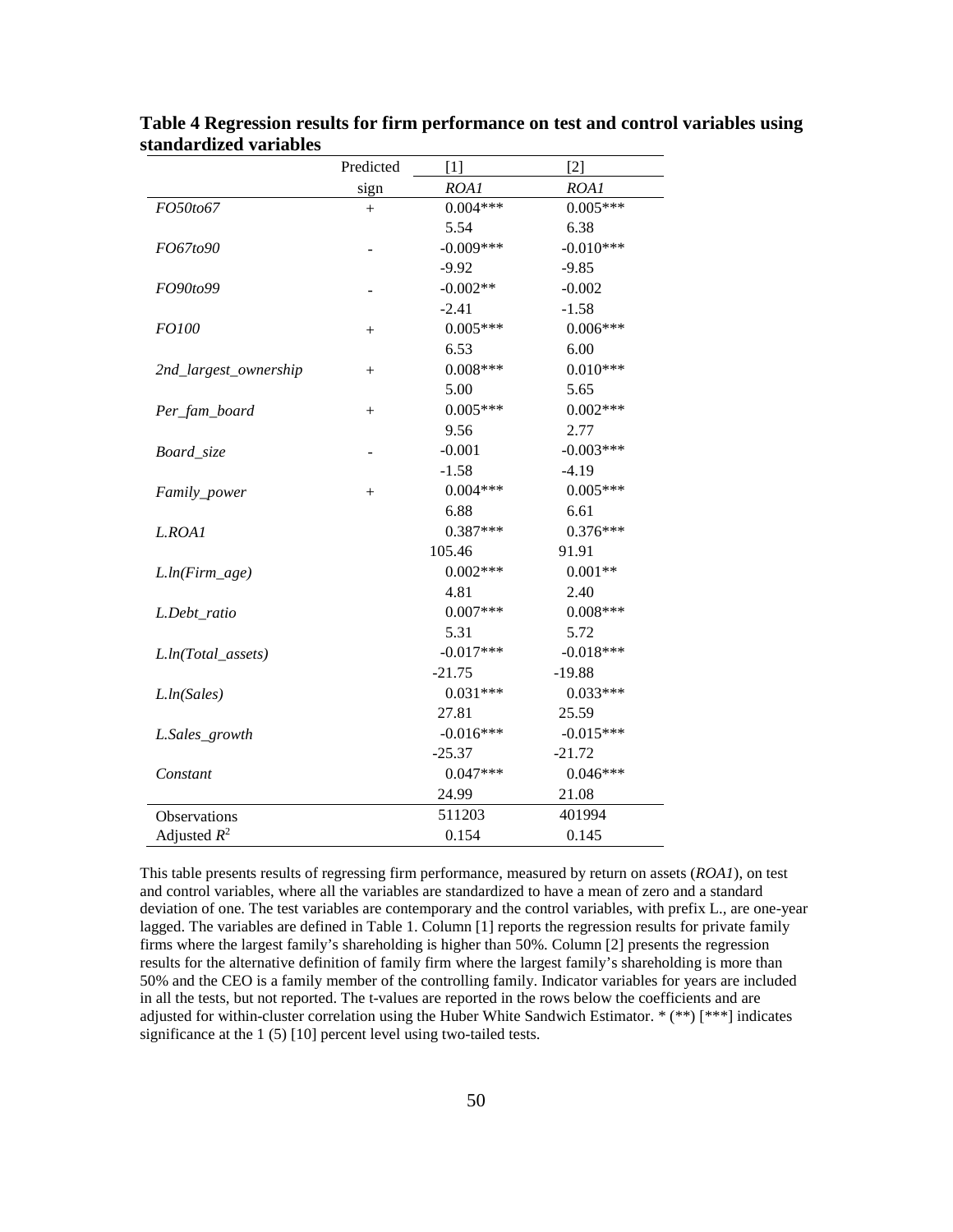|                            | Predicted | [1]         | [2]         | $[3]$       | $[4]$       |
|----------------------------|-----------|-------------|-------------|-------------|-------------|
|                            | sign      | Small       | Medium      | Large       | Matched     |
| FO50to67                   |           | $0.289***$  | $0.059**$   | $0.041*$    | $0.109***$  |
|                            |           | 5.64        | 2.19        | 1.88        | 3.04        |
| FO67to90                   |           | $-0.064***$ | $-0.024***$ | $-0.003$    | $-0.032***$ |
|                            |           | $-9.55$     | $-6.72$     | $-1.17$     | $-6.67$     |
| FO90to99                   |           | $-0.002$    | $-0.006**$  | $-0.005***$ | $-0.004$    |
|                            |           | $-0.25$     | $-2.11$     | $-2.61$     | $-1.04$     |
| <i>FO100</i>               | $^{+}$    | $0.028***$  | $0.012***$  | 0.002       | $0.013***$  |
|                            |           | 4.63        | 4.95        | 1.28        | 3.49        |
| 2nd_largest_ownership      | $^{+}$    | $0.023***$  | $0.011***$  | $0.013***$  | $0.021***$  |
|                            |           | 2.91        | 2.58        | 3.89        | 3.32        |
| Per_fam_board              | $^{+}$    | $0.051***$  | $0.009***$  | $0.006***$  | $0.033***$  |
|                            |           | 8.73        | 2.79        | 2.82        | 7.72        |
| Board_size                 |           | 0.001       | $-0.007***$ | $-0.001$    | $-0.004***$ |
|                            |           | 0.23        | $-4.92$     | $-1.10$     | $-2.34$     |
| Family_power               | $^{+}$    | $0.017***$  | $0.007***$  | 0.000       | $0.011***$  |
|                            |           | 6.42        | 4.97        | 0.01        | 5.79        |
| L.ROA1                     |           | $0.314***$  | 0.498***    | $0.448***$  | $0.388***$  |
|                            |           | 55.78       | 109.41      | 77.31       | 64.68       |
| $L ln(Firm\_age)$          |           | $0.004***$  | 0.000       | $0.002***$  | $0.003***$  |
|                            |           | 3.85        | 0.31        | 2.96        | 3.59        |
| L.Debt_ratio               |           | $0.009***$  | $0.010***$  | $-0.020***$ | $0.007*$    |
|                            |           | 2.71        | 3.00        | $-6.34$     | 1.84        |
| L.ln(Total_assets)         |           | $-0.038***$ | $-0.113***$ | $-0.029***$ | $-0.015***$ |
|                            |           | $-17.83$    | $-64.5$     | $-42.59$    | $-10.71$    |
| L <sub>ln</sub> (Sales)    |           | $0.003***$  | $0.006***$  | $0.010***$  | $0.007***$  |
|                            |           | 3.19        | 13.16       | 29.38       | 9.64        |
| L.Sales_growth             |           | $-0.016***$ | $-0.019***$ | $-0.013***$ | $-0.019***$ |
|                            |           | $-12.34$    | $-21.8$     | $-18.56$    | $-14.88$    |
| Constant                   |           | 0.016       | $0.845***$  | $0.230***$  | 0.019       |
|                            |           | 0.47        | 40.14       | 15.72       | 0.80        |
| <i><b>Observations</b></i> |           | 170387      | 170404      | 170412      | 154941      |
| Adjusted $R^2$             |           | 0.096       | 0.323       | 0.269       | 0.151       |

**Table 5 Regression results for firm performance on test and control variables using subsamples of firms based on firm size**

This table presents results of regressing firm performance, measured by return on assets (ROA1) on test and control variables for the three subsamples based on total assets (*TA*) in columns [1] - [3]. The test variables are contemporary and the control variables, with prefix L., are one-year lagged. The variables are defined in Table 1. All the firms in the sample are divided into three equal-sized groups based on *TA*. Column [1] reports the regression results for the observations in the lowest *TA* group. Column [2] presents the results for the observations in the midmost *TA* group. Column [3] presents the results for firms in the largest *TA* group. The last column reports results on the matched sample where firms in the largest *TA* category (Column [3]) are matched on *Board\_size* and *Family\_power* with small and medium-sized firms. Indicator variables for years are included in all the tests, but not reported. The t-values are reported in the rows below the coefficients and are adjusted for within-cluster correlation using the Huber White Sandwich Estimator. \* (\*\*) [\*\*\*] indicates significance at the 1 (5) [10] percent level using two-tailed tests.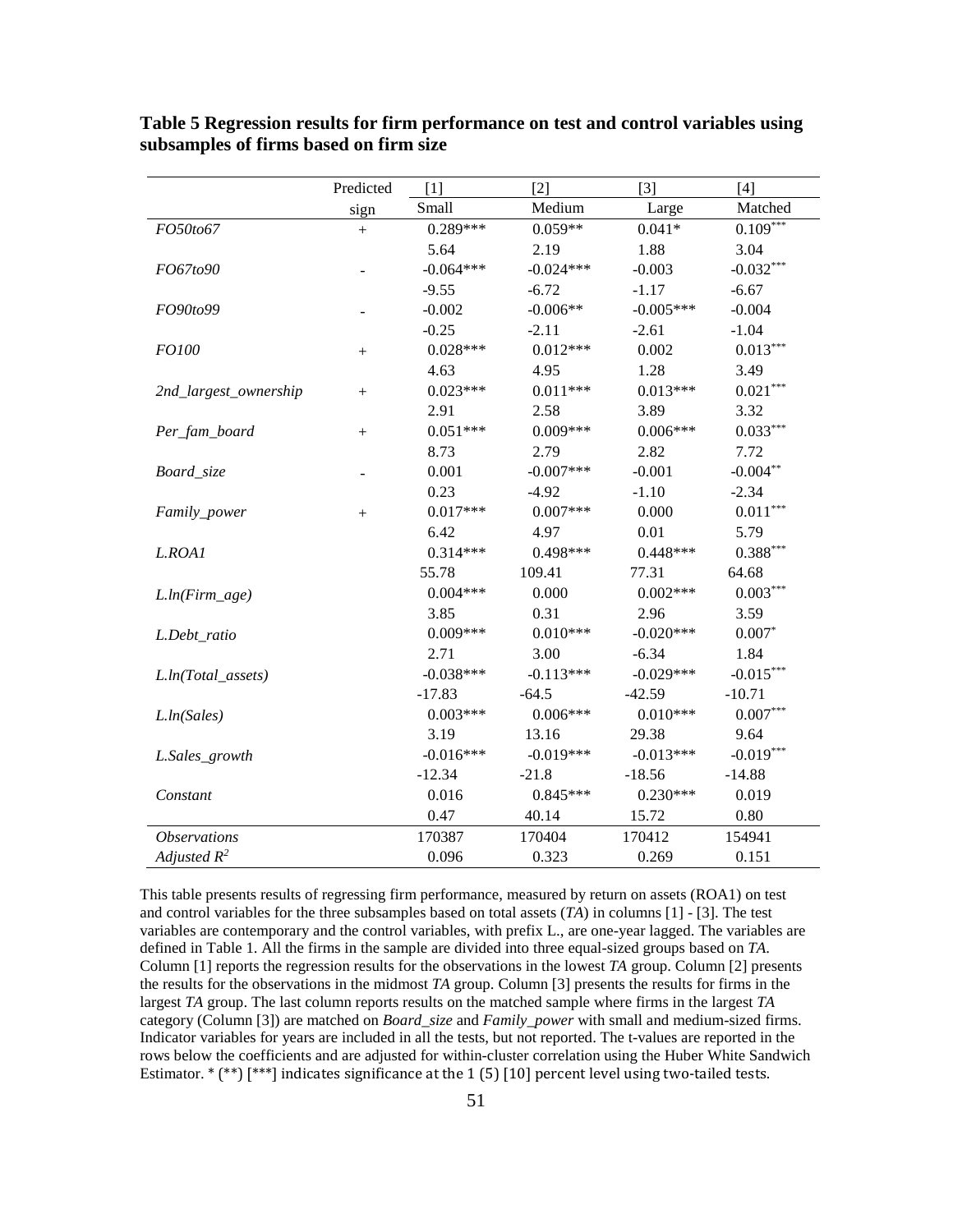# **Table 6: Regression results including additional control variables**

|                       | Predicted | $[1]$                  | $\lceil 2 \rceil$      | $[3]$                  | $[4]$                  |
|-----------------------|-----------|------------------------|------------------------|------------------------|------------------------|
|                       | sign      | ROA1                   | ROA1                   | ROA1                   | ROA1                   |
| FO50to67              | $+$       | $0.117^{\ast\ast\ast}$ | $0.121***$             | $0.121***$             | $0.122***$             |
|                       |           | 5.52                   | 5.68                   | 5.66                   | 5.83                   |
| FO67to90              |           | $-0.028***$            | $-0.028***$            | $-0.028***$            | $-0.028***$            |
|                       |           | $-9.68$                | $-9.62$                | $-9.72$                | $-10.01$               |
| FO90to99              |           | $-0.005***$            | $-0.004***$            | $-0.005***$            | $-0.005***$            |
|                       |           | $-2.31$                | $-2.07$                | $-2.25$                | $-2.28$                |
| <i>FO100</i>          | $^{+}$    | $0.011^{\ast\ast\ast}$ | $0.010^{\ast\ast\ast}$ | $0.011^{\ast\ast\ast}$ | $0.011^{***}$          |
|                       |           | 6.38                   | 5.75                   | 6.09                   | 6.49                   |
| 2nd_largest_ownership |           | $0.012***$             | $0.012***$             | $0.011^{\ast\ast\ast}$ | $0.016^{\ast\ast\ast}$ |
|                       |           | 3.67                   | 3.77                   | 3.40                   | 5.07                   |
| Per_fam_board         | $^{+}$    | $0.018^{\ast\ast\ast}$ | $0.018^{\ast\ast\ast}$ | $0.018^{\ast\ast\ast}$ | $0.022***$             |
|                       |           | 7.53                   | 7.73                   | 7.46                   | 9.68                   |
| Board_size            |           | $-0.003***$            | $-0.003***$            | $-0.003***$            | 0.000                  |
|                       |           | $-2.92$                | $-2.73$                | $-2.92$                | $-1.25$                |
| Family_power          | $^{+}$    | $0.007^{\ast\ast\ast}$ | $0.007^{\ast\ast\ast}$ | $0.007***$             | $0.007***$             |
|                       |           | 6.32                   | 6.43                   | 6.51                   | 6.62                   |
| Dual_class            |           | $0.021^{\ast\ast\ast}$ |                        | $0.020^{***}$          |                        |
|                       |           | 10.12                  |                        | 7.94                   |                        |
| Wedge_vote_CF         |           |                        | $0.042**$              | $-0.001$               |                        |
|                       |           |                        | 2.39                   | $-0.06$                |                        |
| Generation_1st        |           |                        |                        |                        | $0.004\sp{***}$        |
|                       |           |                        |                        |                        | 3.16                   |

Panel A: Controlling for dual class shares and generational effects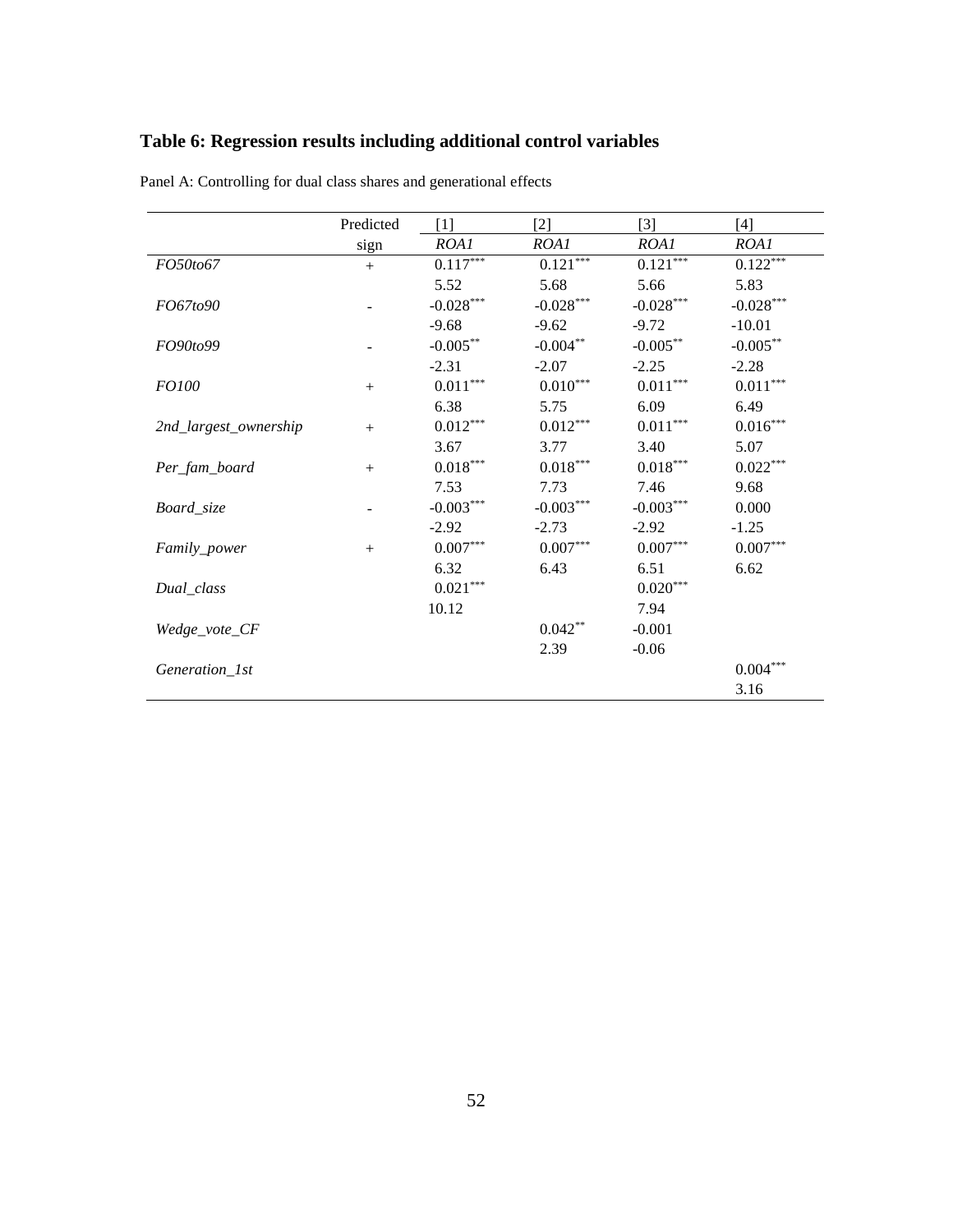| Panel B: Controlling for one-owner effects |  |
|--------------------------------------------|--|
|--------------------------------------------|--|

|                        | Predicted | [1]                    | $[2]$                  | $[3]$         | $[4]$           |
|------------------------|-----------|------------------------|------------------------|---------------|-----------------|
|                        | sign      | ROAI                   | ROA1                   | ROA1          | ROA1            |
| FO50to67               | $+$       | $0.115***$             | $0.117***$             | $0.120***$    | $0.114***$      |
|                        |           | 5.69                   | 5.78                   | 5.91          | 5.63            |
| FO67to90               |           | $-0.026***$            | $-0.025***$            | $-0.024***$   | $-0.026***$     |
|                        |           | $-9.31$                | $-9.05$                | $-8.82$       | $-9.36$         |
| FO90to99               |           | $-0.005***$            | $-0.005***$            | $-0.005***$   | $-0.005***$     |
|                        |           | $-2.43$                | $-2.34$                | $-2.35$       | $-2.42$         |
| <i>FO100</i>           | $+$       | $0.011^{\ast\ast\ast}$ | $0.011^{\ast\ast\ast}$ | $0.011***$    | $0.011^{***}$   |
|                        |           | 6.55                   | 6.55                   | 6.50          | 6.58            |
| 2nd_largest_ownership  | $+$       | $0.023***$             | $0.026***$             | $0.029***$    | $0.022***$      |
|                        |           | 6.01                   | 6.49                   | 7.15          | 5.67            |
| Per_fam_board          | $+$       | $0.023***$             | $0.021***$             | $0.022***$    | $0.022***$      |
|                        |           | 9.94                   | 9.18                   | 9.67          | 9.70            |
| Board_size             |           | $-0.001$               | $-0.001$               | 0.000         | $-0.001$        |
|                        |           | $-0.93$                | $-0.60$                | $-0.47$       | $-0.92$         |
| Family_power           | $+$       | $0.005***$             | $0.006\sp{***}$        | $0.007^{***}$ | $0.005^{***}$   |
|                        |           | 4.50                   | 6.00                   | 6.41          | 4.06            |
| One_owner_CEO          |           | $0.004***$             |                        |               |                 |
|                        |           | 3.19                   |                        |               |                 |
| One_owner_Chair        |           |                        | $0.005^{***}$          |               |                 |
|                        |           |                        | 3.91                   |               |                 |
| One owner CEO or Chair |           |                        |                        | $0.006***$    |                 |
|                        |           |                        |                        | 4.87          |                 |
| One_owner_CEO&Chair    |           |                        |                        |               | $0.004^{***}\,$ |
|                        |           |                        |                        |               | 2.62            |

This table presents results of regressing firm performance, measured by return on assets (*ROA1*), on test and control variables, including additional variables. Panel A controls for dual class shares and generational effects and panel B controls for one-owner effects. *Dual\_class* is an indicator variable, which equals 1 if one firm has dual class shares and 0 otherwise. *Wedege\_vote\_CF* is a proxy for the difference between voting rights and cash-flow rights. *Generation\_1st* is an indicator variable, which equals 1 if the firm is in its first generation and 0 otherwise. *One\_owner\_CEO, One\_owner\_Chair, One\_owner\_CEO\_or\_Chair*, and *One\_owner\_CEO&Chair* are indicator variables that equal 1 if there is only one owner in the controlling family, who also serves as CEO, Chair, CEO or Chair, and CEO and Chair, respectively, and 0 otherwise. For definition of other variables, please see Table 1. Results on the test variables and the additional variables are reported, while results on the control variables (same as in Table 3) are dropped for brevity. Indicator variables for years are included in all the tests, but not reported. The t-values are reported in the rows below the coefficients and are adjusted for within-cluster correlation using the Huber White Sandwich Estimator. \* (\*\*) [\*\*\*] indicates significance at the 1 (5) [10] percent level using two-tailed tests.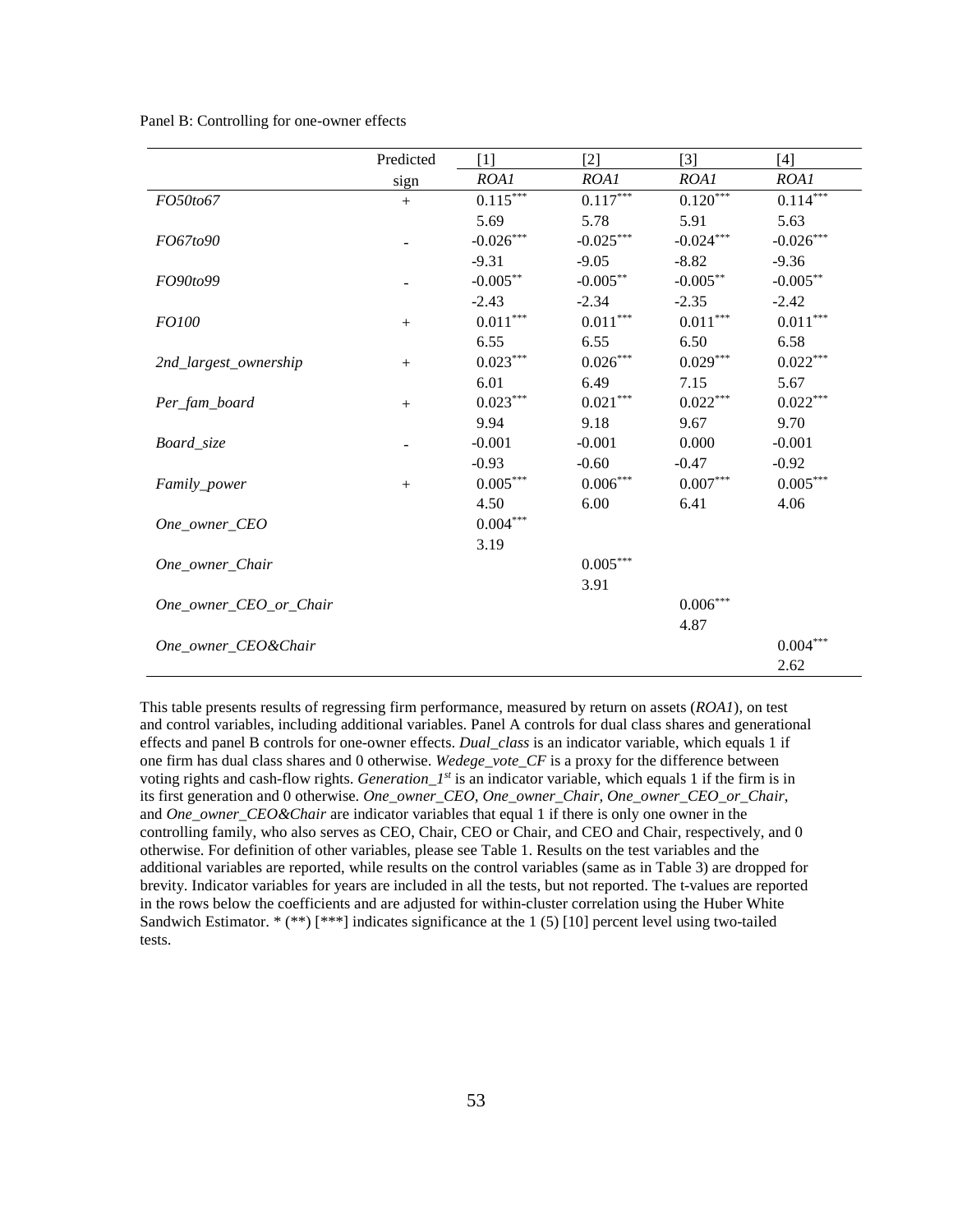#### **Table 7: Tests of endogeneity**

|                | [1]                 | [2]                         | [3]                                                          | $\lceil 4 \rceil$          | $\vert 5 \vert$ |
|----------------|---------------------|-----------------------------|--------------------------------------------------------------|----------------------------|-----------------|
|                | Family<br>ownership | Second largest<br>ownership | Percentage of<br>board members<br>that are family<br>members | Number of<br>board members | Family power    |
| # Observations | 306628              | 295306                      | 383487                                                       | 377688                     | 400469          |
| Percentage     | 59.98%              | 57.77%                      | 75.02%                                                       | 73.88%                     | 78.34%          |

Panel A: Number and percentage of observations with constant test variables

Panel B: Tests of endogeneity by regressing firm performance on constant test variables

|                            | Predicted | [1]                    | $[2]$                  | $[3]$                  | [4]                    | $[5]$         |
|----------------------------|-----------|------------------------|------------------------|------------------------|------------------------|---------------|
|                            | sign      | ROA1                   | ROA1                   | ROA1                   | ROA1                   | ROA1          |
| FO50to67                   | $+$       | 0.022                  | 0.042                  | $0.125***$             | $0.114***$             | $0.128***$    |
|                            |           | 0.66                   | 1.22                   | 4.79                   | 4.52                   | 5.57          |
| FO67to90                   |           | $-0.019***$            | $-0.017***$            | $-0.029***$            | $-0.029***$            | $-0.030***$   |
|                            |           | $-3.63$                | $-3.58$                | $-8.33$                | $-8.56$                | $-9.8$        |
| FO90to99                   |           | $-0.007$               | $-0.006$               | $-0.002$               | $-0.003$               | $-0.002$      |
|                            |           | $-1.27$                | $-1.47$                | $-0.92$                | $-1.29$                | $-1.03$       |
| <i>FO100</i>               | $+$       | $0.012***$             | $0.010^{\ast\ast\ast}$ | $0.009***$             | $0.009***$             | $0.010***$    |
|                            |           | 2.86                   | 2.86                   | 4.37                   | 4.51                   | 5.07          |
| 2nd_largest_ownership      | $+$       | $0.013***$             | $0.014***$             | $0.017^{\ast\ast\ast}$ | $0.016^{\ast\ast\ast}$ | $0.013^{***}$ |
|                            |           | 2.89                   | 2.89                   | 4.73                   | 4.15                   | 3.72          |
| Per_fam_board              | $+$       | $0.016^{\ast\ast\ast}$ | $0.015^{***}$          | $0.016^{***}$          | $0.020^{\ast\ast\ast}$ | $0.020***$    |
|                            |           | 5.05                   | 4.45                   | 5.17                   | 6.97                   | 7.49          |
| Board_size                 |           | $-0.001$               | $-0.002$               | $-0.002**$             | $-0.002*$              | $-0.001$      |
|                            |           | $-1.01$                | $-1.19$                | $-2.09$                | $-1.85$                | $-1.27$       |
| CEO_duality                | $^{+}$    | $0.006\sp{***}$        | $0.005^{***}$          | $0.005^{\ast\ast\ast}$ | $0.006\sp{***}$        | $0.005^{***}$ |
|                            |           | 4.55                   | 3.72                   | 4.04                   | 5.13                   | 3.89          |
| <i><b>Observations</b></i> |           | 306628                 | 295306                 | 383487                 | 377688                 | 400469        |
| Adjusted $R^2$             |           | 0.136                  | 0.134                  | 0.146                  | 0.147                  | 0.154         |

Panel A exhibits the number and percentage of observations that have constant test variables in the sample period in the first row and second row, respectively. The total number of firm-year observations is 511,203. Column [1] presents the number and percentage of firm-year observations that have constant family ownership. The rest columns present the number and percentage of observations with constant variable of the second largest ownership, the percentage of board members belonging to the controlling family, the number of board members, and family power on the board, respectively.

Panel B presents results of regressing firm performance, measured by return on assets (*ROA1*), on test and control variables, taking into account endogeneity issues. The test variables are contemporary and the control variables, with prefix L., are one-year lagged. The variables are defined in Table 1. Column [1] presents results for private family firms that have constant family ownership throughout the sample period. The rest of the columns report results using samples that have constant observations of the second largest ownership, the percentage of board members belonging to the controlling family, the number of board members, and family power, respectively. Control variables (same as in Table 3) are included in the tests, but not tabulated. Indicator variables for years are included in all the tests, but not reported. The t-values are reported in the rows below the coefficients and are adjusted for within-cluster correlation using the Huber White Sandwich Estimator. \* (\*\*) [\*\*\*] indicates significance at the 1 (5) [10] percent level using two-tailed tests.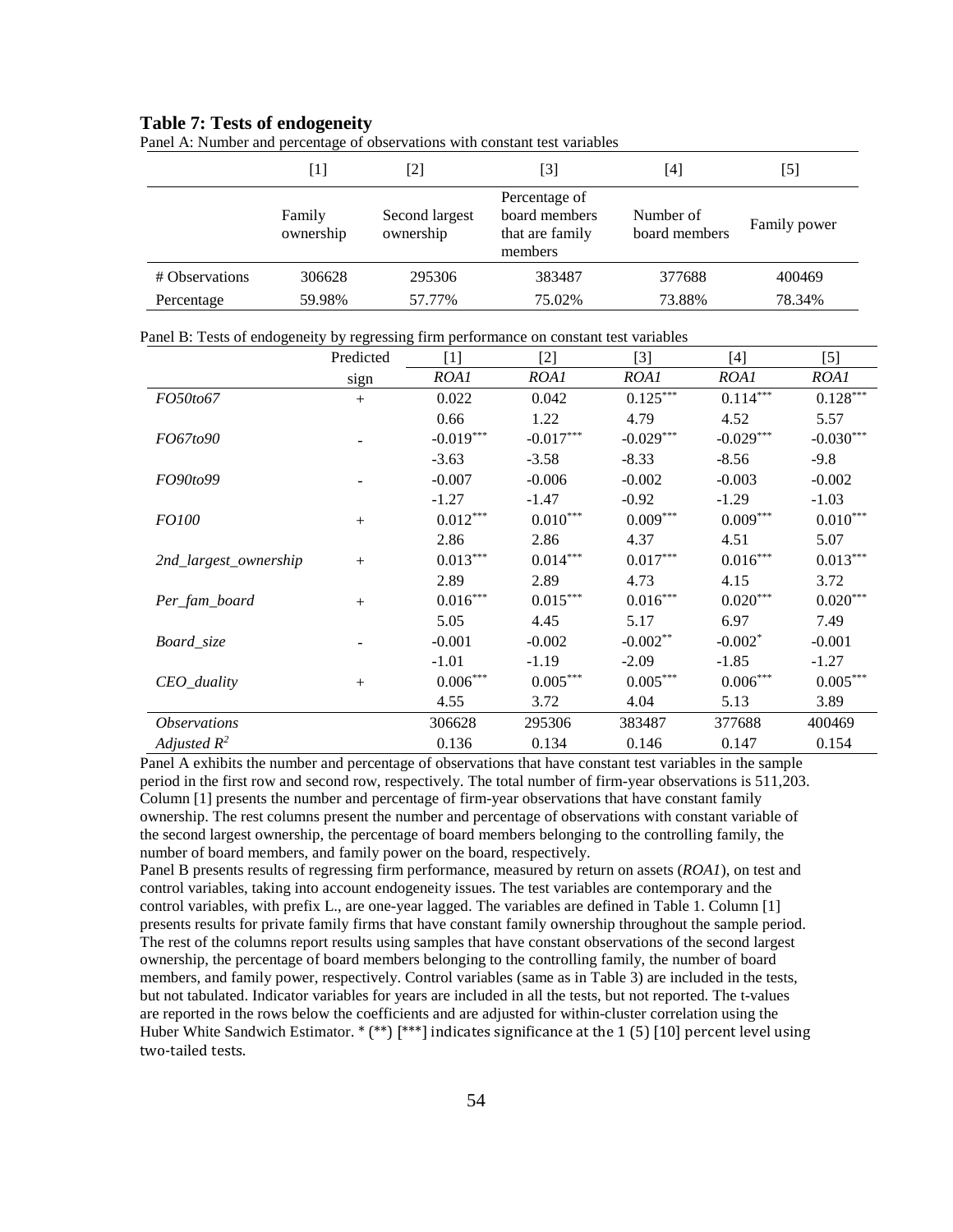| Model:                     | Pred.  | (1)                               | (2)                          | (3)                                 | (4)                                           |
|----------------------------|--------|-----------------------------------|------------------------------|-------------------------------------|-----------------------------------------------|
|                            | sign   | Ex write-off<br>firms             | Ex high<br>leverage<br>firms | Ex 2004-2006<br>(tax reform<br>yrs) | Firms with<br>age betw<br>$25p-75p$ of<br>age |
| FO50to67                   | $+$    | $0.111***$                        | $0.113***$                   | $0.101***$                          | $0.054$ <sup>**</sup>                         |
| FO67to90                   |        | 5.49<br>$-0.027***$               | 6.17<br>$-0.025***$          | 4.47<br>$-0.021***$                 | 1.97<br>$-0.020***$                           |
|                            |        | $-9.82$                           | $-10.14$                     | $-6.93$                             | $-5.39$                                       |
| FO90to99                   |        | $-0.005***$                       | $-0.001$                     | $-0.007***$                         | $-0.009***$                                   |
| <i>FO100</i>               | $+$    | $-2.35$<br>$0.011^{\ast\ast\ast}$ | $-0.56$<br>$0.004***$        | $-2.87$<br>$0.010***$               | $-2.83$<br>$0.015^{***}$                      |
| 2nd_largest_ownership      |        | 6.49<br>$0.016^{\ast\ast\ast}$    | 2.53<br>$0.006***$           | 5.48<br>$0.014***$                  | 6.10<br>$0.023***$                            |
| Per_fam_board              | $^{+}$ | 4.91<br>$0.021^{\ast\ast\ast}$    | 2.18<br>$0.010***$           | 4.10<br>$-0.002*$                   | 5.21<br>$0.017^{\ast\ast\ast}$                |
| Board_size                 |        | 9.24<br>$-0.002$ <sup>*</sup>     | 5.18<br>0.00                 | $-1.88$<br>$0.022***$               | 5.41<br>$-0.004***$                           |
| <i>Family_power</i>        | $^{+}$ | $-1.77$<br>$0.007^{\ast\ast\ast}$ | $-0.05$<br>$0.004^{***}\,$   | 8.57<br>$0.006***$                  | $-2.69$<br>$0.007^{\ast\ast\ast}$             |
|                            |        | 6.52                              | 3.80                         | 5.62                                | 5.01                                          |
| <i><b>Observations</b></i> |        | 507427                            | 460082                       | 391535                              | 262693                                        |
| Adjusted $R^2$             |        | 0.154                             | 0.175                        | 0.155                               | 0.149                                         |

**Table 8: Robustness tests related to earnings management and biases in return on assets**

This table presents results of regressing firm performance, measured by return on assets (*ROA1*), on test and control variables for various subsets of firms. The variables are defined in Table 1. Column [1] presents results after excluding firm-year observations in year t for firms with write-offs in year t. Column [2] presents results after excluding highly leveraged firms (defined as firms with *DebtRatio* above the 90 percentile of *DebtRatio*). Column [3] presents results when excluding observations in the years around the tax reform in 2006, specifically the years 2004-2006. Column [4] presents results for the subsample of firms with firm age between the 25<sup>th</sup> and 75<sup>th</sup> percentiles of *FirmAge*.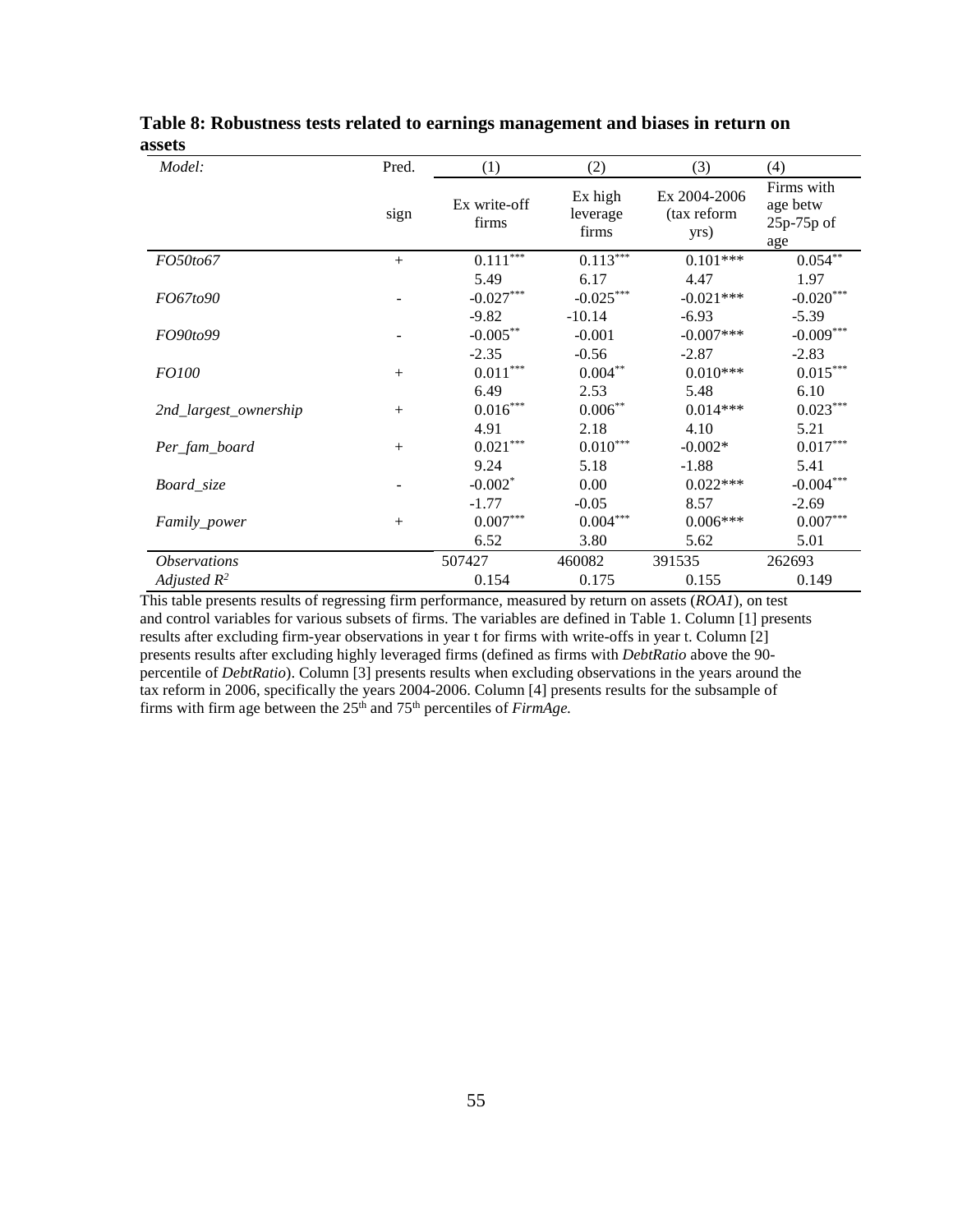### **Figure 1: Relationships between firm performance and governance variables**



Panel A. The relationship between family ownership and firm performance

Panel B. The relationship between the  $2<sup>nd</sup>$  largest ownership and firm performance